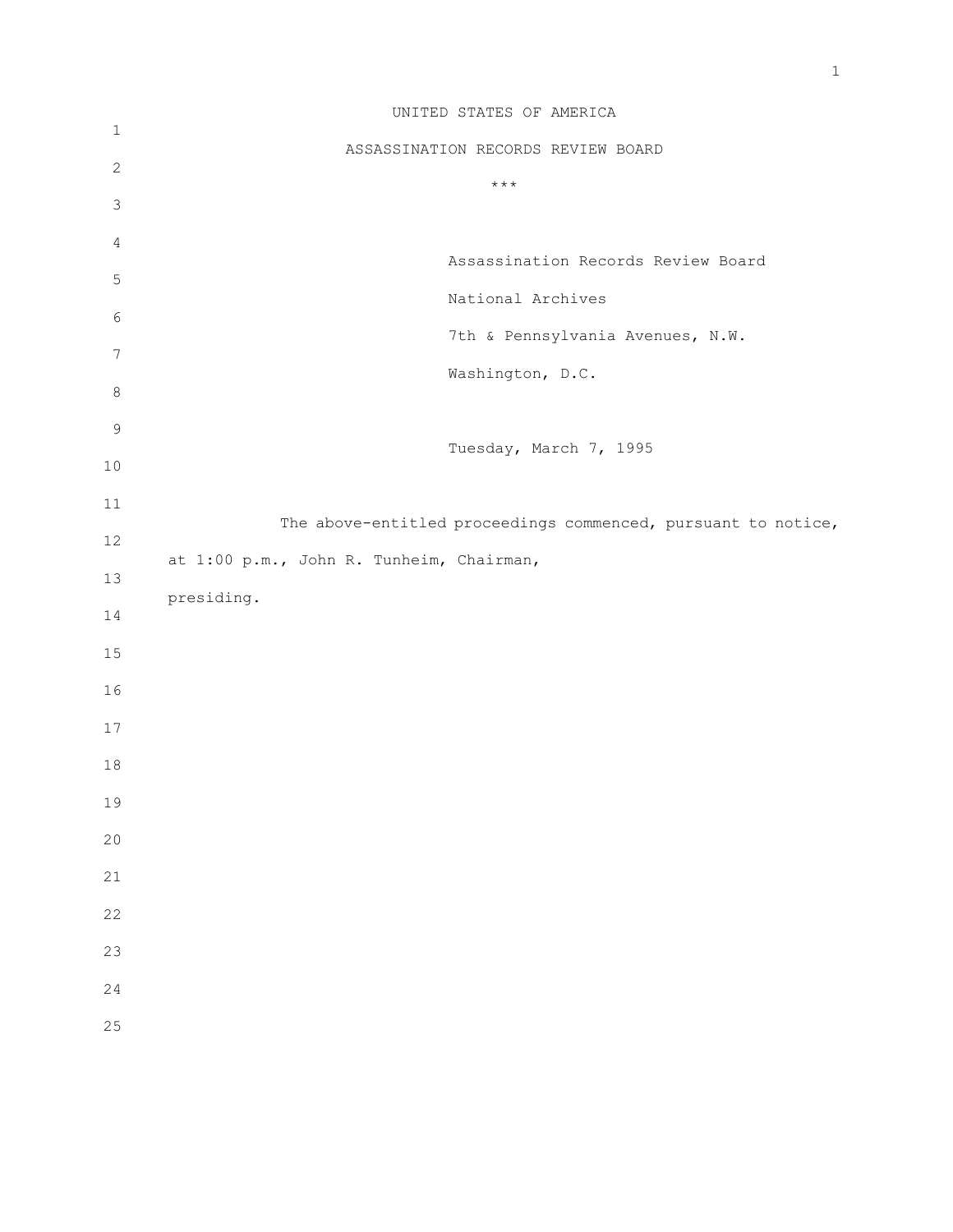PRESENT FOR ASSASSINATION RECORDS REVIEW BOARD: JOHN R. TUNHEIM, Chairman HENRY F. GRAFF, Member KERMIT L. HALL, Member WILLIAM L. JOYCE, Member ANNA K. NELSON, Member DAVID G. MARWELL, Executive Director CHERYL WALTER, General Counsel PRESENT FOR THE NATIONAL ARCHIVES AND RECORDS ADMINISTRATION: STEVE TILLEY ALSO PRESENT: BILL BAUGH TERRY O'CONNOR MARK ZAID JAMES LESAR JOHN JUDGE JOSEPH BACKIS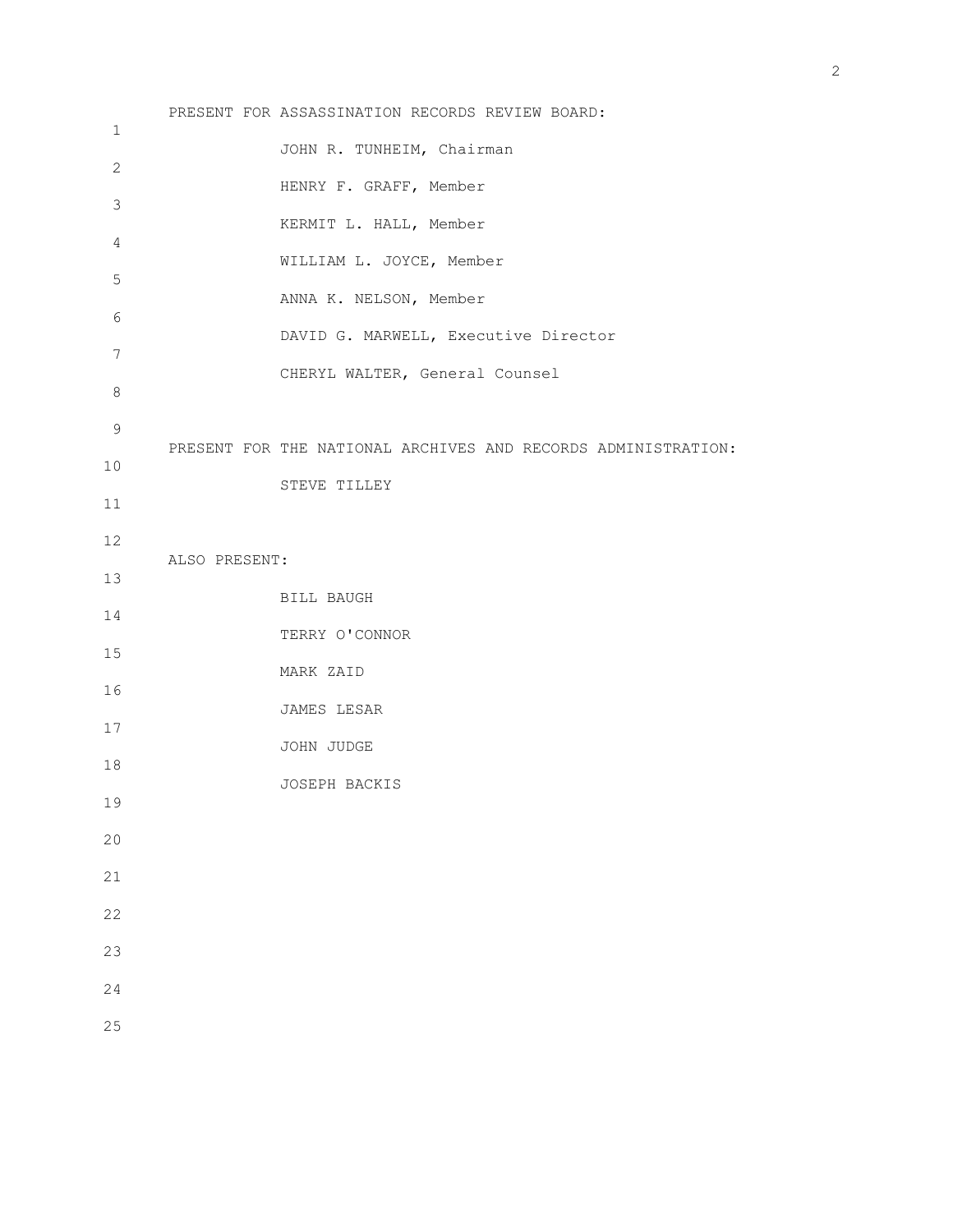[1:00 p.m.]

CHAIRMAN TUNHEIM: I call to order this meeting of the Assassination Records Review Board and welcome everyone here today.

1

2

3

4

11

14

24

25

5 6 7 8 9 10 Our primary focus today is to receive updates on the collection at the National Archives, and our second purpose is to receive additional public comment on the board's proposed guidance on interpreting and implementing the President John F. Kennedy Records Collection Act of 1992; the guidance for the definition of the term "assassination record," which is an aspect to our work that's critical for identifying the records that will come within the scope of the board's review.

12 13 I want to welcome everyone here today. Thank you for coming. We're going to begin immediately. We have a somewhat tight schedule today and a number of people that have asked to testify on the guidance.

15 16 17 Before going any further, I'd like to introduce to everyone the new staff of the Records Review Board who are here with us today. As I state your name, if you would, stand so that people can recognize you.

18 19 20 21 22 23 These are staff that we have not introduced at prior meetings of the board. Chris Barger, who's an analyst, Jean Barbou, the senior analyst, Laura Dink, an analyst, Phil Golrick, senior analyst, Eric Schencoff, who is an analyst, Michelle Saquin, who is an analyst, Kevin Tiernen, also an analyst, Eileen Sullivan from our administrative staff in the back, and also Valerie Sales, administrative staff, and Joan Zimmerman, the senior analyst.

We have introduced additional staff at prior meetings of the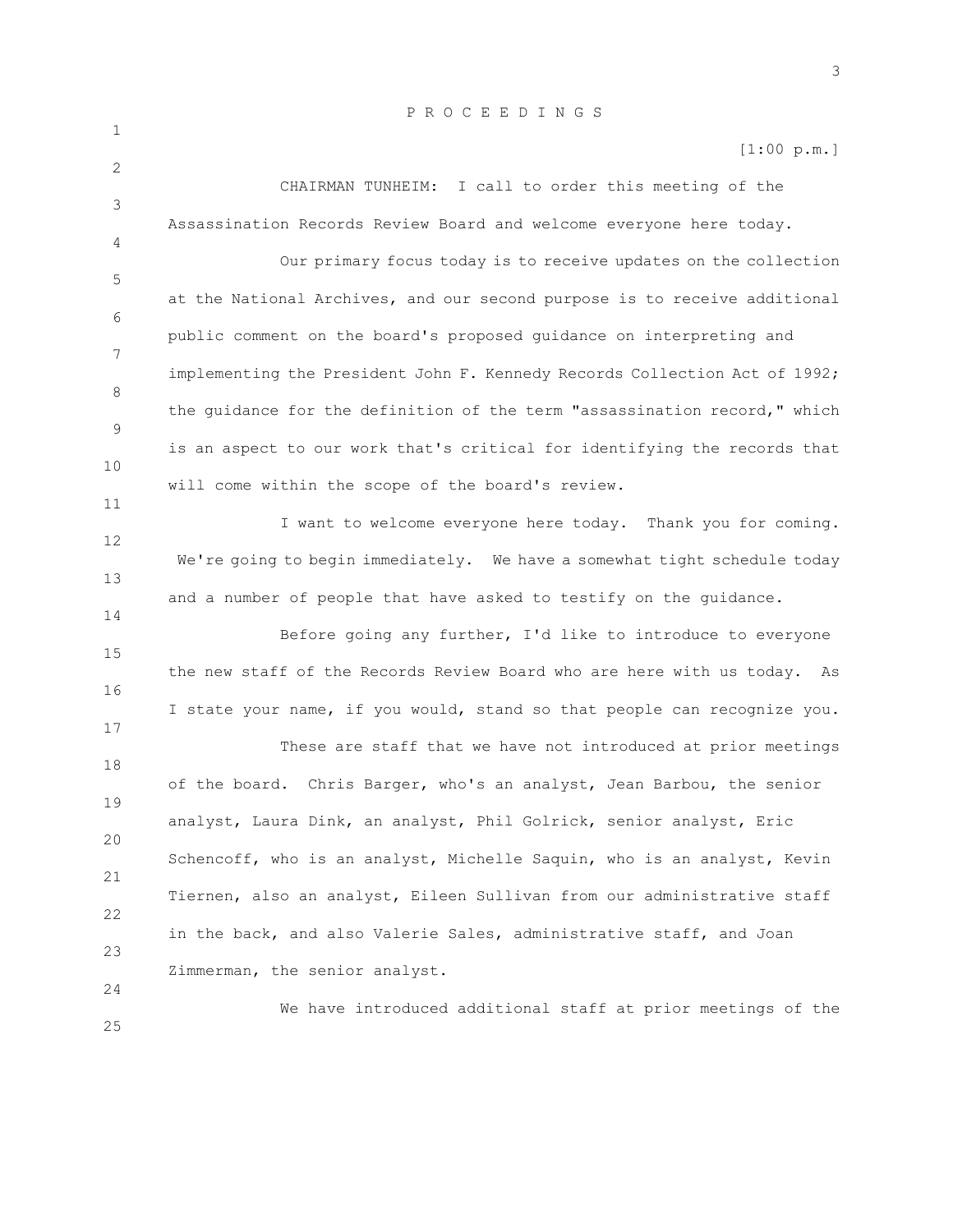1 2 3 board. We welcome the staff on board as well. As many of you know, we are now moved into our new office space at 600 E Street, N.W. The construction process is nearly done, so that we now have a suite of offices to operate out of, and that's a great relief for the board.

5 6 7 8 9 10 The board does plan to attend the series of meetings at the JFK Library in Boston later in March along with our next public meeting in Boston, and the dates will be Thursday, March 23rd, for meetings at the library. And Friday, March 24th will be our public meeting in Boston at the state house. I believe that they will begin at 10:00 a.m., is that correct? Yes, 10:00 a.m. So that will be the next meeting of the Assassination Records Review Board.

12 I'd like to ask you if any of the members of the board have any introductory comments today that they would like to make.

14 MR. GRAFF: I am as eager, I think as other members of the board to hear the comments of the people who are here to talk.

16 17 18 CHAIRMAN TUNHEIM: We've asked the liaison from the National Archives, Steve Tilley, who works with the JFK records collection to give us an update at this point on changes and additions to the collection since we last met and were able to meet publicly to discuss the collection.

Steve.

4

11

13

15

19

20

24

21 22 23 MR. TILLEY: Thank you, Mr. Chairman. It's always an honor to appear before the board and to give an update on the status of the JFK collection. There have been no major openings of records since the last public meeting in December of 1994.

25 However, there have been some records issues that have come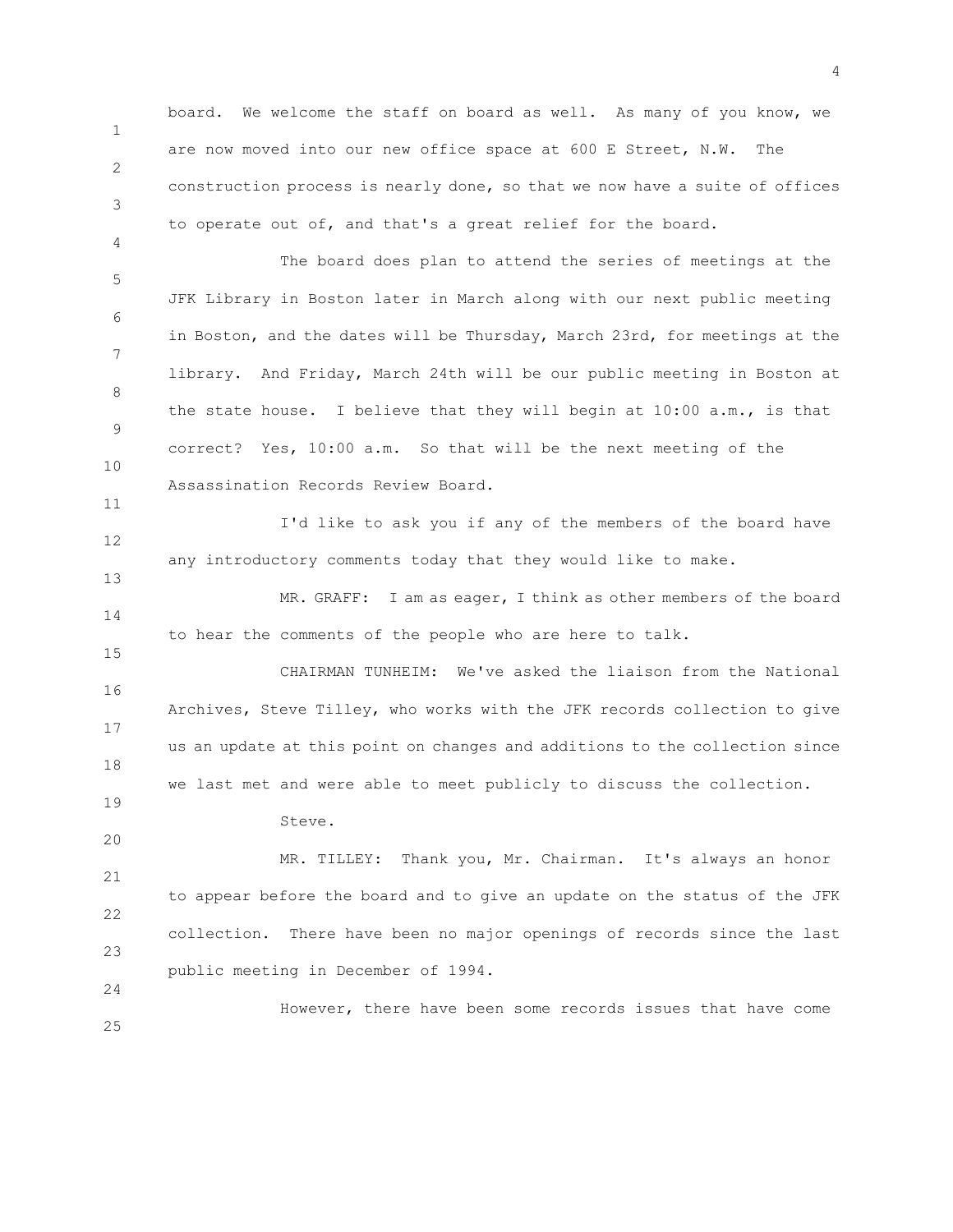up that I would like to make the board aware of.

1

5

8

13

17

20

2 3 4 Over the last few months, both FBI and CIA personnel have been reviewing withheld Warren Commission documents and marking for release copies of the documents that have been reviewed and released in their own files.

6 7 We have not begun inter-filing these documents yet within the open records of the collection, primarily because we're trying to come up with a mechanism to document that review properly.

9 10 11 12 But we are making researchers aware of the opening of records as they come available. These include several CDs, commission documents, which researchers have been interested in over the years. As these things become available, we are making interested researchers aware of those openings and making those documents available.

14 15 At the last meeting in December, I discussed the review of the Rockefeller Commission records at the Ford Library by the CIA.

16 Unfortunately, I must report that we have not yet received the copies of the documents which were opened by the CIA representatives at that time.

18 19 The staff of the library, like myself, is hampered by a lack of staff, and while they are moving on that process, they still do not have the documents copied, but they will be coming in the future.

21 22 23 24 25 A third issue I want to make the board aware of is that we have been receiving, for some time now, CIA documents which were originally postponed by the CIA for coordination with other agencies. And when the CIA transferred their records in August of 1993, and the collection -- when the collection first opened, those documents were indicated in the files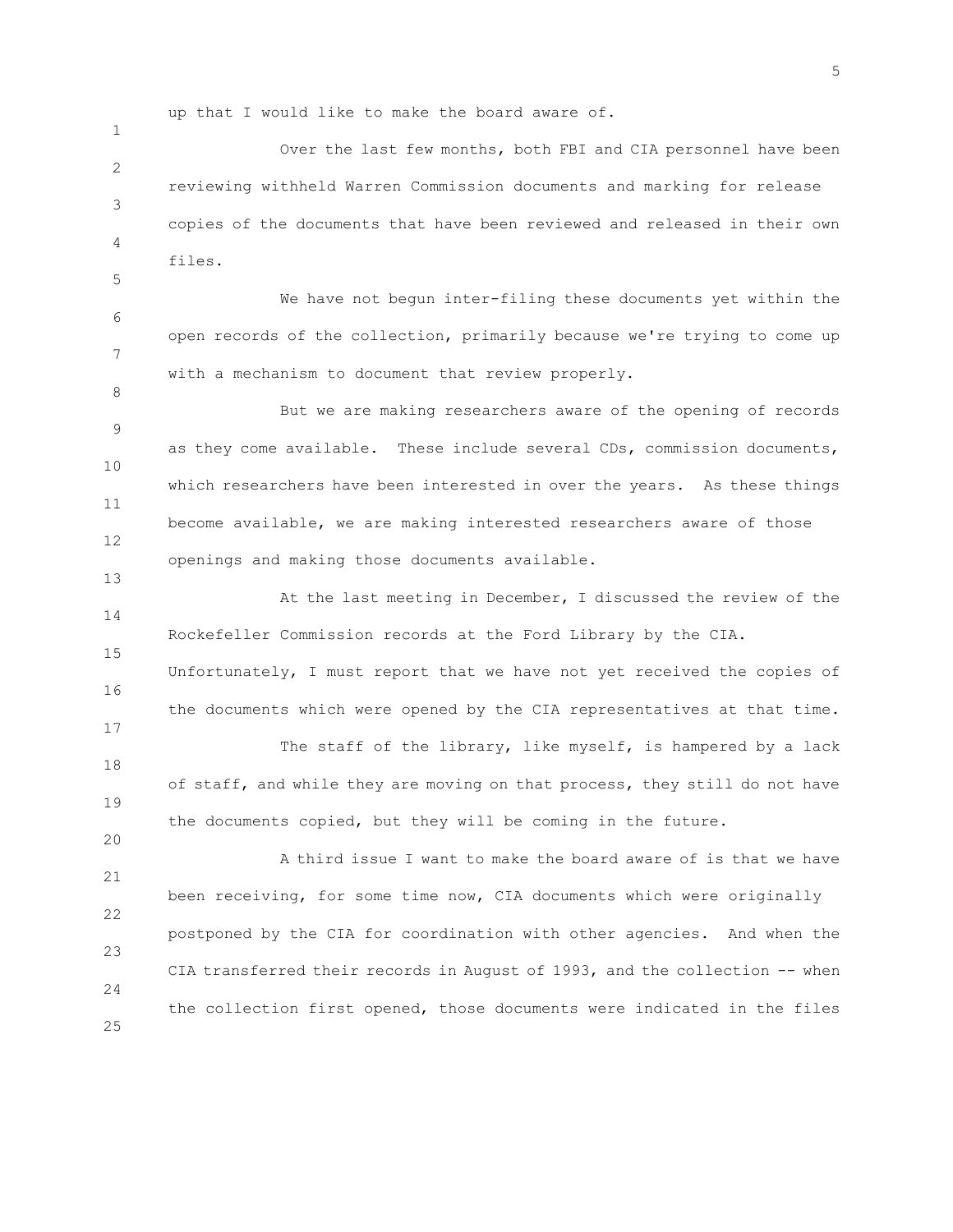by record identification forms with a stamp on them which said, "pending coordination."

1

2

10

13

17

21

24

3 4 5 6 7 Many of those documents have now been through the coordination process and have come to me. Once again, we have not inter-filed them yet primarily because, as I just mentioned a minute ago, that we are trying to come up with a mechanism by which we can identify those documents as having come back from coordination.

8 9 Otherwise, researchers will face the prospect of having to, basically, plow through over 200 boxes of records again to find those individual items.

11 12 So we are working on that and hope to have something on that very shortly so that we can make those very easily obtainable by the researchers.

14 15 16 Secondly, on a second point, in December, I talked about the new software that we were using to search the database. And at that time, I indicated we hoped to have that available for the researchers in our research room. Once again, that is not yet a fact.

18 19 20 We are working on the -- continuing to work on that process. I indicated in December that we had a server in the building. But now we are in the process of obtaining a separate server to, basically, serve the research room.

22 23 We are very much concerned about there being a complete firewall between our public systems and our internal systems so there cannot be a problem with unwarranted access to our computer systems.

25 So we're still working on that and plan to have that available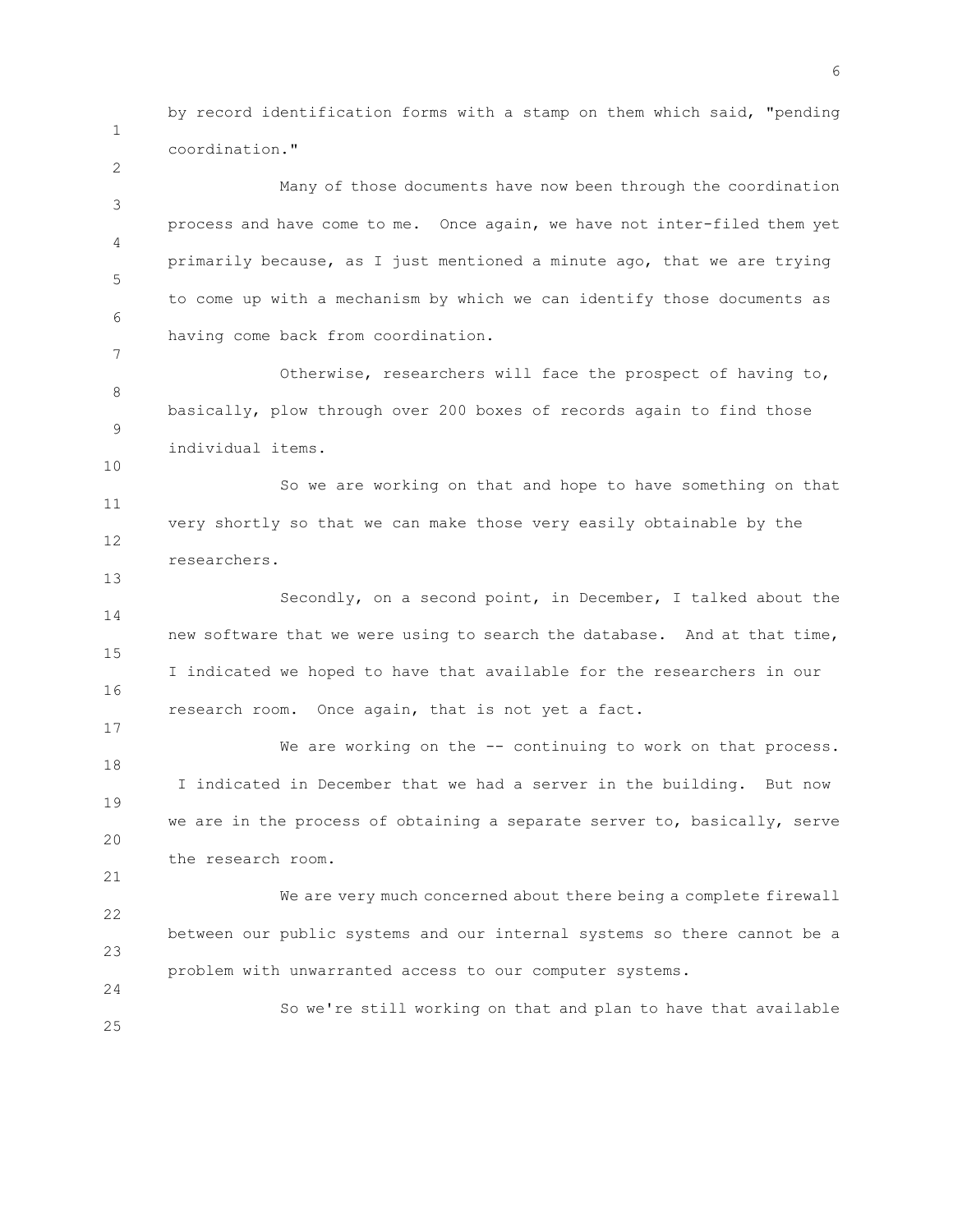as soon as possible.

1

5

9

14

24

2 3 4 However, I can further say that since the December meeting the system that we're using makes the searching process very, very easy, and there are -- once again, searches are done within seconds. And it's been a very, very usable system.

6 7 8 We have received the first diskettes from the Central Intelligence Agency. These diskettes are for the portion of the Lee Harvey Oswald 201 personality file that was opened with the collection on the 23rd of August in 1993.

10 11 12 13 The first portion of the 201 file, the first 22 boxes of it, after we had reboxed it, had been open prior to the establishment of the collection under the Act and as such, the majority of those documents did not require record identification forms, and therefore, will not be in the computer system.

15 16 17 18 19 20 21 22 Of course, now, we have established a -- we have set up a folder title listing in order to make those records searchable by the research community, but these are the first diskettes of CIA records. We have entered them in our master system and are working on getting the processing done. We have to, of course, then run the diskettes through our program which restricts any information which needs to be restricted for use in the reference system. And also, we have to compile our indexes so we have our subject listing up to date.

23 So that's what we're working on now and should very shortly have that material into the reference system.

25 Let me say, however, that there are a few data entry problems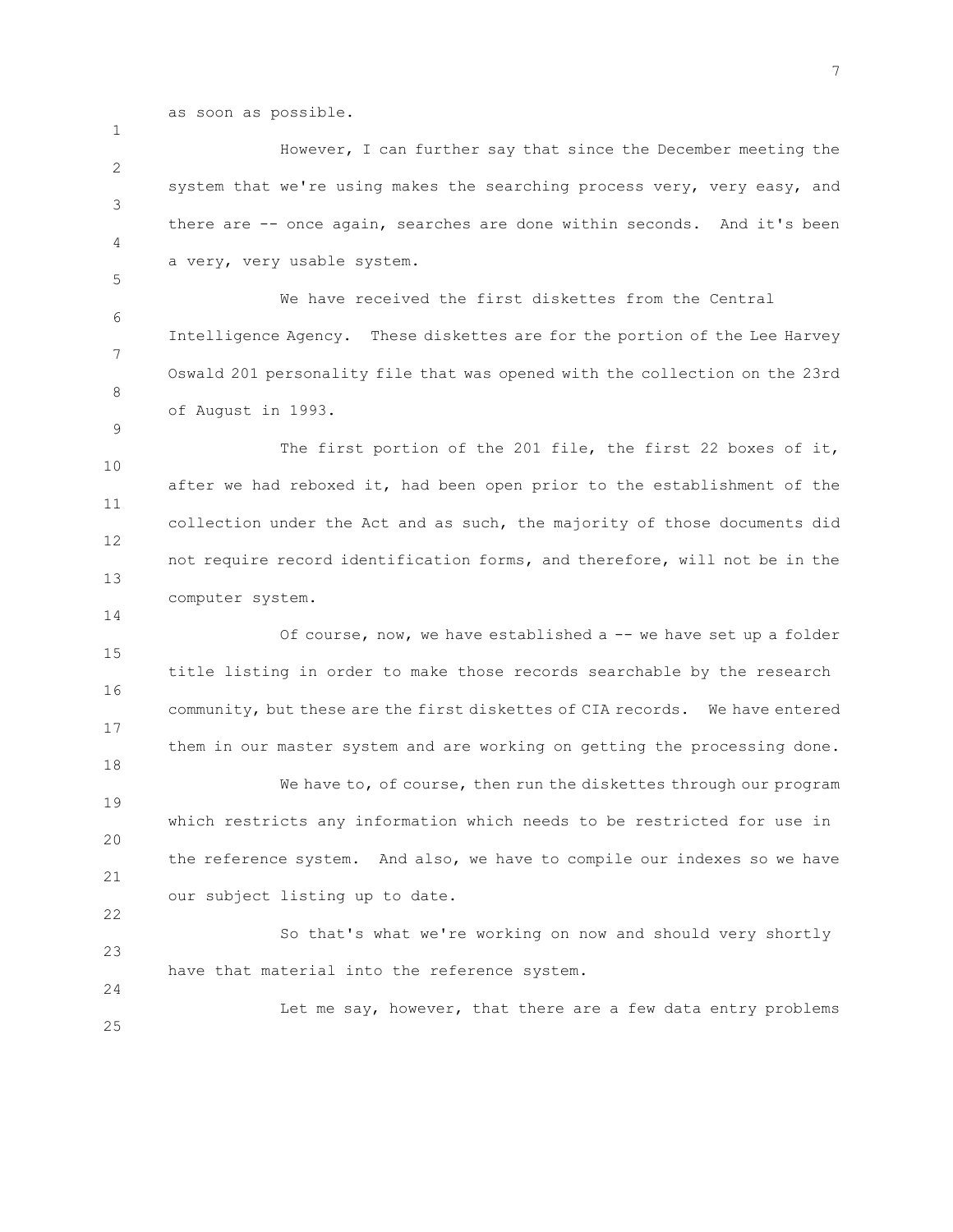1 2 in the data that we noticed. We have met with CIA personnel to highlight those problems and they are working on making sure that those problems won't occur in the next transfer of diskettes.

3

7

10

15

19

4 5 6 However, my people at the archives, the computer people we're working with tell me that we can fix those errors once we know what information we need to correct without any difficulty and without any danger to the master system.

8 9 So because of the great deal of interest in these records, we are going ahead and putting them into the reference system so that we can begin to search the CIA materials.

11 12 13 14 We have also begun the process of transferring to our motion picture, sound and video branch non-textual items within the collection. The first transfer occurred from the Lee Harvey Oswald Headquarters files. Many -- I'd say most of these non-textual items seem to be in the records of the FBI and what they call their bulky exhibits.

16 17 18 The first transfer took place about two weeks ago. These non-textual items consisted solely of sound recordings, and the files have been marked with a withdrawal notice indicating that the tape recording has been transferred to our motion picture, sound and video branch.

20 21 22 23 24 25 Now, that branch is in the process of beginning the preservation work on those items. They will make a preservation copy of the tape recording, of the sound recording so that the original will be preserved. Then, they will go through the process of making reference copies of those tape recordings so that they can be used by -- either in the research room, or so reproductions can be made for distribution to the public.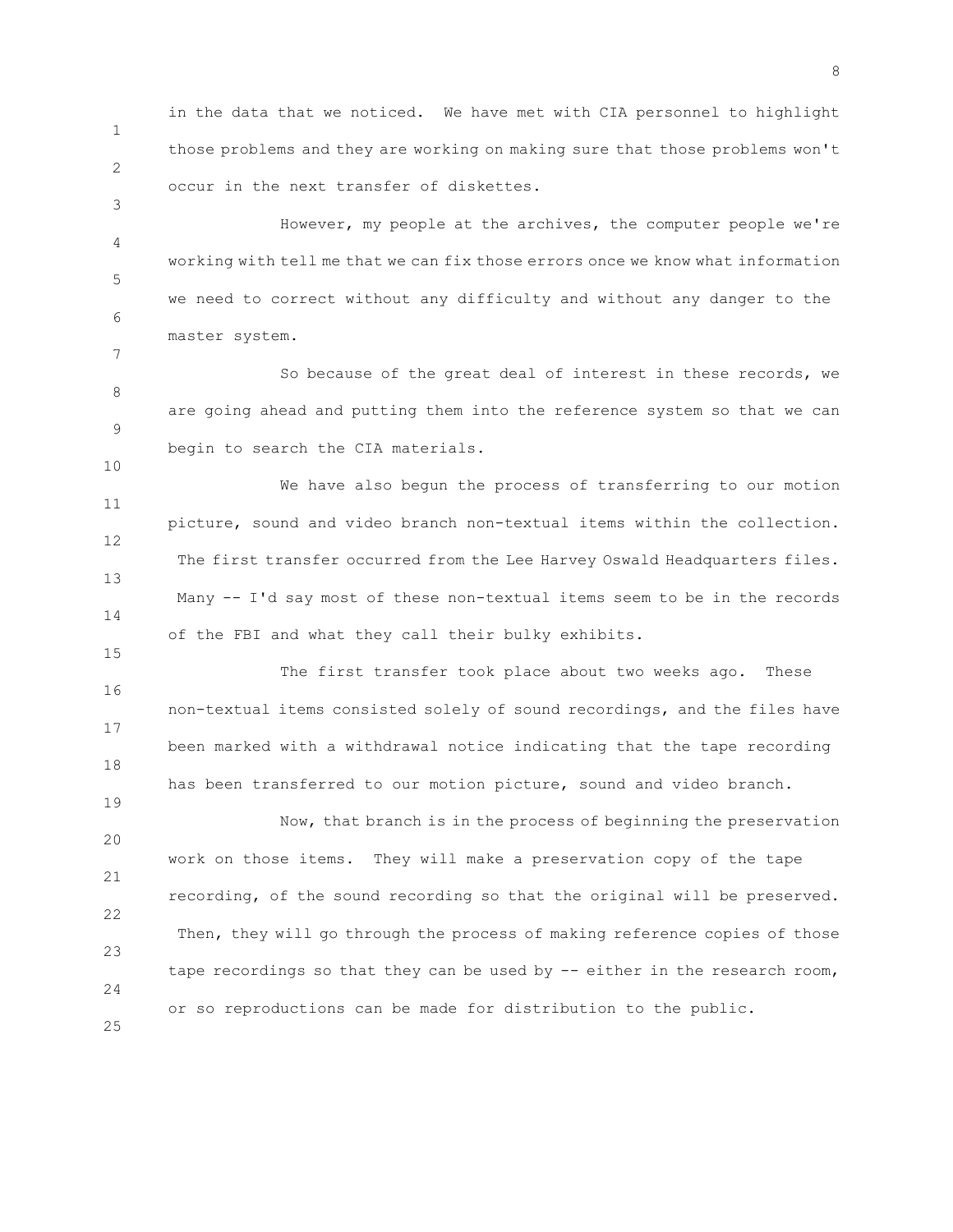1 2 3 4 Now, this is not a new process, really. This branch, the motion picture, sound and video branch, has had custody of the sound recordings and films of the Warren Commission for many years and have been responsible for making the -- for reference service on those records for many years. So this is, simply, a continuation of our standard practice.

6 7 8 Of course, for those of you familiar with the new building, we have a brand new research room out there for these non-textual items and they have state-of-the-art equipment in order to make that material available. And this is, simply, a continuation of our policy.

5

9

12

17

21

24

10 11 Now, I said in my opening statement that we had no transfers of records, no openings of records, but there are a couple of records issues I would like to make the board aware of.

13 14 15 16 First of all, the FBI has informed me that they plan to transfer, very shortly, some records to us in a continuation of their review of their files. But Mr. Terry O'Connor of the FBI is here today, and I understand he is to make a substantive statement about those issues. So I will let him address that issue.

18 19 20 Secondly, I want to make the board aware that the CIA has transferred to us the notes taken by the members of the House Select Committee on Assassination on the records of the CIA as they reviewed those records during the time the board, the committee was in existence.

22 23 Now, this is a voluminous amount of material. I understand it's approximately 32 boxes of records and a great deal of this material is hand-written.

25 Now, the CIA has reviewed these documents and has provided us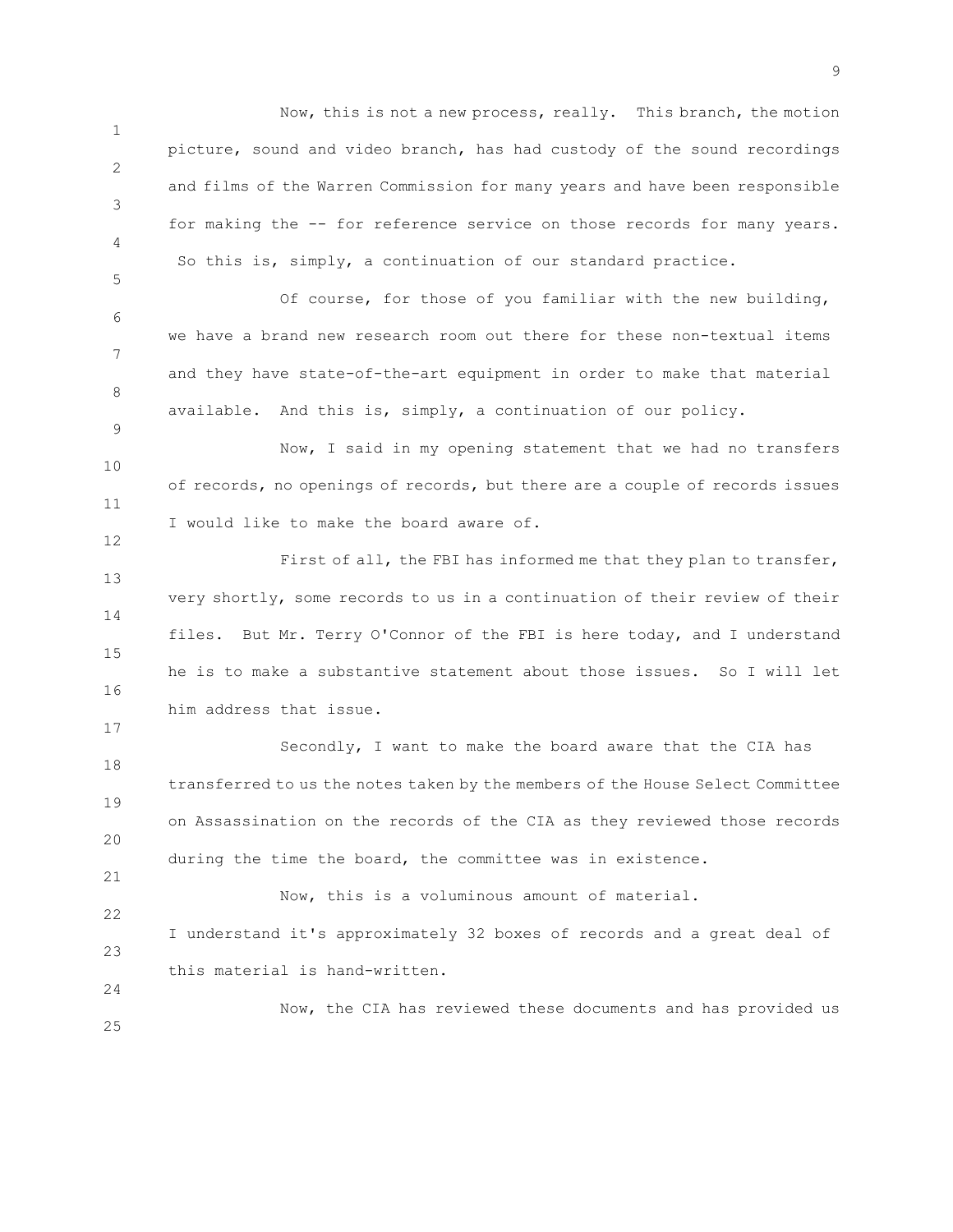with recommendations on postponement of the information contained in those files.

1

2

3 4 5 6 7 8 9 10 11 12 13 14 15 16 17 18 19 20 21 22 23 24 25 However, with the -- as in the past, with the review of the other HSCA records that are in the collection, the ultimate authority for the disclosure of these records falls with that National Archives working as an agent of the House of Representatives. Of course, the other thing is that we cannot make these available yet because these items still are not in the database. It is the responsibility of the National Archives to enter these items into the database. Also, at the same time, the staff of our Center for Legislative Archives will have to review the documents to see if, perhaps, there is other information those documents which may be of interest to other agencies or privacy information or -- so we have to, in effect, implement the rest of the statute before these things can be made available. Now, as I said, it's voluminous amount of information and it's going to take some time in order to do the data entry. So what we -- I don't want to venture a guess as to how long it's going to take to get this process. But the staff of our Center for Legislative Archives is beginning this process shortly and will be working on this in the weeks and months ahead. That's the developments within the collection at this time, and I'm ready for any questions from the board. CHAIRMAN TUNHEIM: Questions from the board?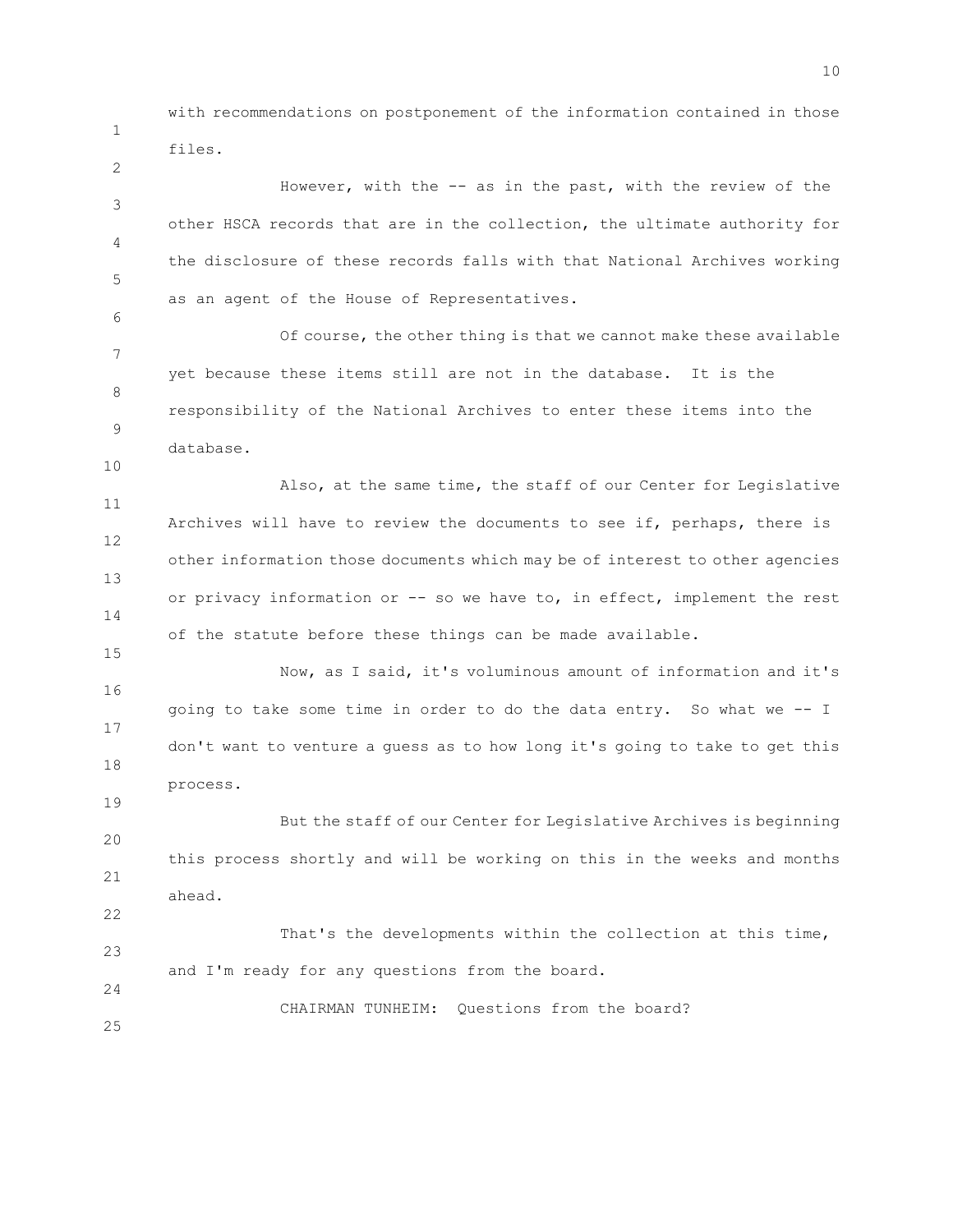Go ahead, Dr. Joyce.

1 2 3 4 5 6 7 8 9 10 11 12 13 14 15 16 17 18 19 20 21 22 23 24 25 DR. JOYCE: Steve, you referred to the transfer to the audio-visual, I think. I can't remember what you -- sound and motion -- MR. TILLEY: Motion picture, sound and video branch. DR. JOYCE: Is there some guidance in the database and the collection? So how does a researcher follow the trail to catch up with the documentation? MR. TILLEY: Well, in the past, basically, it's just been contact with my office. When a researcher contacts us, we let them know that the actual film or the actual videotape is in the custody of that branch and we will refer them to that branch. If the person is in the -- actually comes to the building, the researcher comes to the building, then we simply refer them up to that branch. Now, that branch has finding aids. They make a listing of all items in their possession. They do an item-by-item listing of all of their records. So they have listings of each non-textual item they have and they have, basically, a JFK collection of their own that they can then send researchers to search the finding aids to see what they want to see. DR. JOYCE: I gather that it's recorded in your database. MR. TILLEY: Oh, yes. Yes. MR. MARWELL: There's a RIF for these documents as well. MR. TILLEY: Oh, yes. Yes. All of these FBI documents have RIFs. CHAIRMAN TUNHEIM: Further questions? [No response.]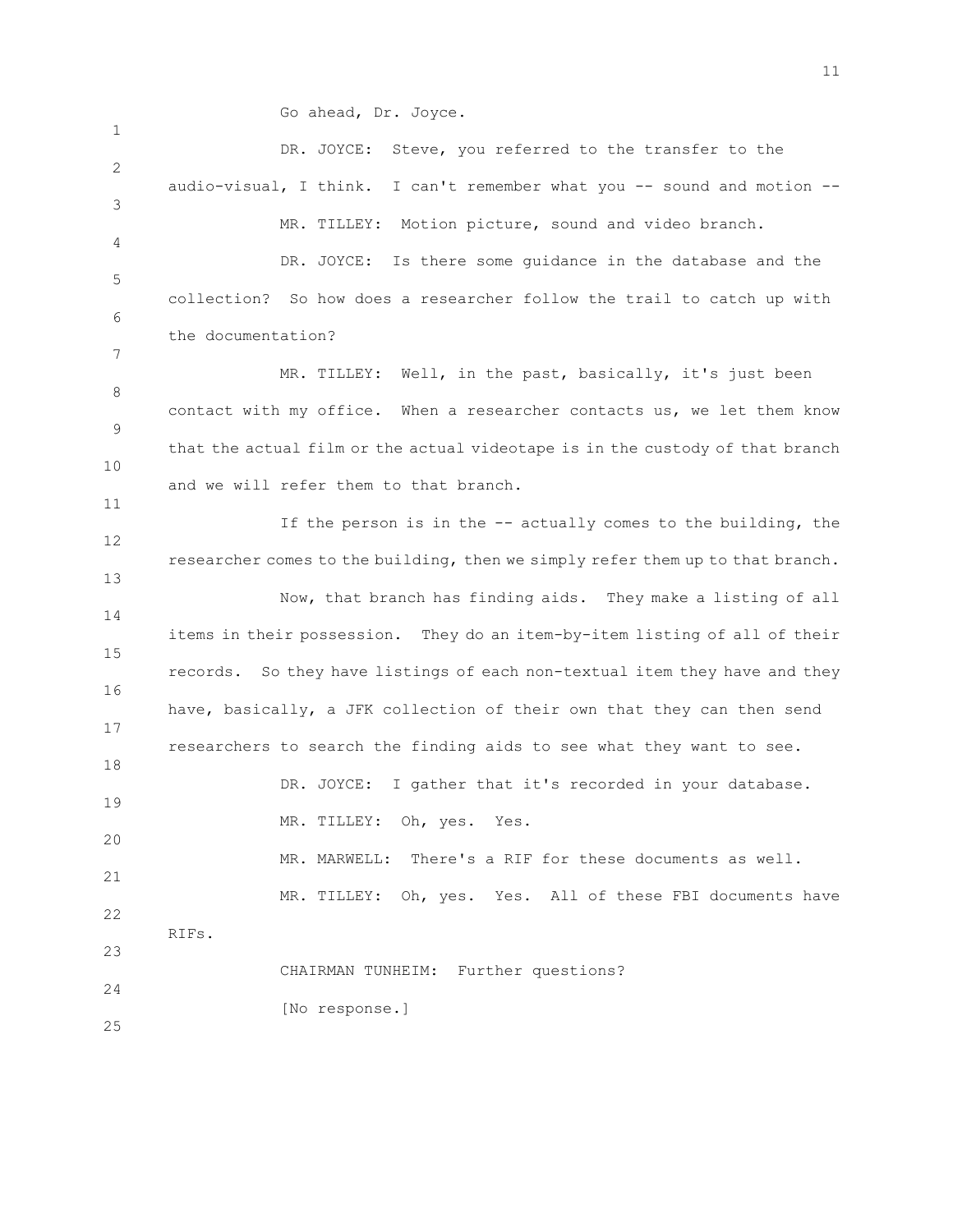1 2 3 4 5 6 7 8 9 10 11 12 13 14 15 16 17 18 19 20 21 22 23 24 25 CHAIRMAN TUNHEIM: I guess not. Thank you very much, Mr. Tilley, for providing us with an update today. MR. TILLEY: You're welcome. CHAIRMAN TUNHEIM: Next we're going to move into the comment period on the guidance on the definition of an assassination record. I might add that our comment period is still open. It will close at the end of business, the close of business on Friday, March 10th, so at the end of this week. So we're not in a position yet of finalizing the guidance because we still have some time left in the comment period, but we wanted to have an opportunity to hear from a select number of individuals who have kindly submitted comments to us already. We have -- first, I would like to ask our general counsel, the board's general counsel, Cheryl Walter to give us a report on the comments that have been received thus far. And then we've got a number of people that have asked to testify and we'll move right into the testimony. Ms. Walter. MS. WALTER: Thank you, Mr. Chairman and members of the board and our executive director. The legislative history to the John F. Kennedy Assassination Records Collection Act of 1992, the citation to which is 44 U.S.C. 2107, states the board is charged with interpreting the scope of the definitions established in the Act and with implementing the Act's provisions. In that vein, proposed interpretive regulations were published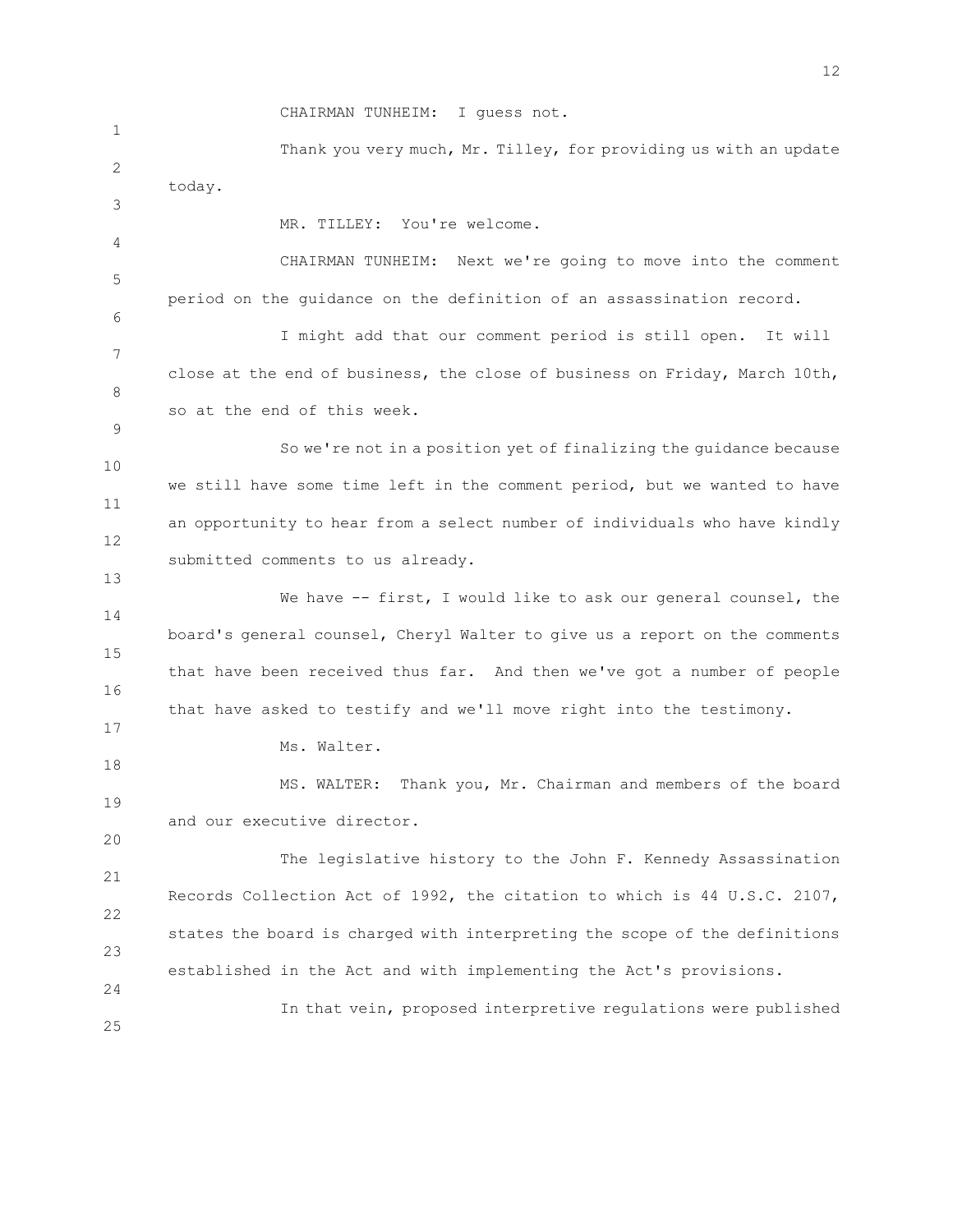1

2

6

9

13

in the Federal Register on February 8th, 1995. The citation is 60 Federal Register 7506 for notice and public comment.

3 4 5 The comment period, as you noted, ends on this Friday, March 10th, by the close of business. And in the proposed regulations, there are instructions for filing public comment, either by fax, by personal delivery or by mail.

7 8 I would like to make a part of the hearing record a copy of the regulations. They have been provided to the reporter and copies are also available outside of the hearing room.

10 11 12 Courtesy copies of these proposed interpretive regulations were provided to the applicable agencies who are likely to have assassination records or have identified records in the past. Courtesy copies were also provided to the oversight committees on Capitol Hill.

14 15 16 17 18 A notice was also sent out to the review board's mailing list of people interested in this topic and requested submissions of public comments. Copies of the proposed interpretive regulations are available in the board's reading room, and copies of all public comments that have been or will be submitted to the board will also be available in the public reading room at the board's offices.

20 21 22 23 The proposed interpretive regulations address several issues, including the scope of the terms "assassination record" and "additional records and information," and also address certain other implementation issues, including the proposed publication of a catalog of assassination records.

24

19

This board has worked through these issues already and heard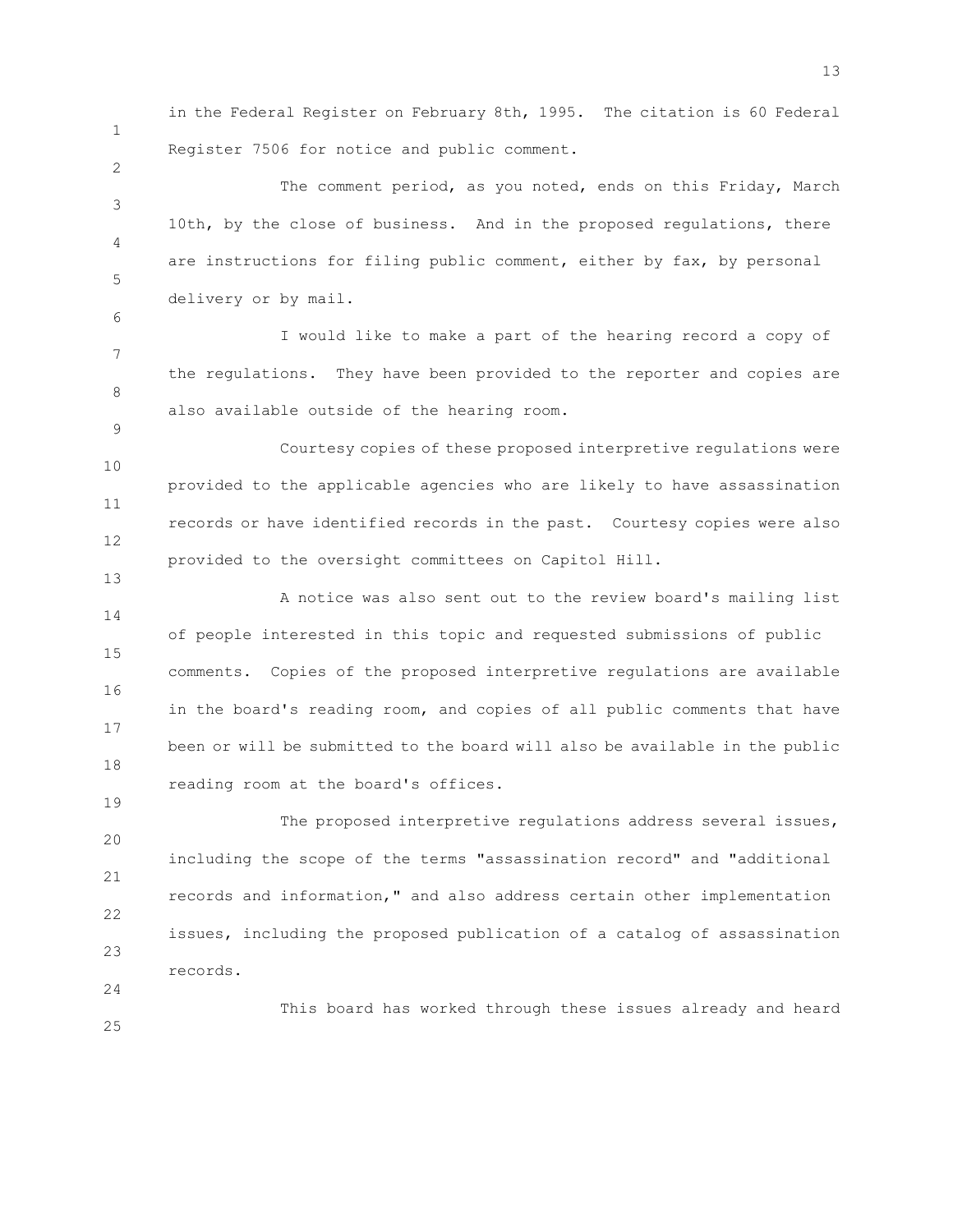1 2 testimony at several public meetings or hearings on these matters, all of which are on the public record and transcripts are also available at the board's offices.

3

13

17

20

24

4 5 6 7 8 9 10 We have to date, as of just this morning even, received approximately two score of written comments from federal agencies, researchers and scholars and from private citizens. As I noted, copies of all of these comments are publicly available. I just did want to mention that we really appreciate the time and the effort and the care that have gone into the comments that have been submitted to us from both agencies and from the general public, and we really appreciate that input.

11 12 Each of you, as board members, have been provided with a copy of all of the comments, but I would like to summarize briefly for the record just some of the general points that have been made.

14 15 16 As you mentioned, Mr. Chairman, there are individuals here who will comment in more detail. So perhaps the board, if they have any particular questions, would like to save those for the particular individuals.

18 19 Some of the comments were very substantive. Others were more stylistic. We appreciate both sets of comments, and we'll consider all of them carefully.

21 22 23 First of all, in terms of the concerns that the comments have addressed, one concern has been -- several of the comments have requested clarification, have not so much said something is good or bad but have requested clarification of particular issues.

25 One request for clarification concerns the breadth of the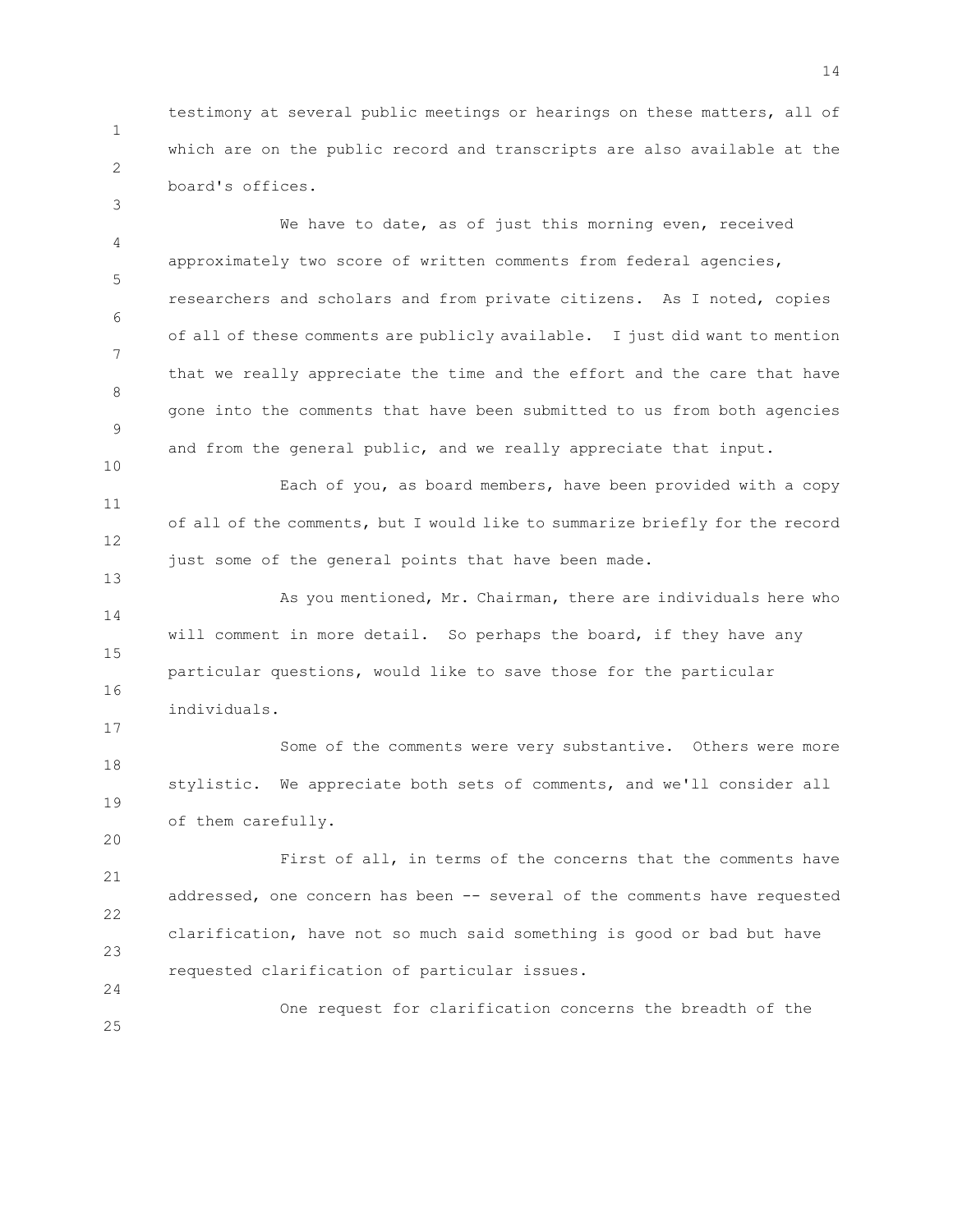definition and, in particular, asks that the board clarify that additional records and information will be requested on a reasonable basis for the purposes of identifying and reviewing additional records, and also asks that the board clarify that requests such as that will be made in writing.

1

2

3

4

10

16

19

22

5 6 7 8 9 Other comments have focused on a belief that perhaps the definition is too narrow. In particular, these comments seem to grow out of past experience with agencies interpreting under the Freedom of Information Act requests for these records in a fairly restrictive manner, and there are concerns that the proposed interpretive regulations may adopt unintendedly restrictive views.

11 12 13 14 15 Just very briefly -- these are all, again, in the public record -- there is a concern that the language in Section 1400.1 that says, that describes records that may have led to the assassination, the concern is that that language is a causation viewpoint and that a historical understanding of the event doesn't necessarily flow from things that just led up to the event.

17 18 There is a concern that "the may have led to" language may perhaps should be replaced by language similar to "reasonably relates to the surrounding history of the assassination."

20 21 There is also a concern that, in a somewhat different vein, the regulations include the records of agencies or entities that may not exist now.

23 24 25 Going back to the "may have led to" language, another suggestion to replace that language has been "all material that could reasonably be expected to shed light on the circumstances surrounding the assassination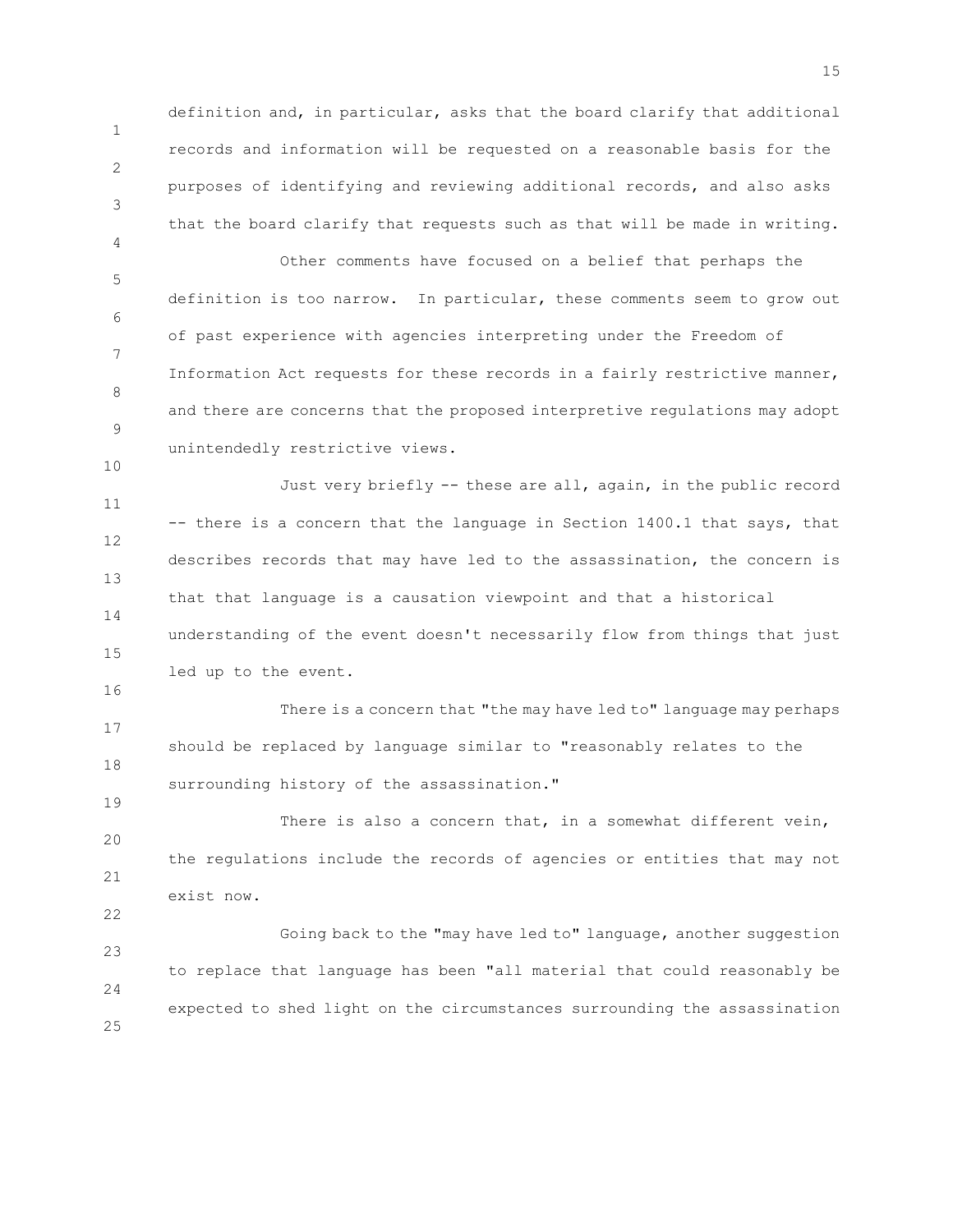of President Kennedy."

1

2 3 4 5 6 7 8 9 10 11 12 13 14 15 16 17 18 19 20 21 22 23  $24$ 25 Another caution is that we should not be limited to documents that were used or seen by previous investigations, with the point being made that the purpose of this board is to find documents that may not have been available to other investigations. Another comment stated a concern about the need to ensure that foreign government documents are included and documents from private entities, like private government subcontractors or private individuals who may have created or obtained records from sources other than those identified in the interpretive regulations. Moving onto another topic that the interpretive regulations cover, that is the section addressing originals and copies. There is some concern whether individuals may be able to keep originals that they have and just provide the board with copies. There have been requests for clarification on that score. Another commenter objected to the inclusion of second generation prints where photographs, motion pictures or machine-readable materials are concerned. Another concern in this area is that where documents might be illegible, that there be certified transcriptions of the material in the documents to the extent that it may be discerned. There are many other comments that I'm not covering right now, but those are some of the major issues that have been addressed. Just one or two others that I think the board may want to think carefully about are comments discussing concerns that agencies be required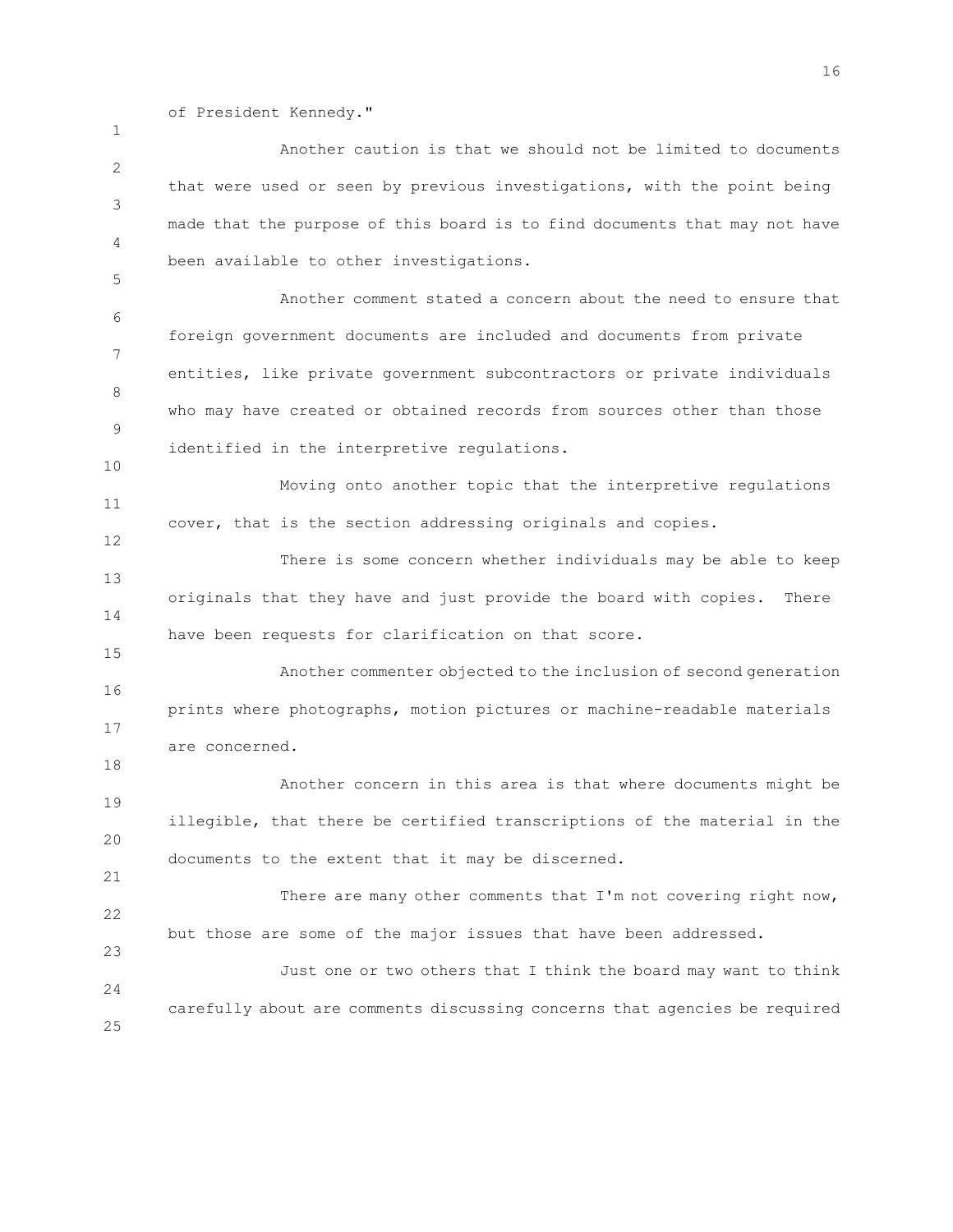1

2

9

10

13

15

to produce records showing previous transfer, destruction or theft of records that might have been included in the scope of our definition.

3 4 5 6 7 A related concern to that is that agencies be required to report and protect every type of record that might now fall into the scope of the term "assassination record," regardless of the agency that might have originated the document or record, I should say, to avoid any potential loss or destruction of the record.

8 In a somewhat different tack, just finally one commenter does urge the board to seek out and interview any persons who may now be quite elderly or ill, who may have some information about the assassination.

11 12 Finally, in terms of the catalog of assassination records, one commenter asked that we clarify that an up-to-date copy will be maintained, preserved and available for review as part of the JFK collection.

14 Again, finally, that's a short summary of some very substantive and lengthy comments that we will be taking into consideration.

16 17 18 19 CHAIRMAN TUNHEIM: Thank you very much, Ms. Walter. Any questions for Ms. Walter, particularly about the process that we're following? [No response.]

20 21 CHAIRMAN TUNHEIM: Okay. Thank you very much for --MS. WALTER: Thank you.

22 23 24 25 CHAIRMAN TUNHEIM: -- overseeing this process for us. We've got a group of individuals that we'd like to have testify now. I just want to stress to the people who are providing testimony to us today to summarize your comments and keep them somewhat brief.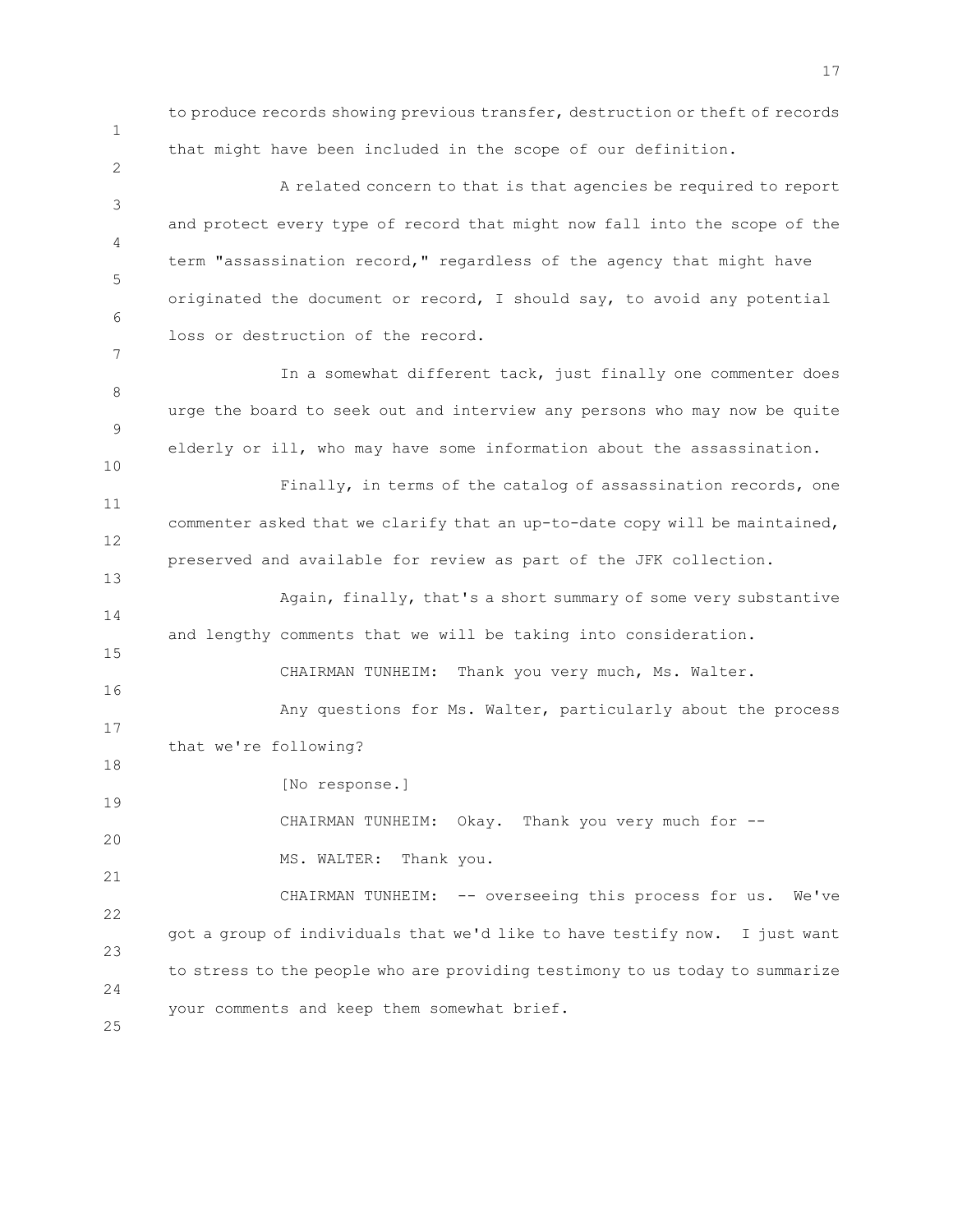1 2 3 4 5 6 7 8 9 10 11 12 13 14 15 16 17 18 19 20 21 22 23 24 25 We hope to have not more than ten minutes per person. We'd like to have an opportunity to ask some questions if the members of the board would like, and again, we've got some tight time limits this afternoon. So we do appreciate this help a great deal as we try to clarify a very central issue to the mission of the Assassination Records Review Board. First of all, we'd like to hear from Bill Baugh from the Federal Bureau of Investigation. Mr. Baugh. MR. BAUGH: Thank you, Mr. Chairman and members of the board. CHAIRMAN TUNHEIM: You're welcome. MR. BAUGH: I just wanted to appear before you at the public hearing to restate what we have told you before organizationally, that we are interested in furnishing the maximum amount of records that we can to you as quickly as we can. It's in our organizational interest. It's in the interest of the country and it's compliant to the Act. As I believe I mentioned to you when we last met, I have 74 employees from the Federal Bureau of Investigation dedicated to responding to this Act and we have just added a number of part-time employees. Also, as we go through the process, I am interested in your suggestions to make the retrieval of our information by researchers, academia and others who will use it in the future more useful. Those are my only comments today, sir. So any questions? CHAIRMAN TUNHEIM: Any questions for Mr. Baugh? DR. NELSON: Does the FBI have any comments on the definition?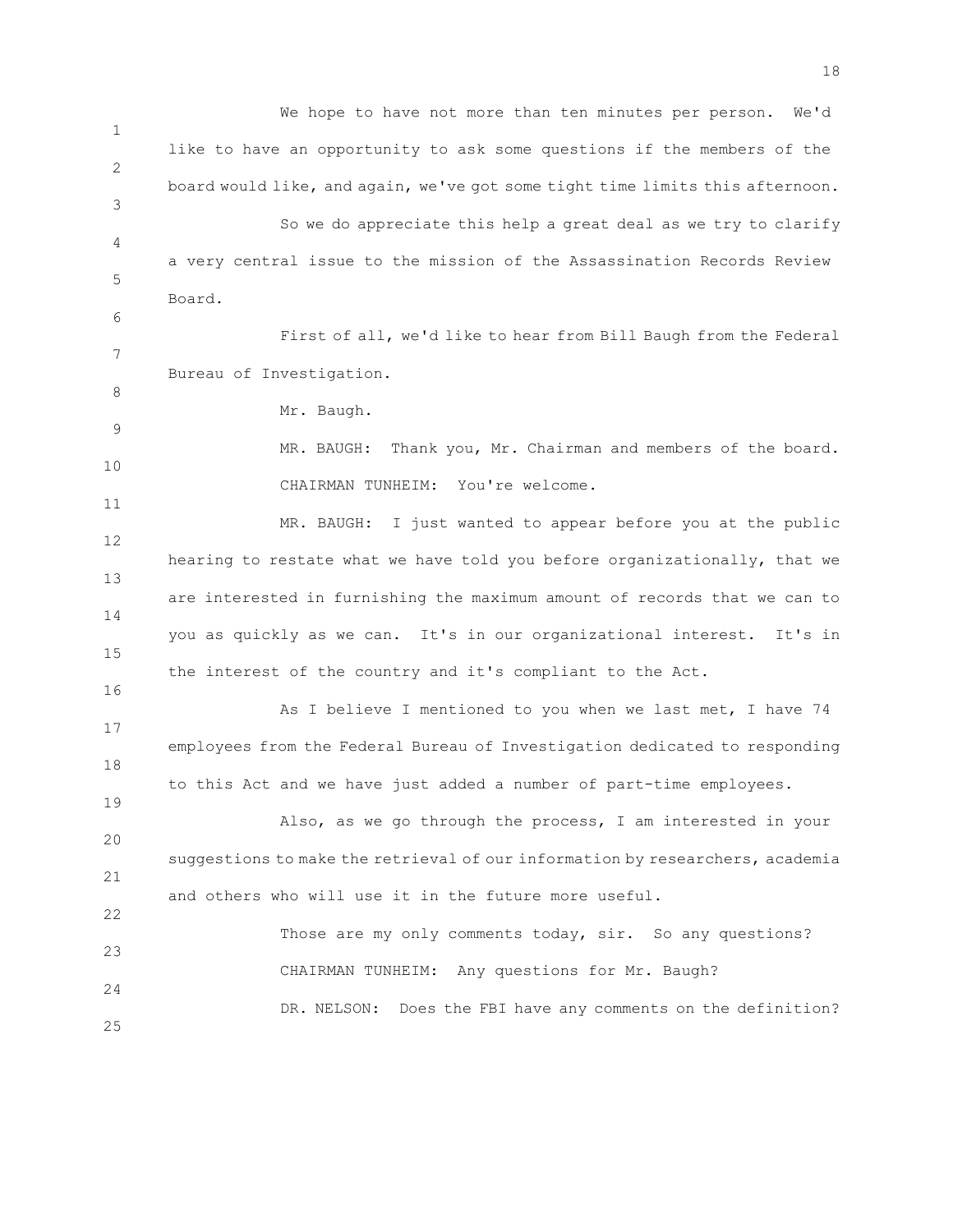1 2 3 4 5 6 7 8 9 10 11 12 13 14 15 16 17 18 19 20 21 22 23 24 25 MR. BAUGH: Inspector O'Connor -- DR. NELSON: I see. Okay. CHAIRMAN TUNHEIM: Thank you, Mr. Baugh. We do appreciate the cooperation and the good working relationship we've developed with the FBI. MR. BAUGH: Thank you, Mr. Chairman. CHAIRMAN TUNHEIM: With that in mind, we'd like to hear from Terry O'Connor from the Bureau to follow up with specific comments about the proposed definition. MR. O'CONNOR: Thank you, Mr. Chairman, other members of the board and Mr. Marwell. It's always good to have an opportunity to talk with you. CHAIRMAN TUNHEIM: Welcome. MR. O'CONNOR: I'm going to try to keep this to ten minutes. I'm going try not to filibuster here, so that you have an opportunity to ask any questions you may have. But I'm representing the FBI this afternoon to briefly discuss a comment submitted by the Bureau regarding the board's proposed regulation providing guidance on interpreting the Act and to answer any questions you may have regarding those comments. I will also update the board regarding the status of the FBI's effort to transfer its JFK documents to the National Archives and Records Administration. We appreciate the opportunity that you're giving us to share this information with you. In discussing the FBI's comments on the proposed regulation,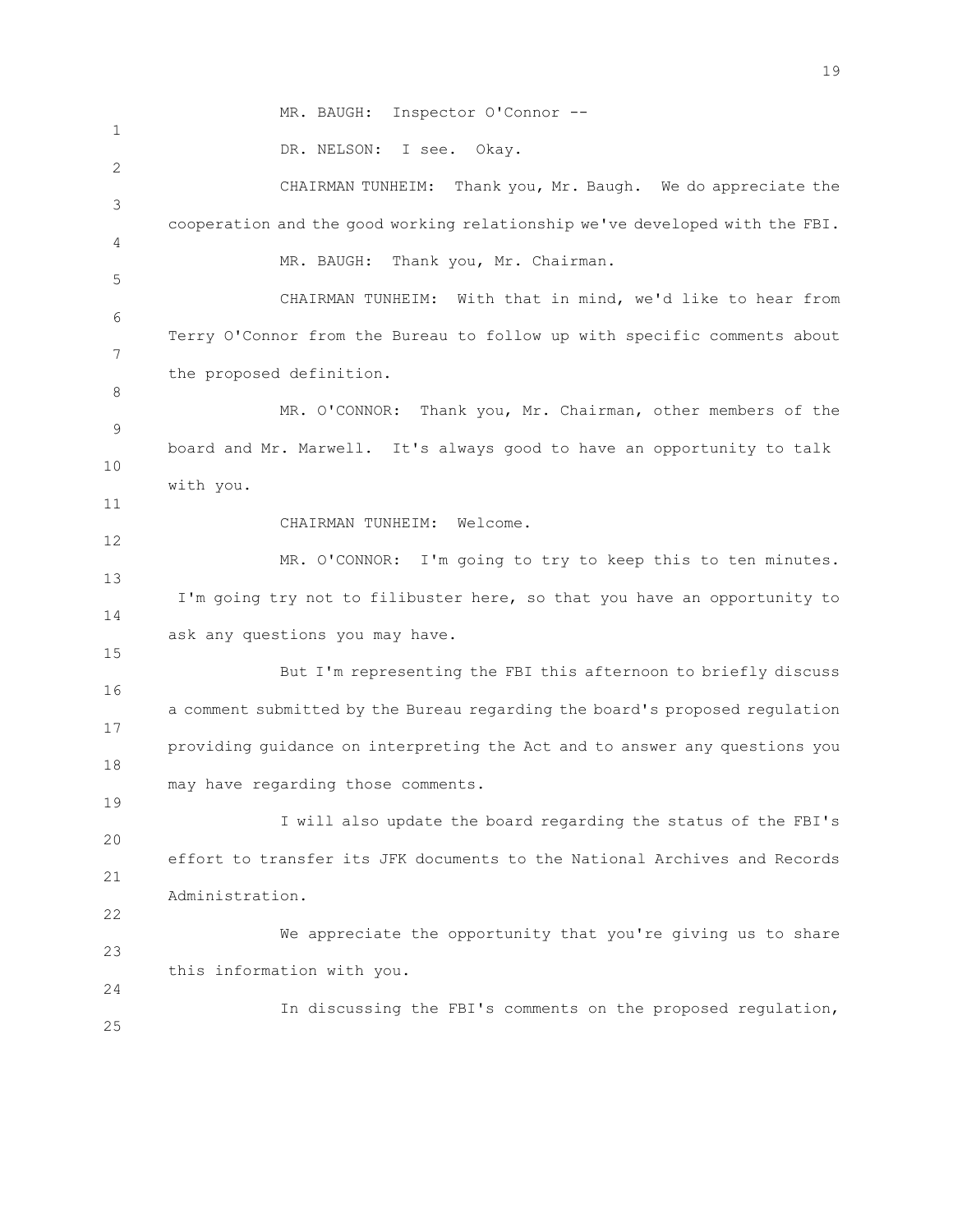1 2 3 I want to emphasize the Bureau's desire to work with the board to identify any FBI records that are assassination-related but may not have previously been identified as such, as well as records that may be useful to the board for evaluative and interpretive purposes.

5 6 By doing so, the FBI hopes to further enhance the public's understanding of events surrounding President Kennedy's assassination as intended by the Act.

4

7

11

13

20

8 9 10 The focus of my remarks regarding the comments will be on the reasons underlying the amendments suggested in FBI general counsel Howard Shapiro's letter to Mr. Marwell of March 3rd, 1995, rather than on the specific language changes offered for your consideration.

12 I assume that you have that language in front of you and I understand that it is available for public review.

14 15 16 17 18 19 The FBI's suggested amendments to subsection A of Action 1400.2 of the regulation have two purposes. The first is to have that subsection state more explicitly what we understand to be the purpose of that provision; that is, to enable the board to identify all records, whether they involve classified information, sources or other subject matters that may be assessed nation-related and/or could be useful in interpreting and evaluating other materials.

21 22 23 24 25 The other aim of the suggested language is to have incorporated in the subsection specific mention of language contained in the report of the Senate Committee on Governmental Affairs that accompanied the Act regarding the need for the board to "Act on a reasonable basis in requesting additional information or records," and to be, "guided by the principle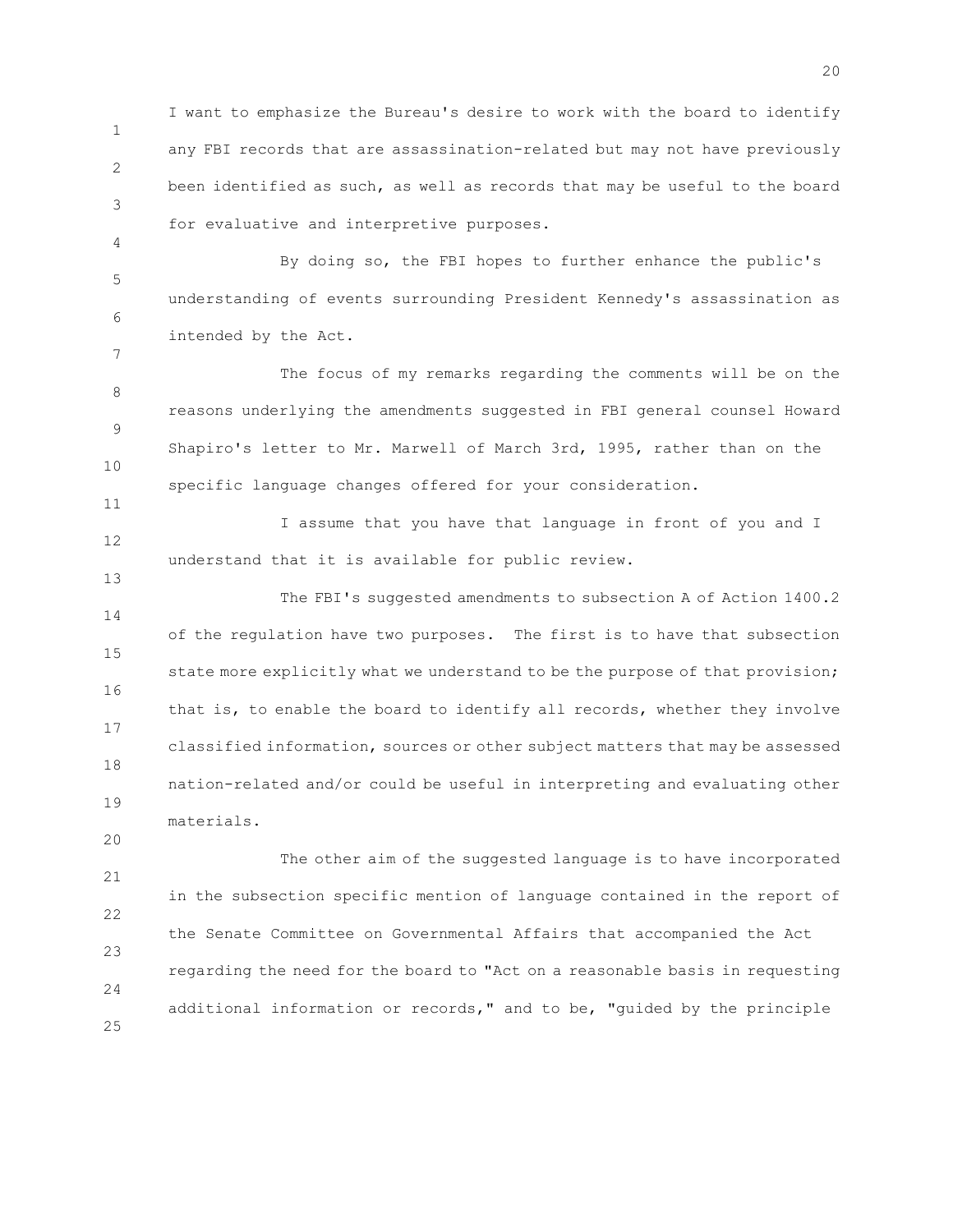1

2

5

11

18

of the need to protect sources, methods and confidential matters," in making such requests.

3 4 The FBI believes that the board surely intends to do both. But written expression of that intention in the regulation would seem to be very reasonable and appropriate.

6 7 8 9 10 Part of subsection A deals with access to source-related records. In this regard, I want to reiterate the FBI's concern that the board may seek access to source files, and much greater concern that it may seek disclosure of information from these files to include the actual identities of sources identified by symbol number or code name in assassination records. Excuse me.

12 13 The FBI is certainly open to discussion of such a request as we have been, I believe, on everything that has been at issue.

14 15 16 17 But as the board is aware, the Bureau considers these files, which contain information completely unrelated to the assassination investigation that would clearly identify sources by circumstance if not by name to involve the most sensitive of the issues relating to disclosures under the Act.

19 20 21 22 23 Turning to Section 1400.5, the FBI is asking that the language be changed to take into account incidental -- what we will refer to as incidental references to persons who figured into the assassination investigation that appear in FBI documents clearly unrelated to the assassination.

24 25 These "see" references in Bureau parlance have been located through checks of our indices and appear in documents which can be lengthy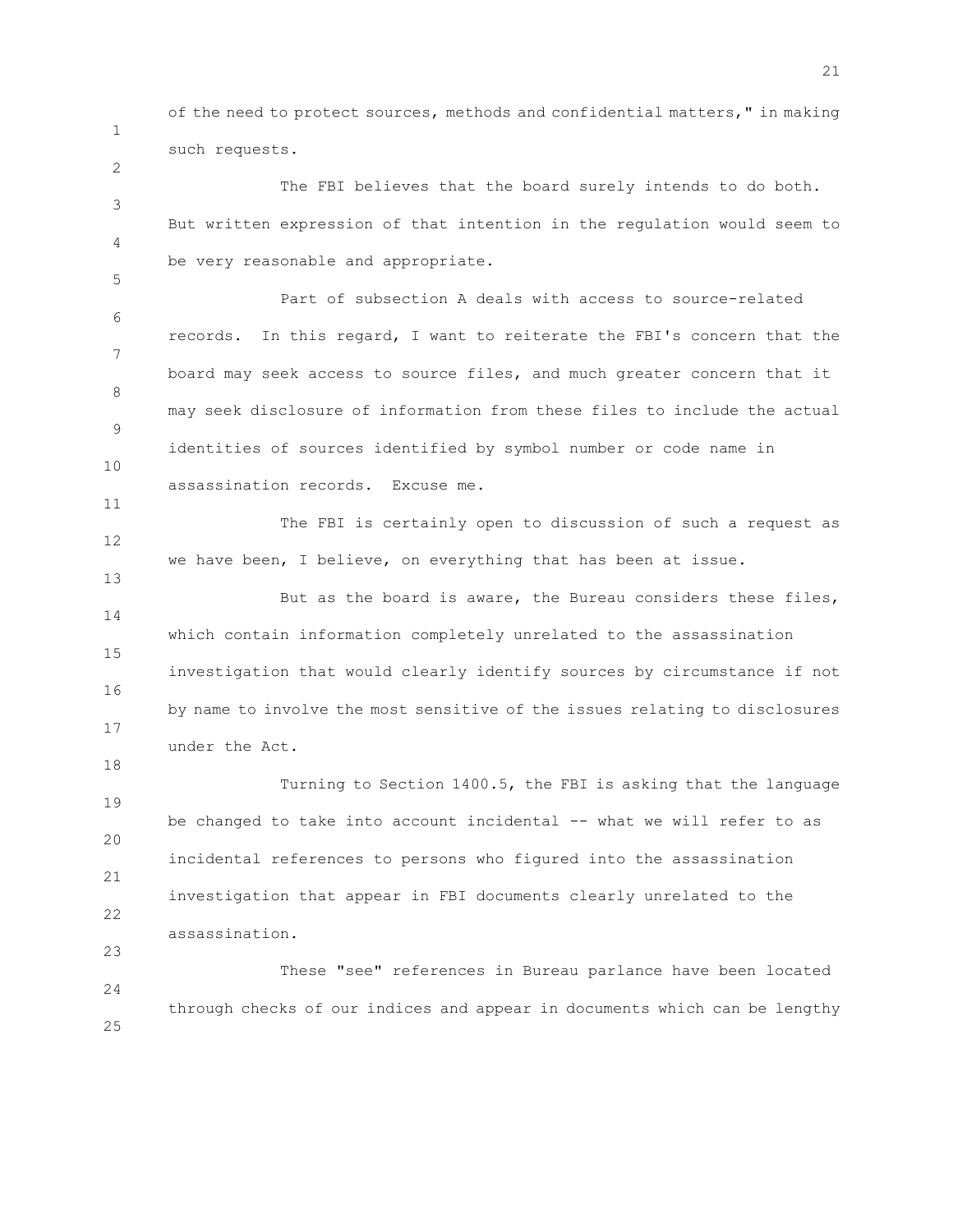that add nothing to the historical record of the assassination.

1

5

8

12

17

21

24

2 3 4 It has been the Bureau's practice to disclose the portion of the document relating to the assassination investigation figure, regardless of how innocuous the information might be, as well as enough of the rest of the document to show the context in which the reference appears.

6 7 The remainder of the document is withheld as not assassination-related. The FBI hopes the board will acknowledge the reasonableness of this practice in its regulation.

9 10 11 If the board does so, the FBI clearly understands that the board will want to examine portions of documents containing incidental references to ensure that all pertinent information has been disclosed, or postponed if appropriate, in transfers to NARA.

13 14 15 16 I might say at this point that we have -- as we have said all along, whatever documents the board wants to look at for whatever reason to determine what might be in them, we are ready, willing and able to make those available to the board or to the board's staff for their examination, for your examination.

18 19 20 The final suggested amendment that is in subsection D of Section 1400.7 involves only a change that will more clearly describe the type of record being discussed therein; that is, one relating to a particular person rather than one, "identified with respect to a particular person."

22 23 The purpose of that subsection seems apparent to us and the FBI trusts that we're not quibbling with words in suggesting the clarification.

25 Changing the subject, with respect to document transfers: The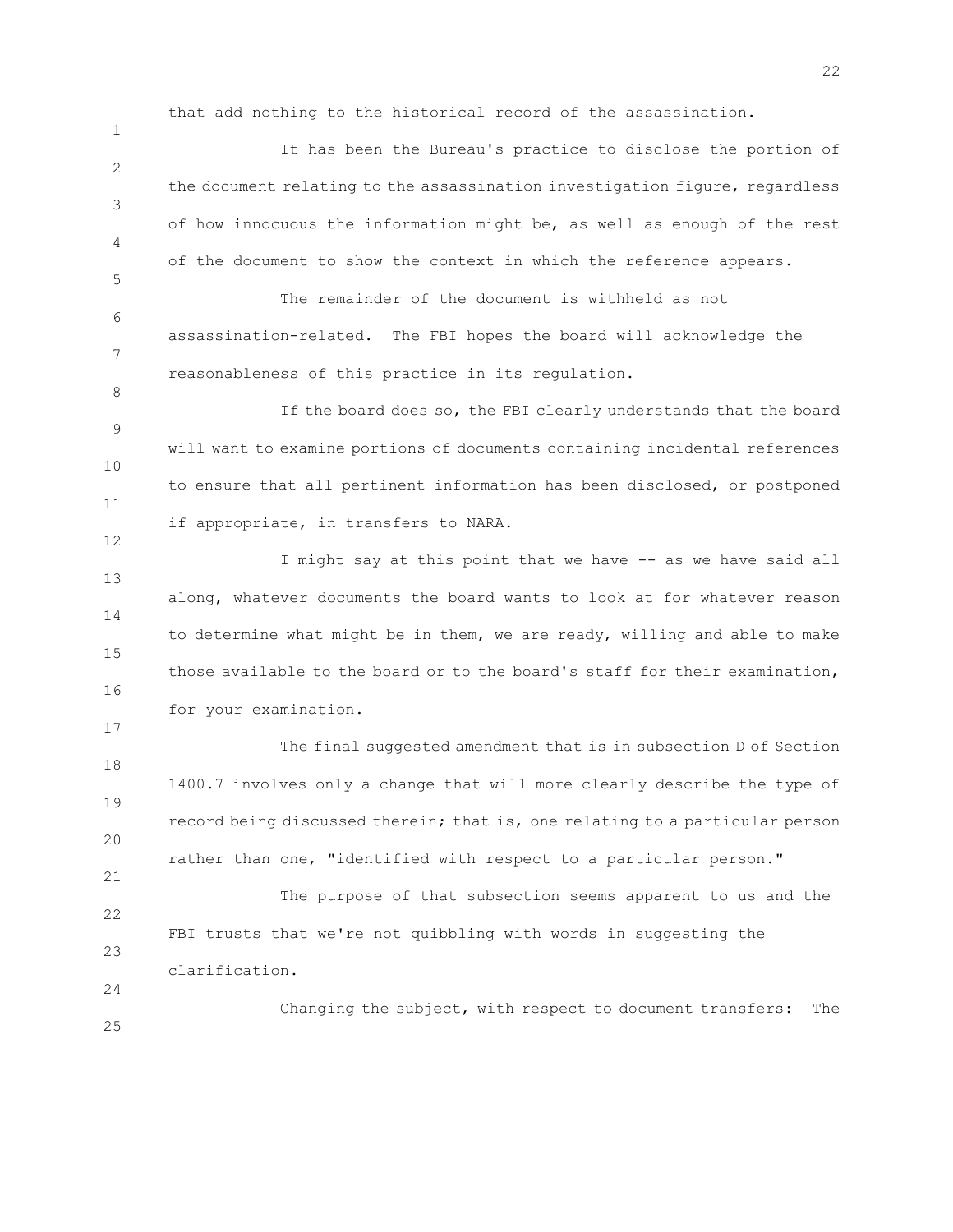1 2 board is aware that the FBI has already sent over 590,000 pages of assassination-related records to NARA and I know Steve Tilley is well aware of that, too.

3

7

10

14

16

20

4 5 6 Again, recognizing that with the board, we may yet discover records not heretofore identified as assassination-related, virtually all of the documents presently awaiting transfer are in files that were reviewed by the House Select Committee on Assassinations.

8 9 There are approximately 260,000 pages of HSCA documents, about 40,000 pages of which consist of index cards and other materials and administrative folders.

11 12 13 The Bureau had hoped to have begun transferring those records already and actually, we had hoped to have a goodly number of them over at archives. But we have experienced processing difficulties, which I can assure you are being addressed, that have delayed these transfers.

15 The Bureau intends to transfer over 4,600 pages of Sam Giancana files and over 5,500 pages of Gus Alex files within the next week.

17 18 19 We also hope, as we have discussed with the board, to be sending over to NARA some documents that are from the Oswald file that had been classified at the time we transferred the Oswald file that we believe should be of some historical interest now that they've been declassified.

21 22 23 The FBI had established the order in which it would process HSCA files based on what appeared to be the relative interest that might exist in the individual subjects of these files.

24 25 However, the Bureau has asked the board staff to establish its preference for the order in which the files are processed, and this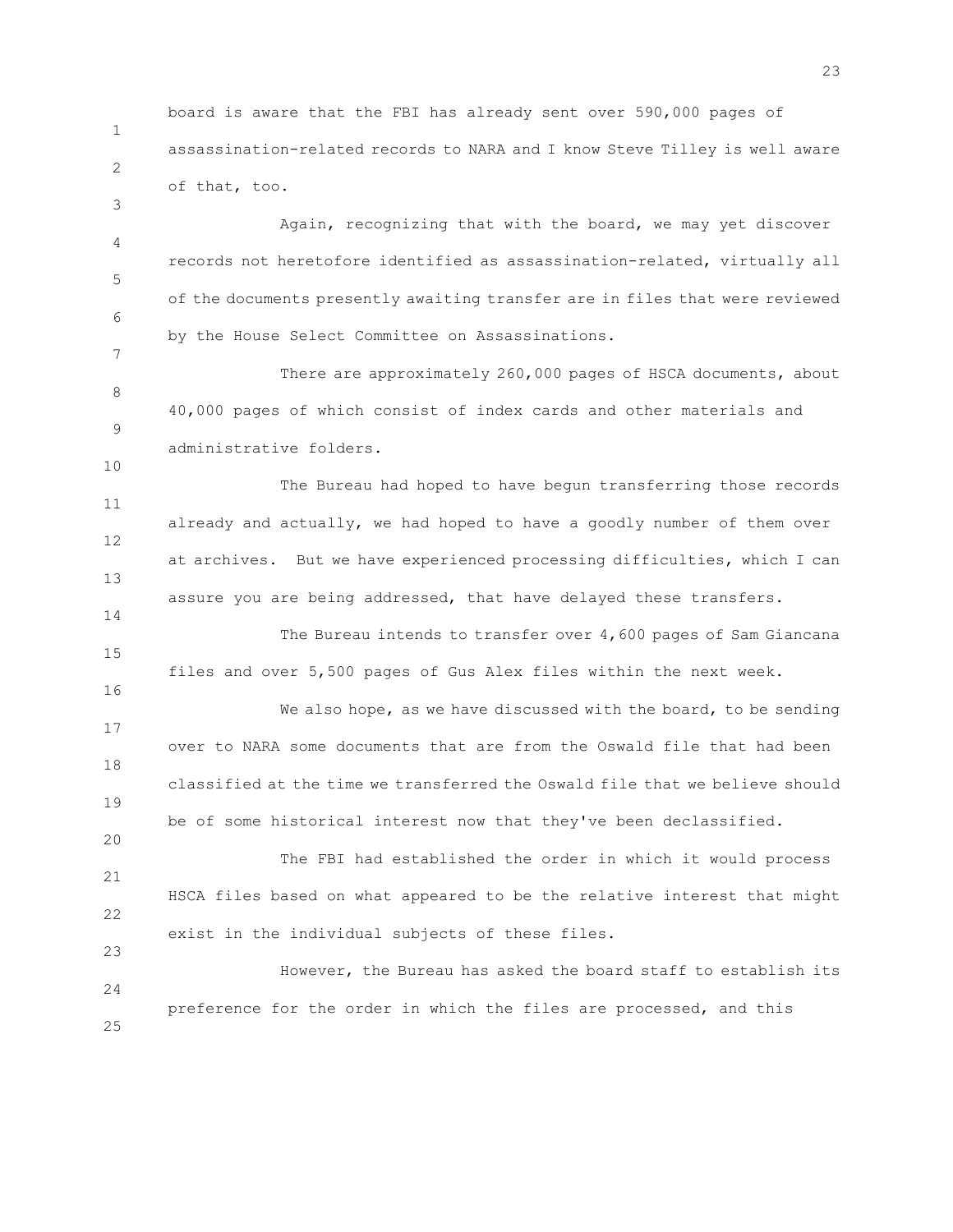1 2 3 coordination is currently underway along with our efforts in regard to the HSCA records. As you know, we are also going over the material that was postponed in files previously transferred to see what additional information can now be disclosed on further examination.

5 6 In closing, again, I appreciate the opportunity to have been permitted to appear on behalf of the Bureau to discuss the FBI's comments on the proposed regulation and the status of our document transfers.

4

7

11

16

18

19

22

8 9 10 Additionally, I want to reaffirm the FBI's commitment, one that begins with Director Free, goes through Assistant Director Baugh, and other assistant directors responsible for our operations divisions in particular to do everything possible to further the purpose of the Act.

12 13 14 15 Finally, I would be remiss if I didn't do so: I want to express the FBI's appreciation to Steve Tilley and others at NARA for the very positive and cooperative relationship we've had to date, and to the board and David Marwell and other members of the staff for the very constructive dialogue we've had regarding various matters.

17 We look forward to continuing that same kind of interaction, and I welcome any questions you might have.

CHAIRMAN TUNHEIM: Questions for Mr. O'Connor?

 $20$ 21 DR. HALL: Yes. Inspector O'Connor, the three issues that you've raised are significant issues, the sources and methods and what's included and what's excluded, and it's very helpful.

23 24 25 But the question I would pose to you is: Does the definition that we have presented to you, in your judgment, require that the FBI go back and in any way reconsider the scope of the search that it made under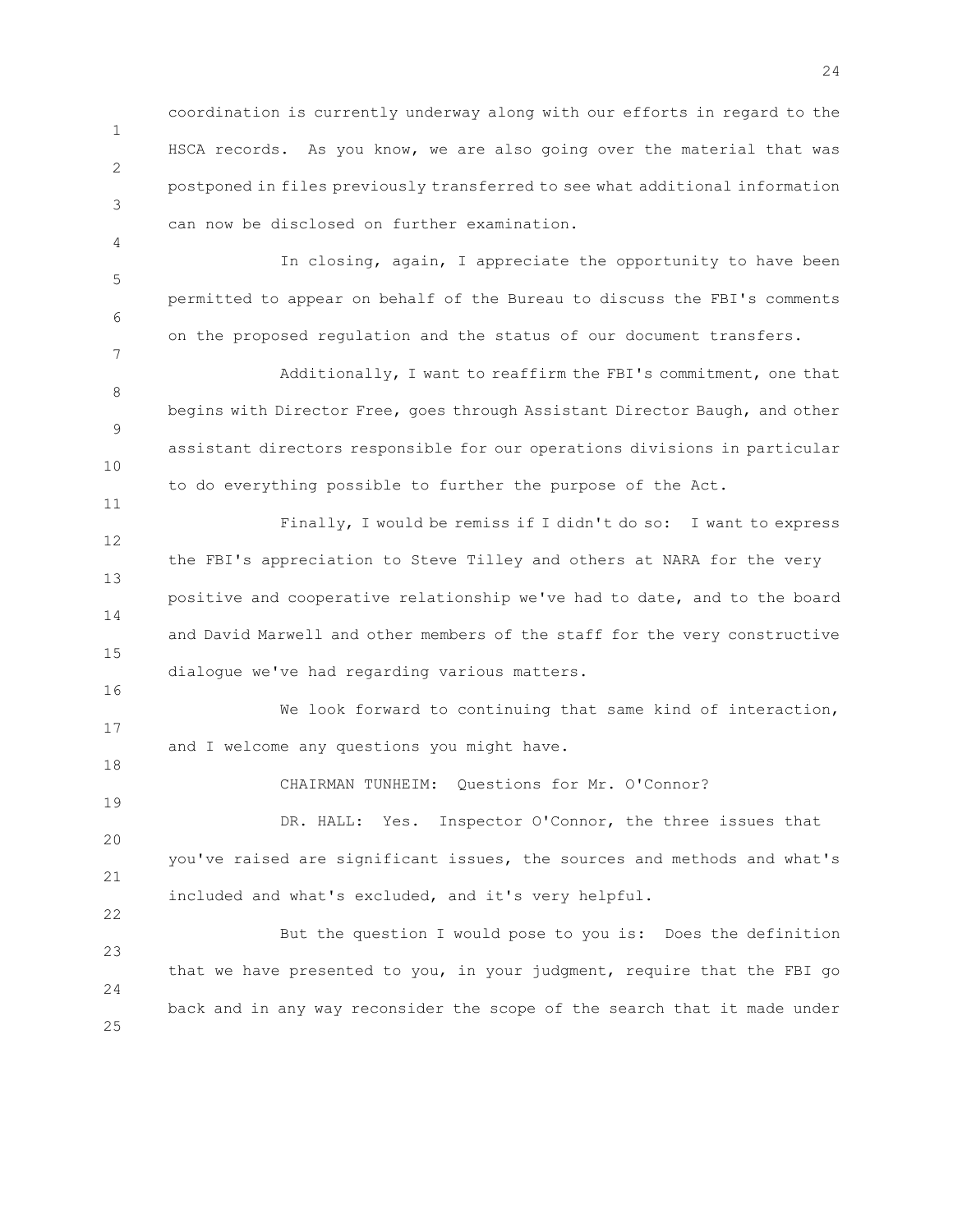the original provision of the statute without a definition provided by this board?

1

2

11

14

17

21

3 4 5 6 MR. O'CONNOR: We may have to do that. But I would -- my initial reaction is that's something that we would want to have further discussions with you and the staff about to see what kinds of documents you might consider as assassination-related that we might have.

7 8 9 10 We have, as you know, had  $-$  by virtue of the way that we maintain our records, we've had a collection that has pretty much been identified as constituting the assassination-related records we have. But again, we're not ruling it out, and I hope that it was clear in my comments. I'm sure it was.

12 13 But I hear what you're saying. You know, there may be some others and we would, you know, look forward to the opportunity to talk with you and the staff members about where we might look for those.

15 16 DR. HALL: I guess the character of my question -- and to some it may appear to be the fox kind of asking the hens, "What else is left?"

18 19 20 But the character of my question is really meant to get your sense as to the breadth of the definition -- and the three items you raise are of significance -- but they don't strike me as of significance relative to the total universe of records that you have.

22 23 24 25 MR. O'CONNOR: Well, I guess, first of all, we didn't have any problem with the definition, and the definition is all about doing what the Act is all about as far as we're concerned, which is identifying records that are going to complete the historical record. If we've got more that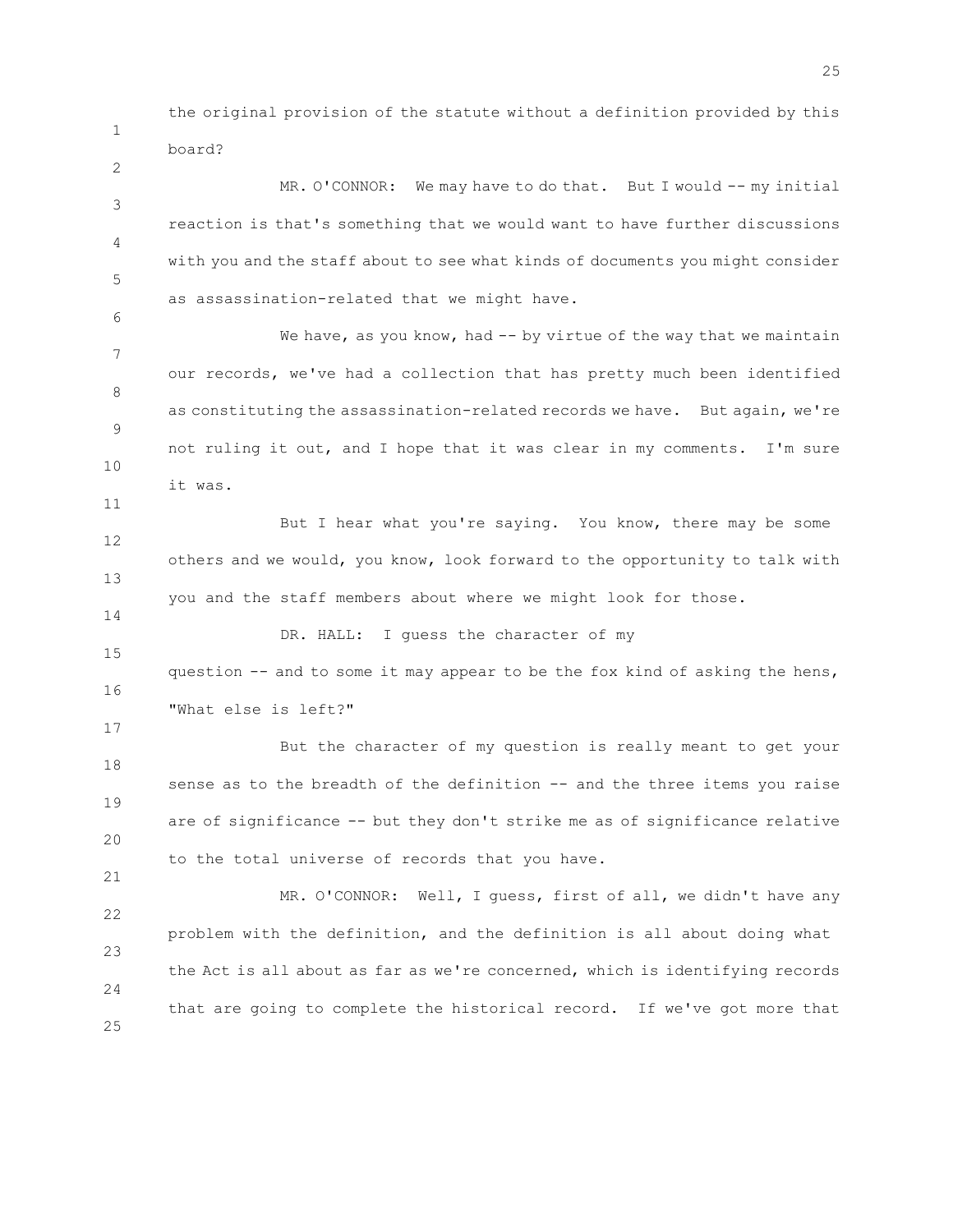1 2 3 4 5 6 7 8 9 10 11 12 13 14 15 16 17 18 19 20 21 22 23 24 25 we haven't previously identified as such, you know, we probably would need some guidance from the board in that regard as to where we might look and what kinds of documents, the kinds of documents in which you might be interested. Does that -- DR. HALL: Yes. I think what you're saying is you don't need to hire 90 more people to go out and start all over again. MR. O'CONNOR: No. First of all, we think we've got the records pretty much corralled, again, leaving open the possibility there are others. So we would probably need to be pointed in directions, and we're ready and willing to be pointed. MR. GRAFF: Thank you. In other words, Inspector, you're prepared to engage in a little pick-up service. MR. O'CONNOR: I guess so. [Laughter.] MR. O'CONNOR: I think so. I think I know what you're -- yes. Whatever is going to further the effort, because the FBI is as interested as anyone in getting the information that's going to complete this record for people to see. Again, our sensitivity rests mostly with source identities as you know, but we're willing to talk about those. And at the same time, most importantly, we want to help this whole process. MR. GRAFF: Thank you. CHAIRMAN TUNHEIM: Dr. Joyce. DR. JOYCE: You said that you had transferred some 590,000 pages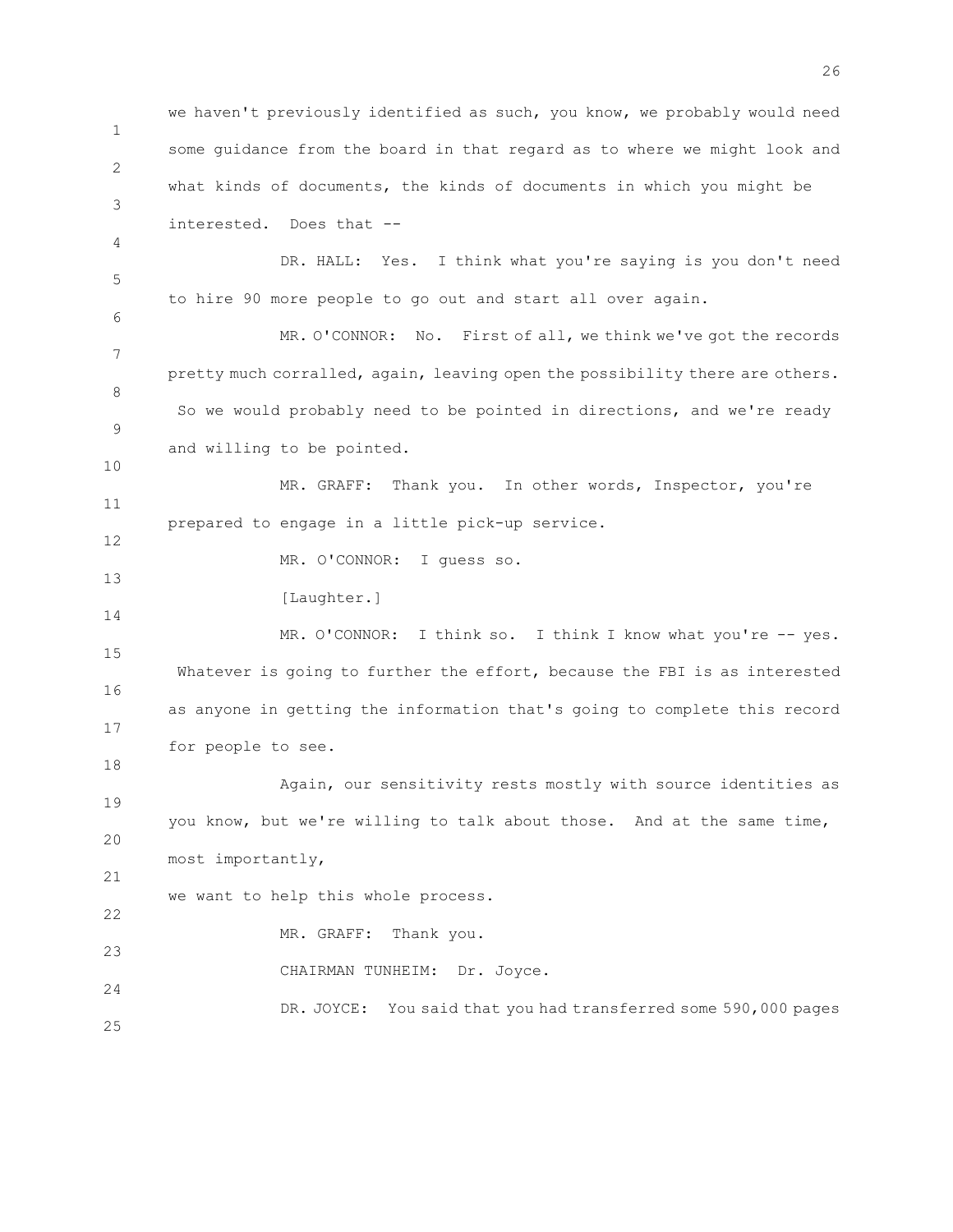1 2 3 4 5 6 7 8 9 10 11 12 13 14 15 16 17 18 19 20 21 22 23 24 25 to the archives. I'd like to ask you a few things about that transfer and related matters. First, of the pages that you have reviewed, how many have you withheld from transfer? MR. O'CONNOR: I have to apologize. I do not have those figures with me. DR. JOYCE: Could you -- MR. O'CONNOR: I don't -- my recollection is that there are approximately  $14,000$  -- and I don't really want to be held to this. DR. JOYCE: That's fine. MR. O'CONNOR: But my recollection is there are approximately 14,000 pages that contain postponements that range from one word or item on a page, an item being a symbol number, to more extensive postponements, and there are -- and I'd like to double check this, but my recollection is there are 700 or 800 pages that were withheld in their entirety because we postponed their contents. But again, I'd like to go back to something I mentioned before. We're going back through these documents that contain postponements to see what more information we can release and as Phil Baugh mentioned, we have hired, under contract, some former agents to help us go through and to expose more of this information by, among other things, questioning the reason for having to postpone some of this information, whether it be source-related or whether it was postponed because of classification reasons. DR. JOYCE: Do any of the -- let me rephrase that.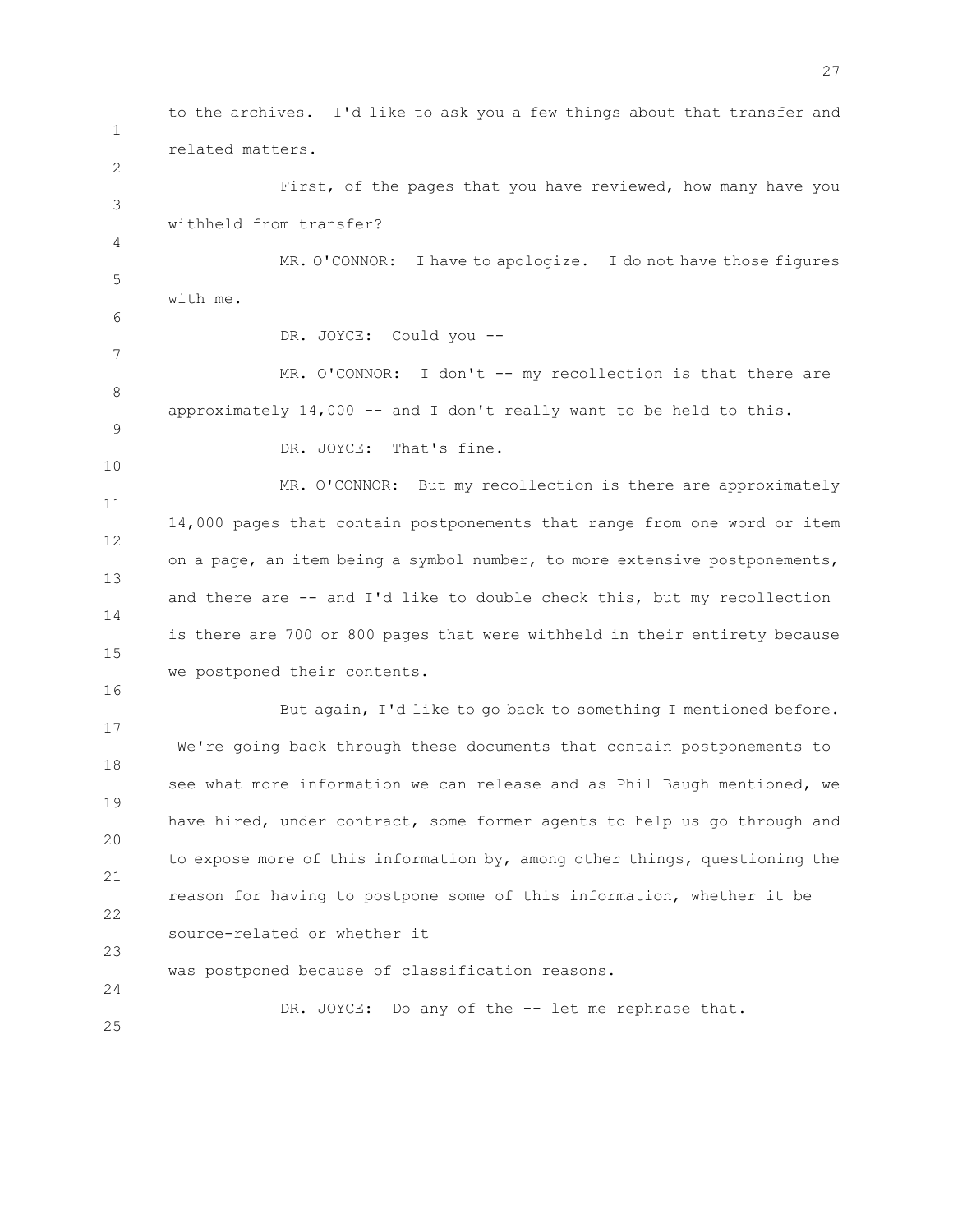1 2 3 4 5 6 7 8 9 10 11 12 13 14 15 16 17 18 19 20 21 22 23 24 25 I infer that among the 590,000 pages that have been transferred, there are redactions, is that correct? MR. O'CONNOR: These postponements, yes. DR. JOYCE: No. No. In the material that's been transferred to the assassination records collection -- MR. O'CONNOR: Yes. DR. JOYCE: -- are there redactions? MR. O'CONNOR: The postponed information is redacted. DR. JOYCE: In the pages that are transferred. MR. O'CONNOR: Yes. What we do, if we have -- obviously, if there is no postponement on the page, it's the original document, the original page that's gone. If there was any postponement on a page, we've held onto for our staff's review, the original page. And there's been a copy of the page sent out there with the redactions shown. DR. JOYCE: And what is --MR. O'CONNOR: Most of the redactions, by the way are informant or source-related, and often they are merely just one, a symbol number or a name on a page. I don't want to give the people the impression that that's a -- I don't know how frequently that happens -- but many times, that's all that's involved with respect to a postponement on a page. DR. JOYCE: Okay. Now, if you would just bear with me for two other -- MR. O'CONNOR: Sure.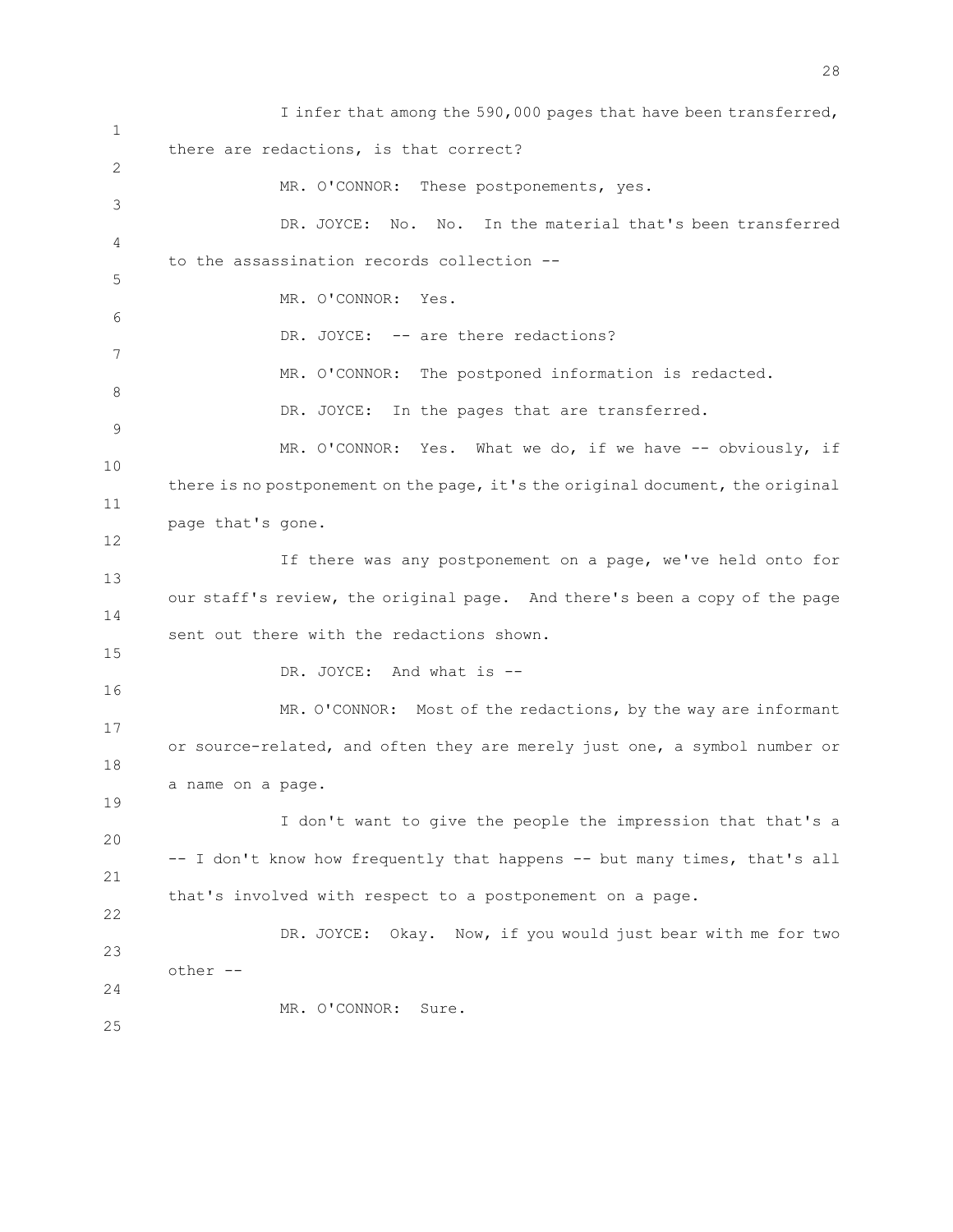1 2 3 4 5 6 7 8 9 10 11 12 13 14 15 16 17 18 19 20 21 22 23 24 25 DR. JOYCE: -- related questions. What proportion of those 590,000 pages would you say had redactions in them? MR. O'CONNOR: Well, I'd have to do some quick math, you know, just adding those two numbers that I gave you, the  $14,000$  and the 800 -or 15,000, well, roughly 15,000 pages with postponements. There is a percentage of 590,000. DR. JOYCE: Well, do you mean that the 15,000 pages are in --I'm a little confused here. The 15,000 pages are among the 590,000 --MR. O'CONNOR: Yes. DR. JOYCE: -- that you've transferred? MR. O'CONNOR: Yes. DR. JOYCE: Okay. MR. O'CONNOR: And by the way, I might also mention that we have some material in those files. We're talking now about the JFK assassination investigation file, the Lee Harvey Oswald file, the Ruby file, the related subject file, Warren Commission and Pike and Church. There were some documents in some of those files that we like -- there were some materials relating to FOIPA, Freedom of Information Privacy Act requests, that we considered as being not assassination-related. That's another thing we're reviewing because we may well have to either disclose, particularly after reviewing the regulation -- it's probably something we need to talk about because we may have to either disclose or postpone information that we previously considered not assassination record material that's in a file like Oswald or JFK that's an assassination record.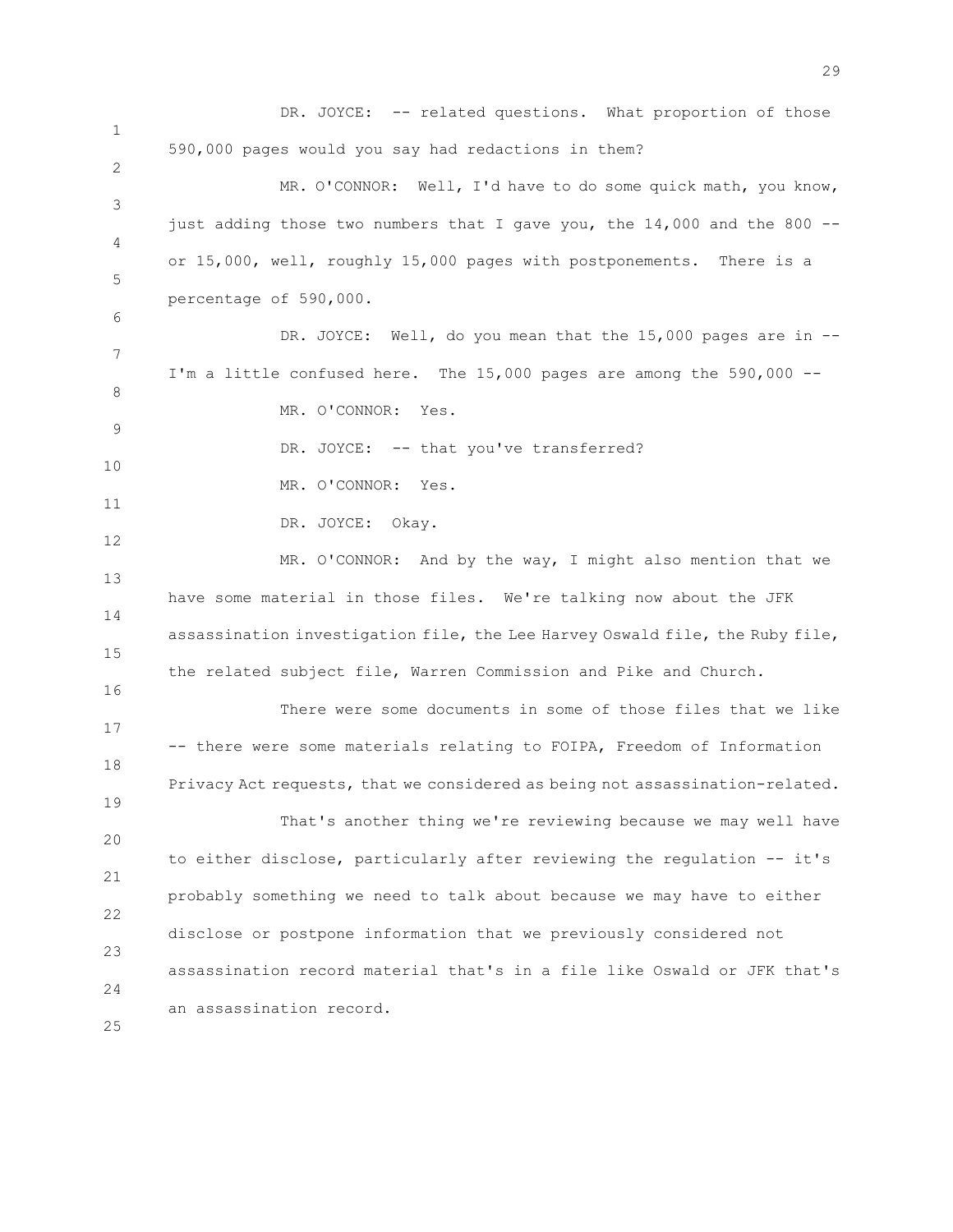1 2 Am I answering -- I hope I'm answering your question. Included in that 590,000 pages, for all practical purposes, are pages that have postponements or redactions on them.

3 4

10

13

15

16

19

DR. JOYCE: All right.

5 6 7 8 9 MR. O'CONNOR: Now, there are some other postponements that we've taken that are basically related to referrals, other government, foreign governments or other government agencies, or the postponements are based on the fact that the documents contain IRS records, and there's some -- I couldn't quantify the number right now. I regret that I don't have those numbers because we do have them.

11 12 DR. JOYCE: Well, what I was trying to get at in the first question is: How many documents remain at the FBI and were not transferred to the National Archives?

14 MR. O'CONNOR: Of the court files and the other files that we --

DR. JOYCE: That you've reviewed to date.

17 18 MR. O'CONNOR: If I'm -- there are probably roughly -- well, at least 15,000 pages that have postponements, original pages that have postponed material on them and the staff is going through those right now.

20 21 22 23 DR. JOYCE: Okay. Being mindful what Dr. Baugh asked about the adequacy of the definition in the regulations and the fact that you've already reviewed 590,000 pages of material, as you look at the situation now, how much additional review, in terms of numbers of pages, do you estimate you might have?

MR. O'CONNOR: Well, we've got to get through the HSCA material,

25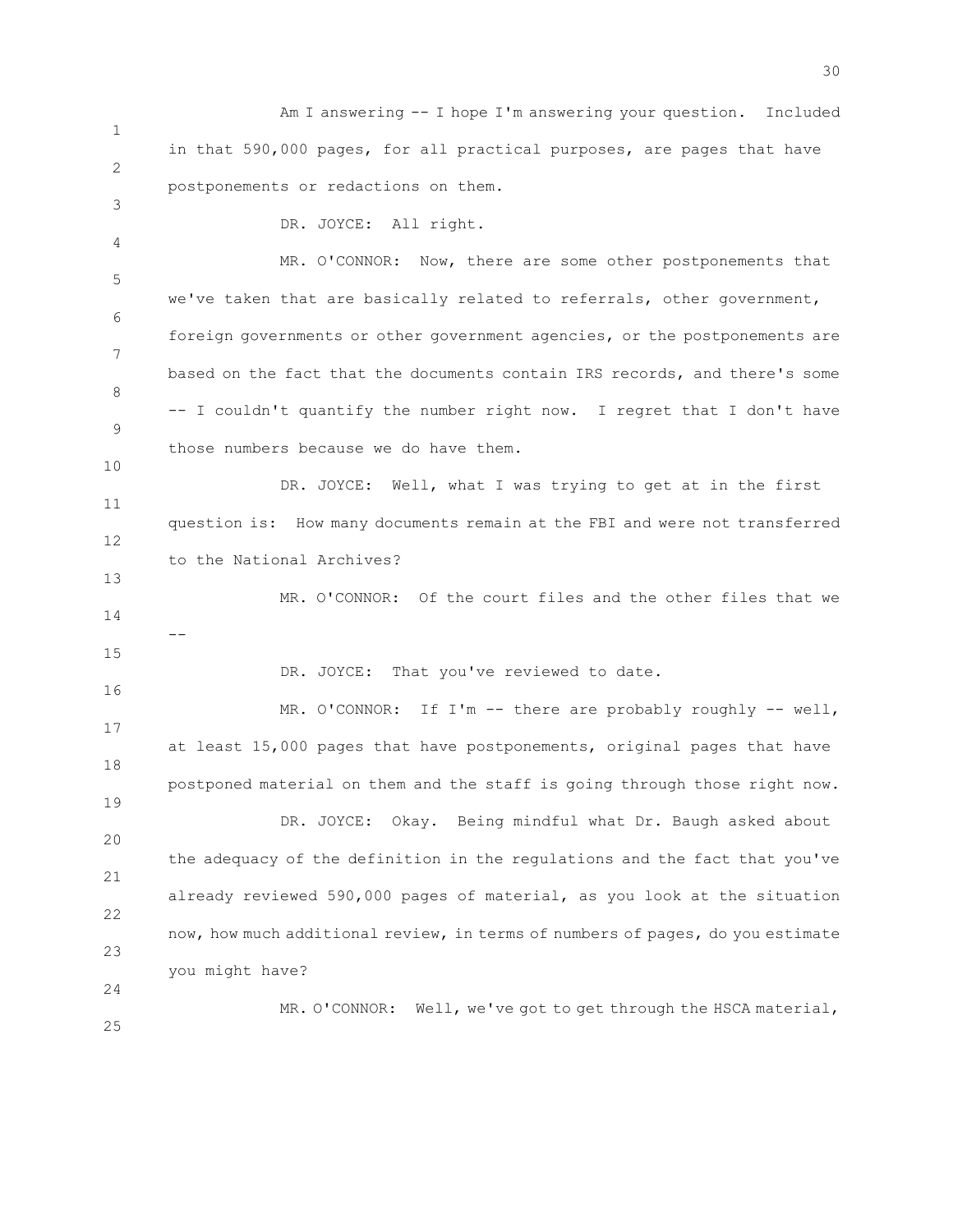1 2 3 4 5 6 7 8 9 10 11 12 13 14 15 16 17 18 19 20 21 22 23 24 25 which, again, consists of about 260,000 pages, and any other documents that you might ask us to -- you might ask to review as possibly assassination-related; so at least 260,000, roughly 260,000 pages. DR. JOYCE: Thank you. MR. O'CONNOR: Sure. CHAIRMAN TUNHEIM: Dr. Nelson. DR. NELSON: If I understand -- I guess I want a clarification to make sure we understand. Basically, most of your review has been of the House Committee records and everything that was gleaned for previous examination or investigations -- in other words, that's what most of your review work has been. MR. O'CONNOR: Yes. DR. NELSON: You really haven't -- did you feel you've swept the place enough so that you didn't have to go back and do a more thorough search? Did you do some searching? MR. O'CONNOR: Well, the other searching that would have been done would have been of our indices. But first of all -- again, these documents have been the ones that were -- DR. NELSON: Yes. MR. O'CONNOR: -- pretty much accepted as being the assassination-related records. Secondly, they gave us a pretty -- our plate was pretty full, I guess, with the documents we had in terms of the work we had to do. I think, thirdly, again, I get back to the fact that we really need some guidance as to where other documents that we have that would be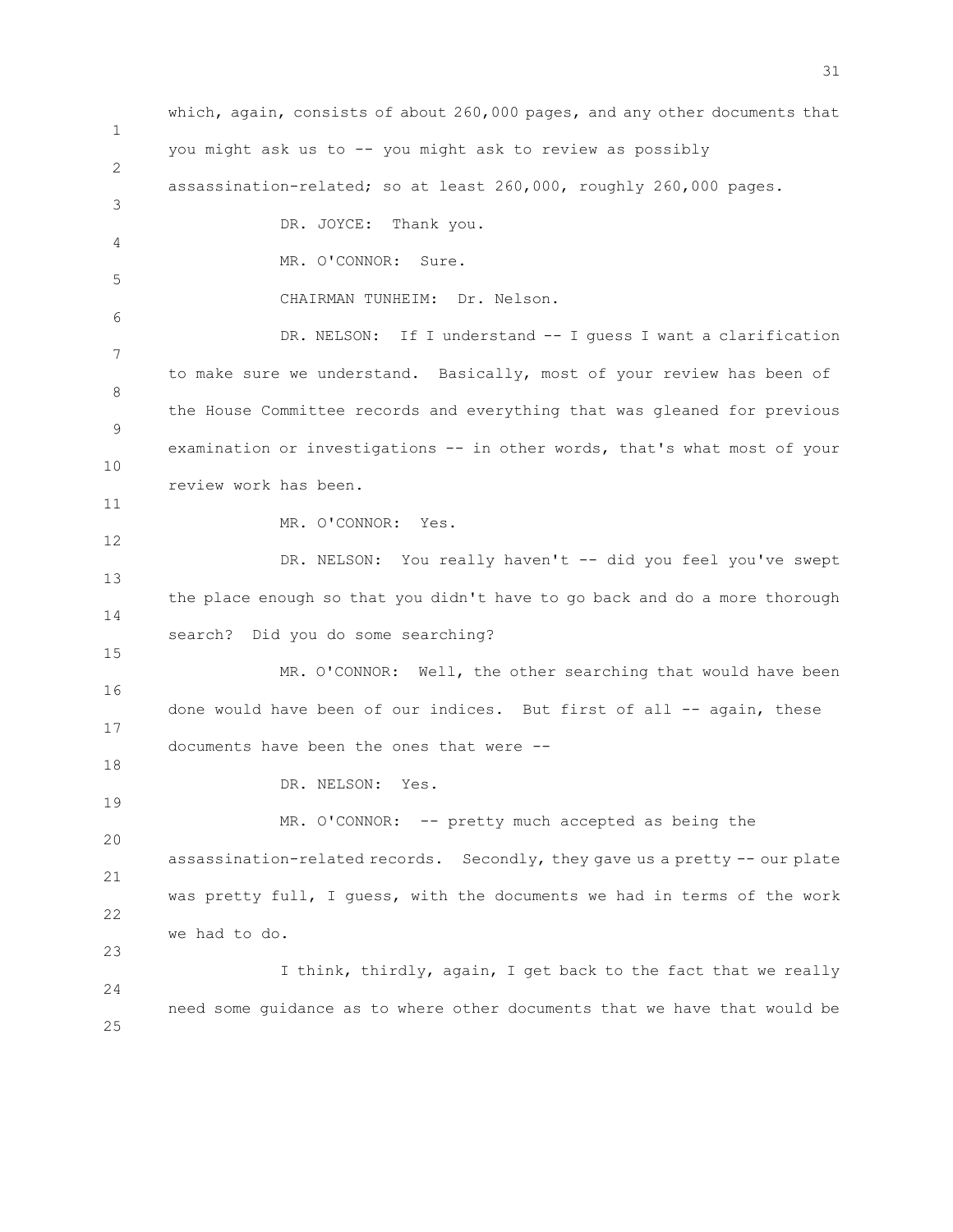of interest might rest.

2 3 What we have are the documents that related to all of the investigation, our investigations that were conducted related to the assassination.

5 DR. NELSON: So that was basically the definition you had to start with.

7 8 9 10 MR. O'CONNOR: Yes, plus everything that the Warren Commission, the HSCA, Pike and Church asked for and, presumably, they had -- obviously, they knew what they were looking for in terms of assassination-related, not to rule out the possibility of others because, you know, the Act recognizes --

11

1

4

6

12

14

19

22

DR. NELSON: It's different.

13 MR. O'CONNOR: -- there may be others and is asking you to see if there may be.

15 16 17 18 But that, certainly, was a, in our view, good place to start because it took -- especially with HSCA, it took into account various conspiracy theories, many of which the Bureau had looked at in its original investigation with the -- presumably others that the HSCA was exploring back in the late 1970s.

20 21 CHAIRMAN TUNHEIM: Mr. O'Connor, I've got a question that relates back to the proposed definition. You probably have not had an opportunity to review the comments that the board has received.

23 24 25 But you heard Ms. Walter's description of some of the issues that had been raised. 1400.1, the interpretation of "assassination record," (a), under that has the phrase, "Interpret activities and events that may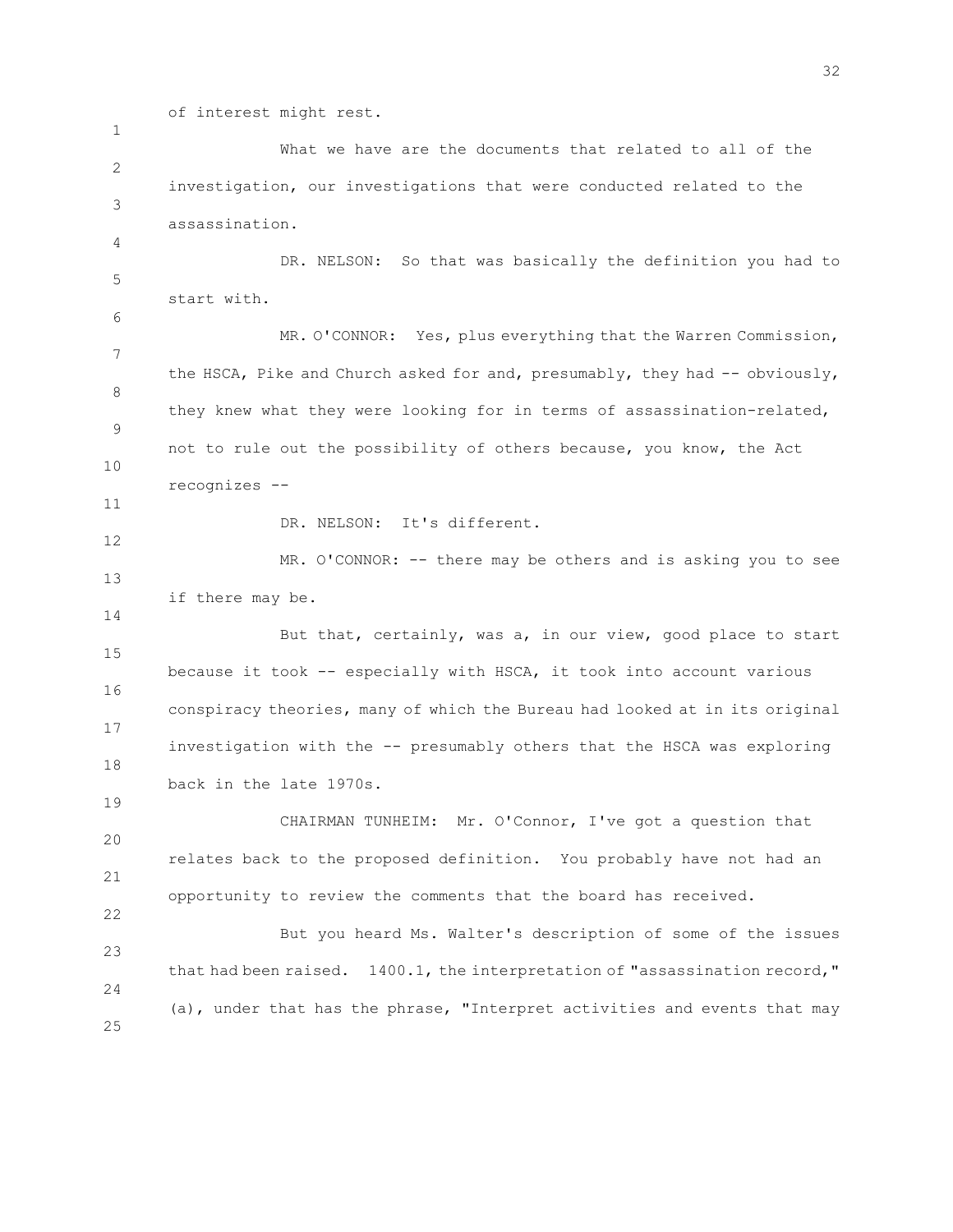have led to the assassination of President Kennedy."

1 2 3 4 5 6 7 8 9 10 11 12 13 14 15 16 Some discussion in the materials that have been submitted about that particular phrase, has the Bureau focused on that phrase at all? And do you have an opinion on whether that might be, either too broad or too narrow, with respect to the scope of the search for documents? MR. O'CONNOR: My reaction on behalf of the Bureau right now is that it seems to be -- is that we don't have any problem with it. I guess the question is: What falls into the category of "may have led to"? That would be -- CHAIRMAN TUNHEIM: Some of it -- MR. O'CONNOR: -- definition is one thing. Its application, you know, may be quite another thing. CHAIRMAN TUNHEIM: There have been several alternative tests proposed, such as, for example, a reasonably related test of some sort, relevancy test as opposed to the "may have led" test, and I'm just curious as to whether you've had discussion about that and have an opinion to offer

17

us.

23

 $24$ 

25

18 19 20 21 22 MR. O'CONNOR: Well, the only thought I would have -- and it really gets back to what we've said in connection with subsection A of section 1400.2 and that is if there is a request, you know, for any of our documents that "may shed light on events that may have led to the assassination" --

CHAIRMAN TUNHEIM: Yes.

MR. O'CONNOR: -- we would hope that the basis, that the reasonable basis for seeking that document would be provided --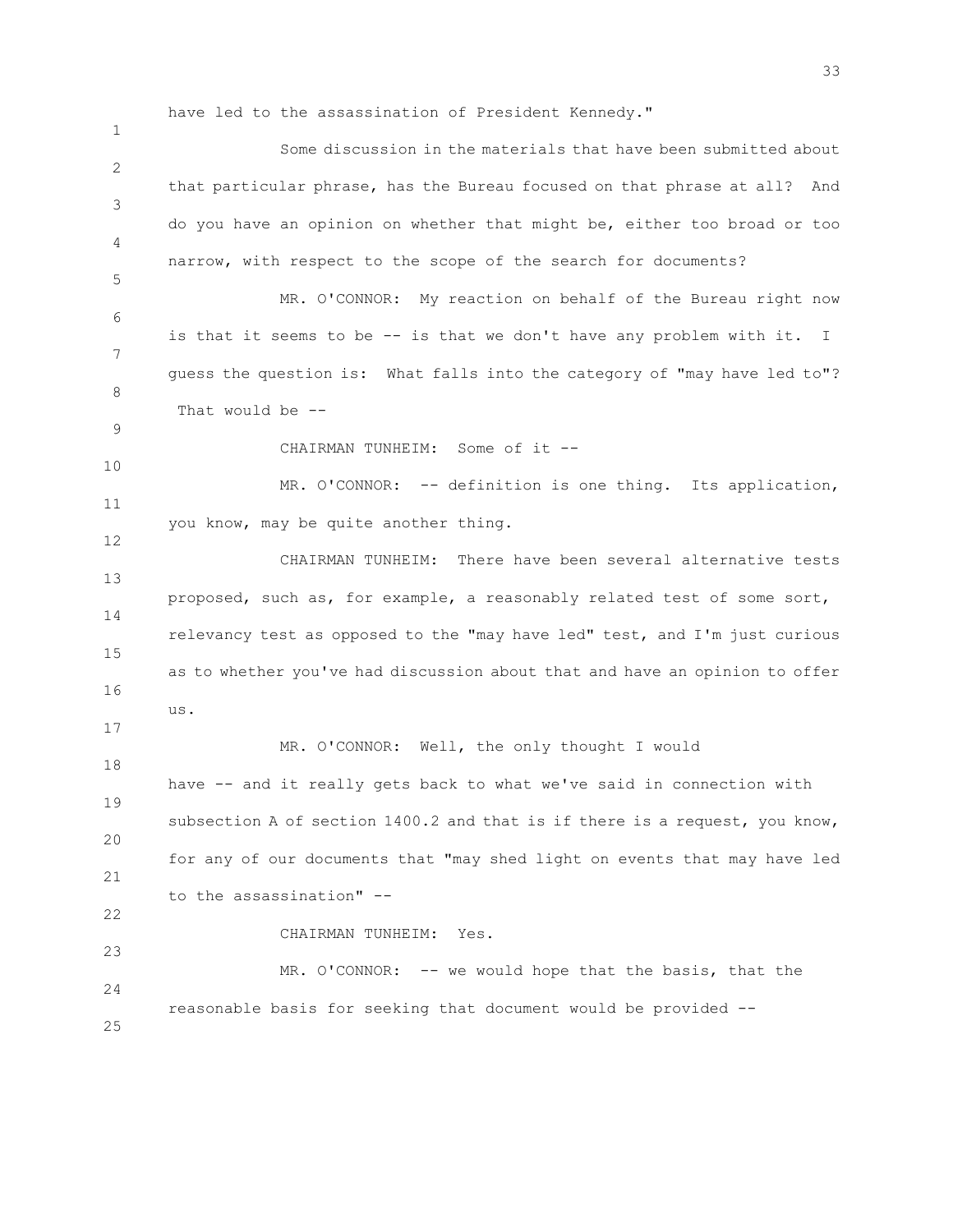CHAIRMAN TUNHEIM: Yes.

1 2 3 4 5 6 7 8 9 10 11 12 13 14 15 16 17 18 19 20 21 22 23 24 25 MR. O'CONNOR: -- because it would -- again, it gets back to what I was saying before. You know, in trying to identify documents relating to events, that seems to be a pretty -- what you've got in here doesn't bother us. We'd just as soon that if you are going to come and ask for a document that you're going to say, "This is why we would like to see it." I'm sure you're going to do the same thing -- CHAIRMAN TUNHEIM: Yes. MR. O'CONNOR: -- because you're going to want to focus on things that are relevant. CHAIRMAN TUNHEIM: Well, that makes sense, and I assume that much of the records of the Bureau fall within a later clause in that provision which is investigations of or inquiries into the assassination. MR. O'CONNOR: That was our -- we focused on that because that is, you know, where it all began, not to be redundant. There may be things that people would consider to be related to events leading up to -- CHAIRMAN TUNHEIM: Yes. MR. O'CONNOR: At the same time, our -- what we have really relates -- that's assassination-related, it relates to the investigation -- CHAIRMAN TUNHEIM: Yes. Good. Anyone else -- MR. O'CONNOR: -- or is an investigation-related file, because -- CHAIRMAN TUNHEIM: Sure.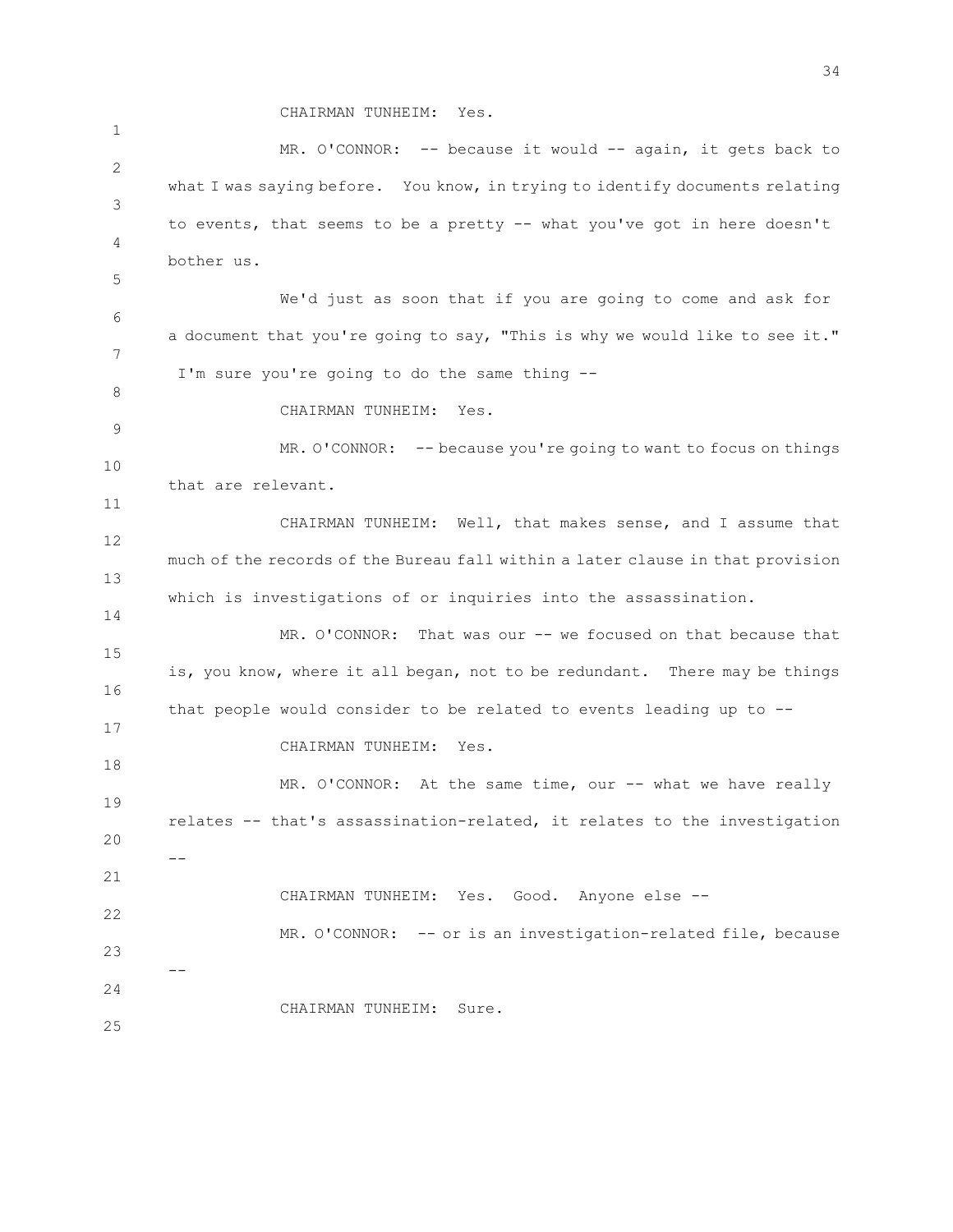1 2 3 4 5 6 7 8 9 10 11 12 13 14 15 16 17 18 19 20 21 22 23 24 25 MR. O'CONNOR: -- as you know, material in the files predates the assassination, like those on Lee Harvey Oswald. CHAIRMAN TUNHEIM: Certainly. Well, I just --DR. HALL: Well, just to follow up a little bit if I may, Mr. Chairman. CHAIRMAN TUNHEIM: Go right ahead, Dr. Hall. DR. HALL: Would you help me with what the words "reasonable basis" mean? MR. O'CONNOR: I think that essentially we're asking for, again, what you would be giving us, the reasonable basis is that you are seeking a record because it does have some relevance, and "This is the possible relevance it has," to whatever issue it is that you're examining. DR. HALL: Well, just for the sake of discussion, if we concluded our request was reasonable, and you concluded it was unreasonable, which interpretation would prevail, under the statute? MR. O'CONNOR: Under the statute? DR. HALL: Yes. MR. O'CONNOR: I'm not anticipating that we're going to have that kind of a disagreement necessarily, but if it came to that I'd rather have our office's general counsel answer that question -- DR. HALL: Sure. MR. O'CONNOR: -- rather than myself. DR. HALL: I can appreciate that response. MR. O'CONNOR: But again, I want to emphasize the fact that we want to continue to do what we're doing. We intend to do what we're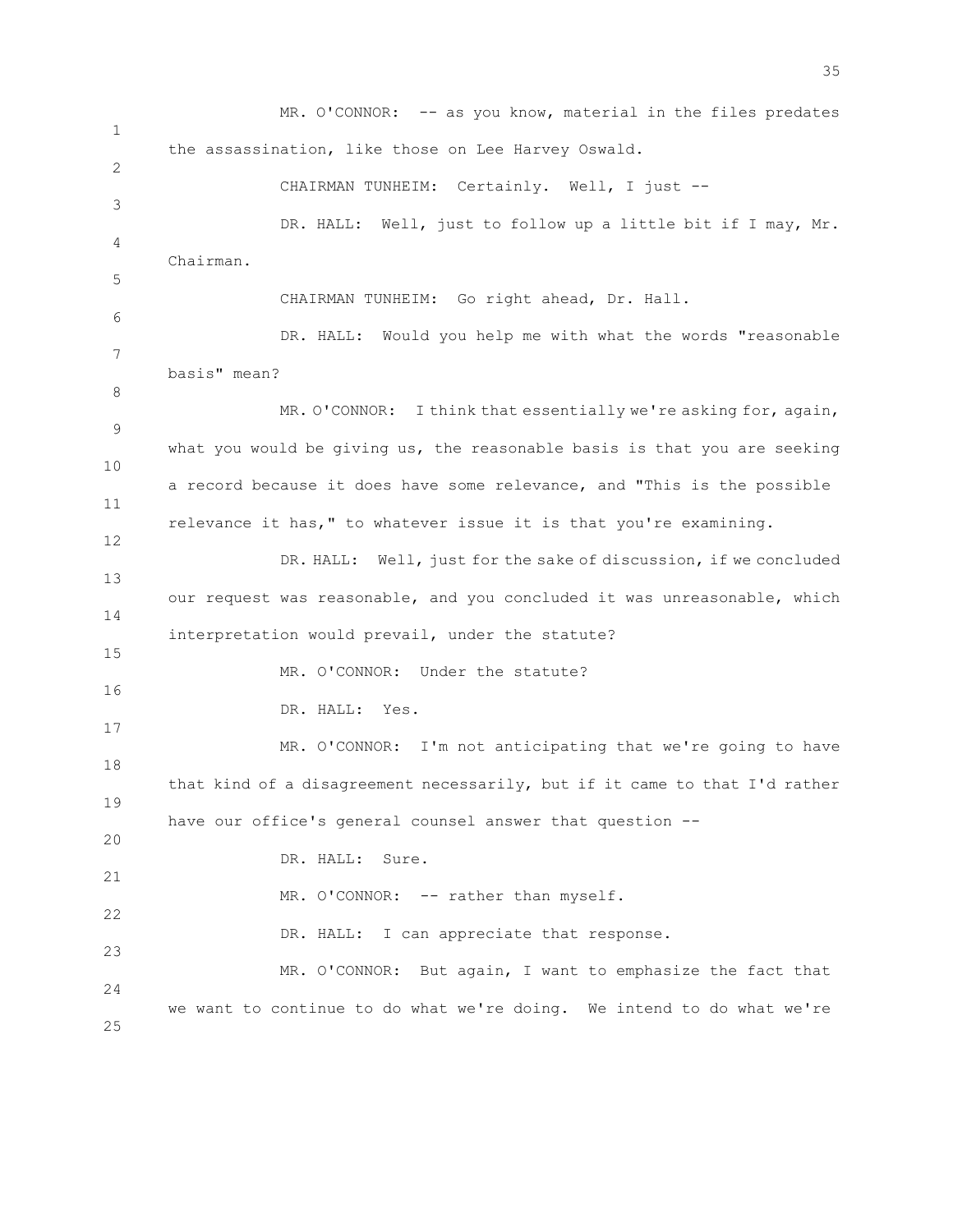doing, which is to cooperate in every way.

1 2 3 4 5 6 7 8 9 10 11 12 13 14 15 16 17 18 19 20 21 22 23 24 25 That is not to say that there may not be some things that trouble us. And we may want to, at least, work through or discuss some of these things as time goes along. DR. HALL: Right. I think, it maybe is appropriate to say that there may be some who aren't quite as enamored with the concept of reasonableness in this context as perhaps others would be. That's all. MR. O'CONNOR: Well, apparently the Congress had some idea of what reasonableness this stands for, but I guess reasonableness, yes, is another thing that would be in the eye of the beholder. So -- DR. HALL: It would be an interesting question whether any event unrelated to the assassination could, in fact, be interpreted as being reasonably related, and I think the answer to that is probably no. So that, leading -- "events leading to" may in fact be a more protein concept and, in the end, a more workable concept than "reasonable related." But we can address this some other day. MR. O'CONNOR: I think I've taken up -- not that I'm trying to -- DR. HALL: Oh, no. No. Go on, sir. [Laughter.] MR. O'CONNOR: I may have misunderstood. Would you -- I thought you were talking about reasonable basis in the context of our comments, as opposed to the context of this definition of assassination record.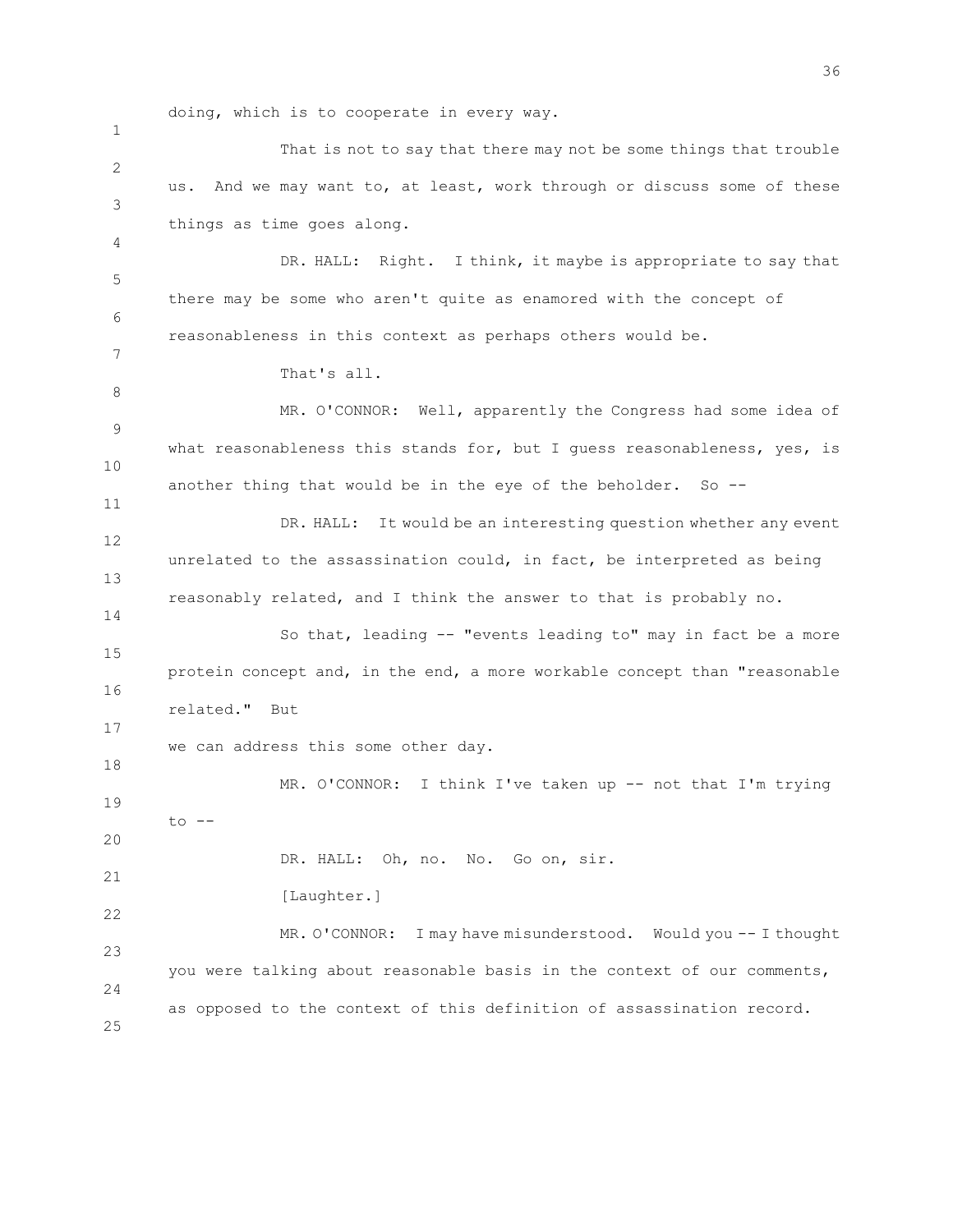1 2 3 4 5 6 7 8 9 10 11 12 13 14 15 16 17 18 19 20 21 22 23 24 25 DR. HALL: Well, I see the two as a --MR. O'CONNOR: But the two are related. DR. HALL: I think this is intimately connected. MR. O'CONNOR: The two are certainly related. CHAIRMAN TUNHEIM: I don't see any further questions. Thank you, Mr. O'Connor. I want to again express the appreciation of the board to the Bureau for the high priority that has been given to review of assassination records. Just the number of staff assigned is very impressive. We also appreciate the assurances that the director gave us of full cooperation and assistance. So pass that along to him if you would. MR. O'CONNOR: Thank you. And again, we appreciate the kind of dialogue we've had with you all and with the members of the staff. Thank you very much. CHAIRMAN TUNHEIM: Thank you. The next person we'd like to have present testimony is Mr. Zaid. Mark has testified before, before the board and has been very helpful in looking at the issues that the board needs to address. MR. ZAID: Thank you, Mr. Chairman, members of the board, Mr. Marwell. It's always a pleasure to see all of you. You have a copy of the comments that Mr. Sanders and I deposited. Mr. Sanders, unfortunately, was unable to journey to Washington today. I'll just summarize a couple of the comments that we made and allow additional time for more comment. In the definition -- and perhaps it's not really a definition.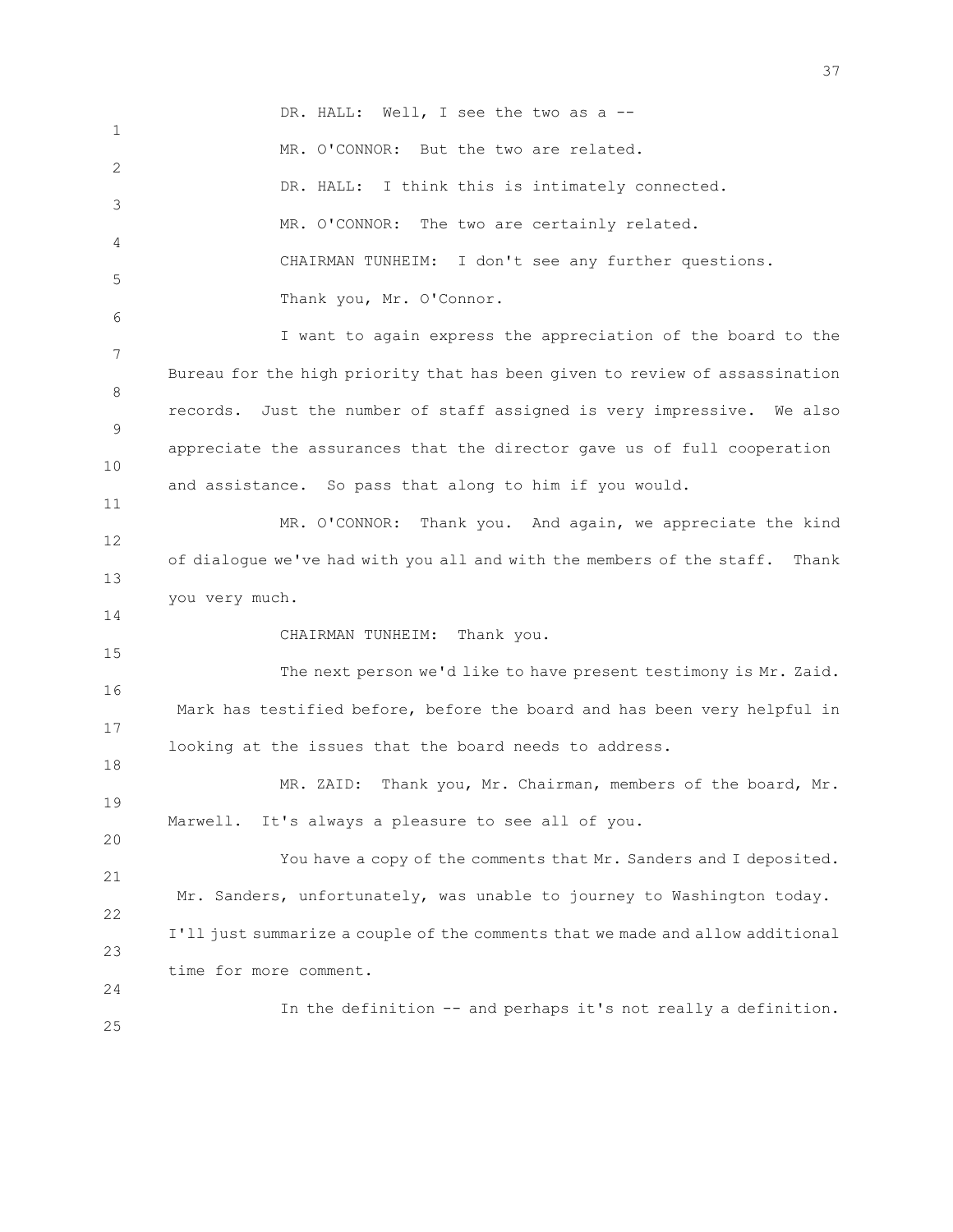1 2 It's a scope of record since the definition is provided by the statute, and what you're putting forth is how best that definition might be interpreted along the way.

3

7

11

15

20

4 5 6 One of the points that we mentioned with 1400.1 is to include persons involved with that definition. I'm not going to elaborate more on that because I believe Mr. Lesar covered that more in his testimony in greater detail. I'll leave that to him.

8 9 10 But the "reasonably relate" concept was one that we suggested replace the "may have led to," in being that there may be a possibility of relevant documents falling outside of the interpretive scope not necessarily intended, but just as a possibility.

12 13 14 I think as an example of how that might occur, I'll provide, sort of, an illustrated example of how I see that "may have led to." And I would suggest picturing a wagon wheel and how the spokes of a wagon wheel go into the center of that wheel.

16 17 18 19 To me, "may have led to" would be something that goes along those spokes, the center being the assassination, so that each spoke is a "may have led to the assassination"; whereas, a "reasonably relate to" encompasses everything within the wheel, and documents that may fall in between those spokes.

21 22 As a simple illustration, that's how I see it as possibly being best to explain our concept on that.

23 24 25 In 1400.2, one of the things we suggested was an inclusion of a new paragraph that would, more or less, go alongside of public and private records in that -- sort of a catch-all provision, just in case that something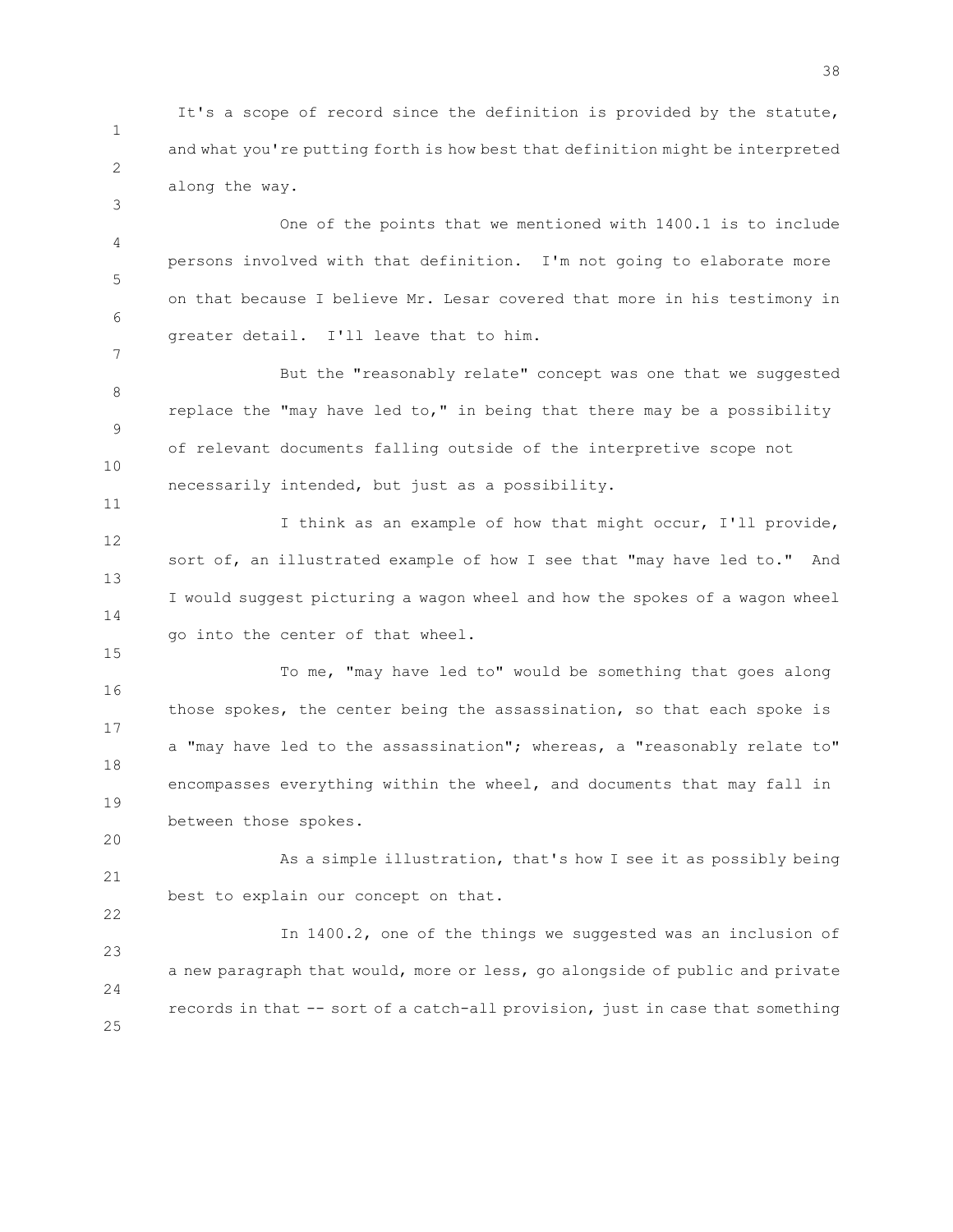1

2

3

4

10

15

19

comes to your attention that would have not necessarily fallen within an elaborated interpretation.

Essentially, the language we take was your own language from one of the additional sections, I believe, in the final section.

5 6 7 8 9 One example we put forth to that and that I would put into the public record for this for possible discussion is Governor Connelly's medical records; but not those medical records that were taken at the time of the assassination which are clearly assassination records, but those records that were utilized in his own personal care in the last few years of his life.

11 12 13 14 Governor Connelly died of -- I believe, partly in due to some chest problems and lung problems. More current X-rays of his chest area and the areas that were damaged in the assassination might lead to additional information as to the extent of the ballistics and wound injuries that occurred, as you know, some fragments still remained within the Governor.

16 17 18 Those X-rays might elaborate further on the weight or scope of those particular fragments, but we're not necessarily sure that current medical records from 1992 would necessarily fall within your interpretive regulations. So that's why we suggest a residuary clause.

 $20$ 21 22 23 24 25 In Section 1400.3, again, we suggested a new paragraph that dealt with private individuals that did not fall within paragraphs A through E, in the sense that that section does deal with private individuals who may have been in government service and brought documents home, which we know those individuals had done so, or even private individuals who had been supplied with documents that had been originally in the possession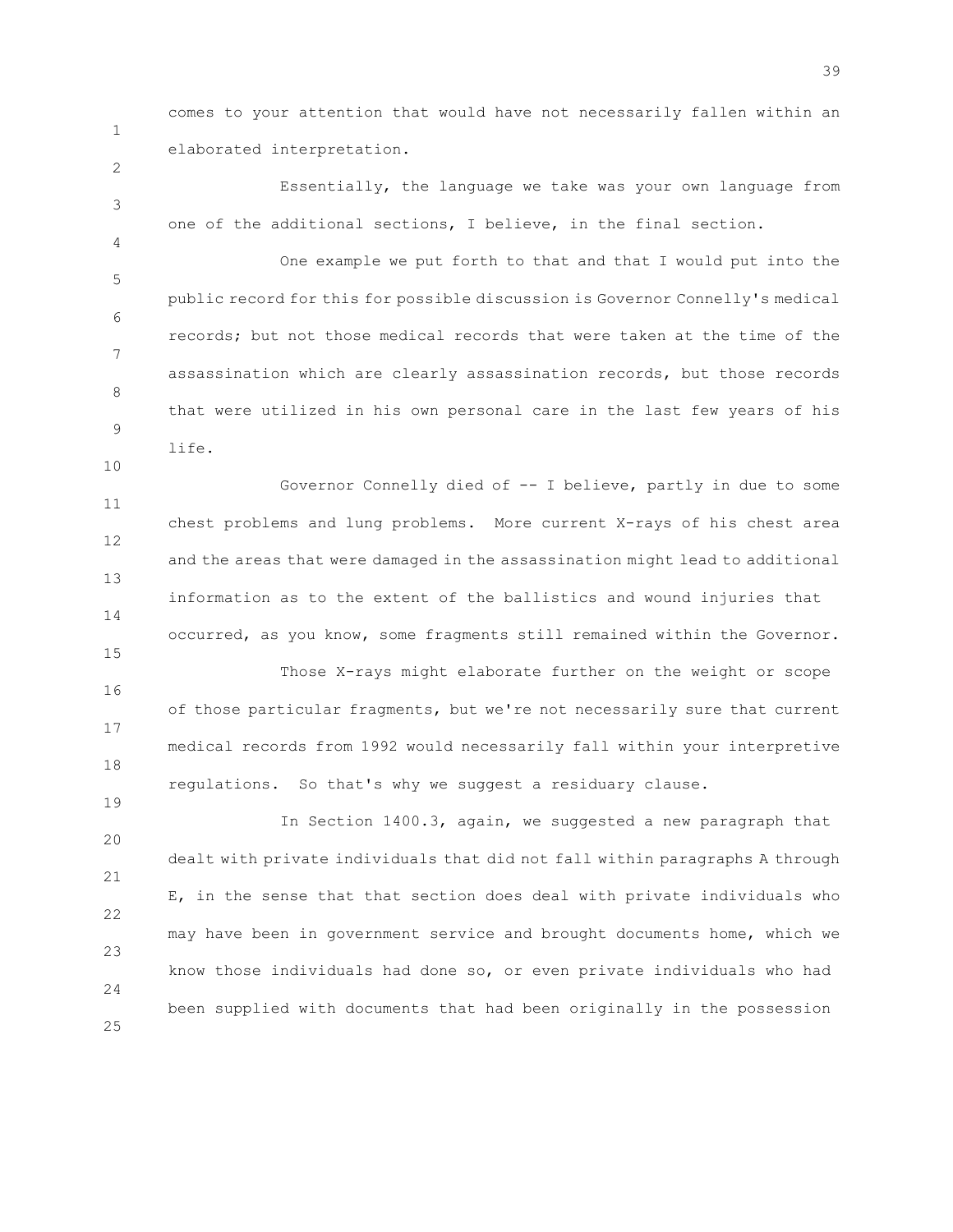and creation by government agencies, entities, et cetera.

2 3 4 5 6 7 8 9 10 11 We suggest that just to leave it open to your possibility to go after private records. We had suggested or cautioned, in our testimony back in October, that you may run afoul of the takings clause in the Fifth Amendment for compensation, but that it still gives you the opportunity to do so and decide, because it may well be that once you do track down individuals who have -- private individuals who have always been private individuals who have created what would otherwise be assassination records had the government created them, that you can work out an arrangement for them to provide you copies. You might not ever have to go through the line of debating whether or not your taking of that document would be considered a taking, an illegal taking that merits compensation.

13 14 15 One of the other things we suggested but did not necessarily elaborate on was qualifying the definition of "artifact," which has been a matter of contention, as well as the definition of what a "copy" entails.

16 17 18 19 20 In some cases, copies could be referring to a photocopy, or it could refer to a transcription of the original document, and a transcription of the original document might sometimes leave out valuable information that even a photocopy would have included. Then, again, a photocopy might leave out valuable information that the original includes because of color coding on the documents.

22 23 24 That's something that should be further examined, as well as if there is an illegible section of the document. Those people that have been utilizing FOIA for many years can certainly attest that many times the best available copy provided to us is illegible entirely.

25

21

1

12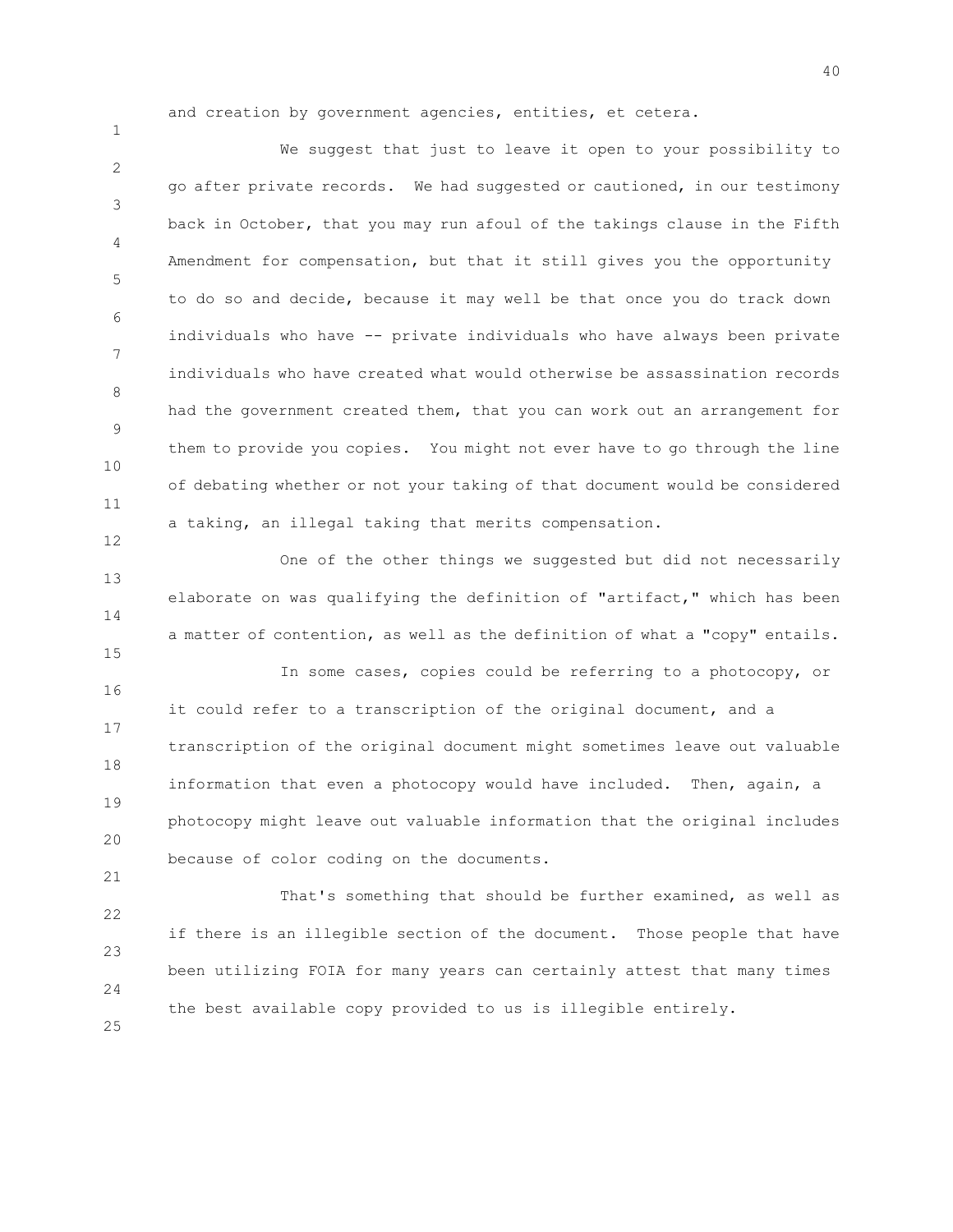1 2 3 It may be that the original in the possession of the agency is nearly illegible, but perhaps an effort should be made to try and provide a legible transcription of that copy, certified hopefully, to accompany the document that is illegible.

4

8

11

13

20

5 6 7 Additionally, and I suppose finally from my suggested written comments, my submitted written comments, with regard to the collection, we had made the suggestion to provide an updated listing of all of those records that are in the collection as a handy index.

9 10 But also, we still, suggest the possibility of a non-frivolous standard in place of more likely than not. This is Section 1400.8, the final section.

12 We had testified in more detail to this non-frivolous standard, and I'll leave it as such for review of our original testimony.

14 15 16 17 18 19 But we realize that, essentially, we're getting down to terms of art, "reasonably related to," "may have led to," "non-frivolous." In the end, it's going to be how you interpret those regulations, although still, as the burden is originally on the agencies, it's their original interpretation that is of concern so as to -- because there is a life-span of the board -- to ensure that the broadest scope is originally applied. Then, we can further refine it as time goes by.

21 22 23 24 25 With that, I'll make one comment just on what Mr. O'Connor had testified to. In my opinion, there is certainly a responsibility, a strong responsibility of the research community to provide to the board what records they are searching for, and there are certainly efforts to do so, to enable that their legislation would be carried out to its fullest extent.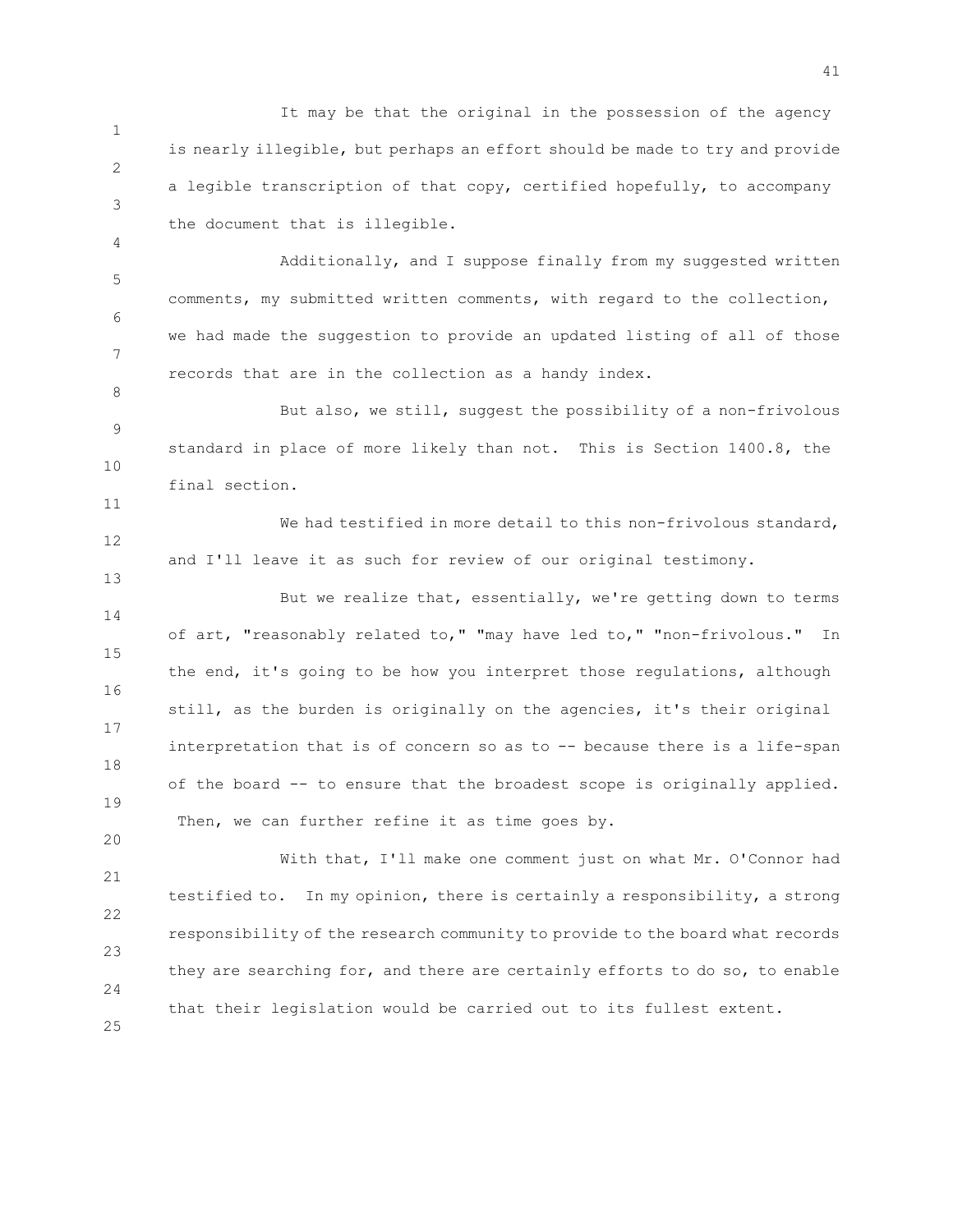1 2 3 4 5 6 7 But I certainly would remind the agencies that it is the burden of the agencies to first provide all of those records that are assassination-related regardless of what the definition is; and that, even though they may have originally interpreted and built their collections as being what they considered to be assassination records, it's their responsibility to go back and review the interpretation the board provides to see if anything had escaped their original application.

It certainly is possible that, particularly as an easy example, some Mafia files on Sam Giancana Roselli, that records within their main indexed files had never been cross indexed to the JFK records.

8

9

10

13

17

21

23

11 12 There are a lot of individuals and organizations that clearly even the agencies could determine are assassination-related, just to go back for an additional check to make sure they hadn't missed anything.

14 15 16 In other occasions, there are entities and persons who the research community may believe are relevant, and they'll have to provide that information to you with justification as to why they're relevant and then convey that to the board.

18 19 20 Additional events such as Watergate, since many of the individuals involved with Watergate were, in fact, the subjects of investigation by the HSCA and the Rockefeller Commission, their main files may have already been searched.

22 But there might be Watergate files that would have been cross-indexed that were never cross-indexed into the JFK files.

24 25 That's still the burden of the agencies to first go and look through those files, and then for the research community to provide you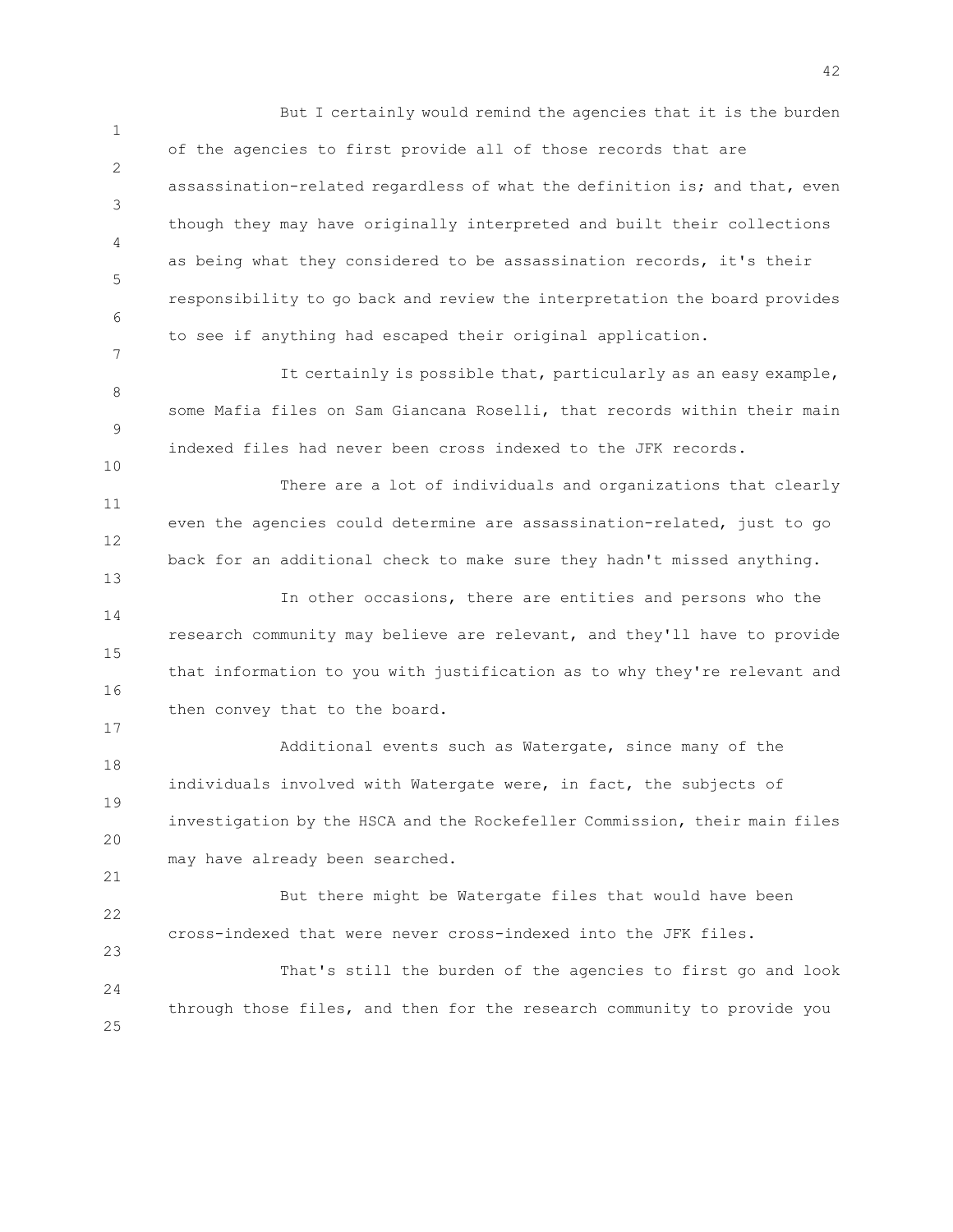with additional information.

1 2 3 4 5 6 7 8 9 10 11 12 13 14 15 16 17 18 19 20 21 22 23 24 25 That would be the extent of my comments, and I'm open for questions. CHAIRMAN TUNHEIM: Thank you, Mr. Zaid. Questions? [No response.] CHAIRMAN TUNHEIM: I have one, just one question, and my question relates to the takings issue and the copies issue that you raised in your testimony, and perhaps it's not an issue that we can best deal with through the guidance on the definition of what an assassination record is. But I'm concerned that there may well be very relevant information in the hands of private individuals which certainly, obtaining the originals raises the takings issue; obtaining copies does not, although these individuals may be intending to write their experiences and to use their own records which they may have gathered through their own government experience or through other sources. Do you have any suggestions for us on how best to deal with that issue, short of just simply subpoenaing those records at this stage or copies of those records? Are there any definitional issues that help us in our potential problem with this issue? MR. ZAID: On a related context, the HSCA dealt with some of these issues in the sense that when they had located particular information within private hands -- and I recall specific incidents of a film, I think it was the Bronson film, where the individual's lawyer contacted the HSCA and indicated that they would be willing to provide the film, the original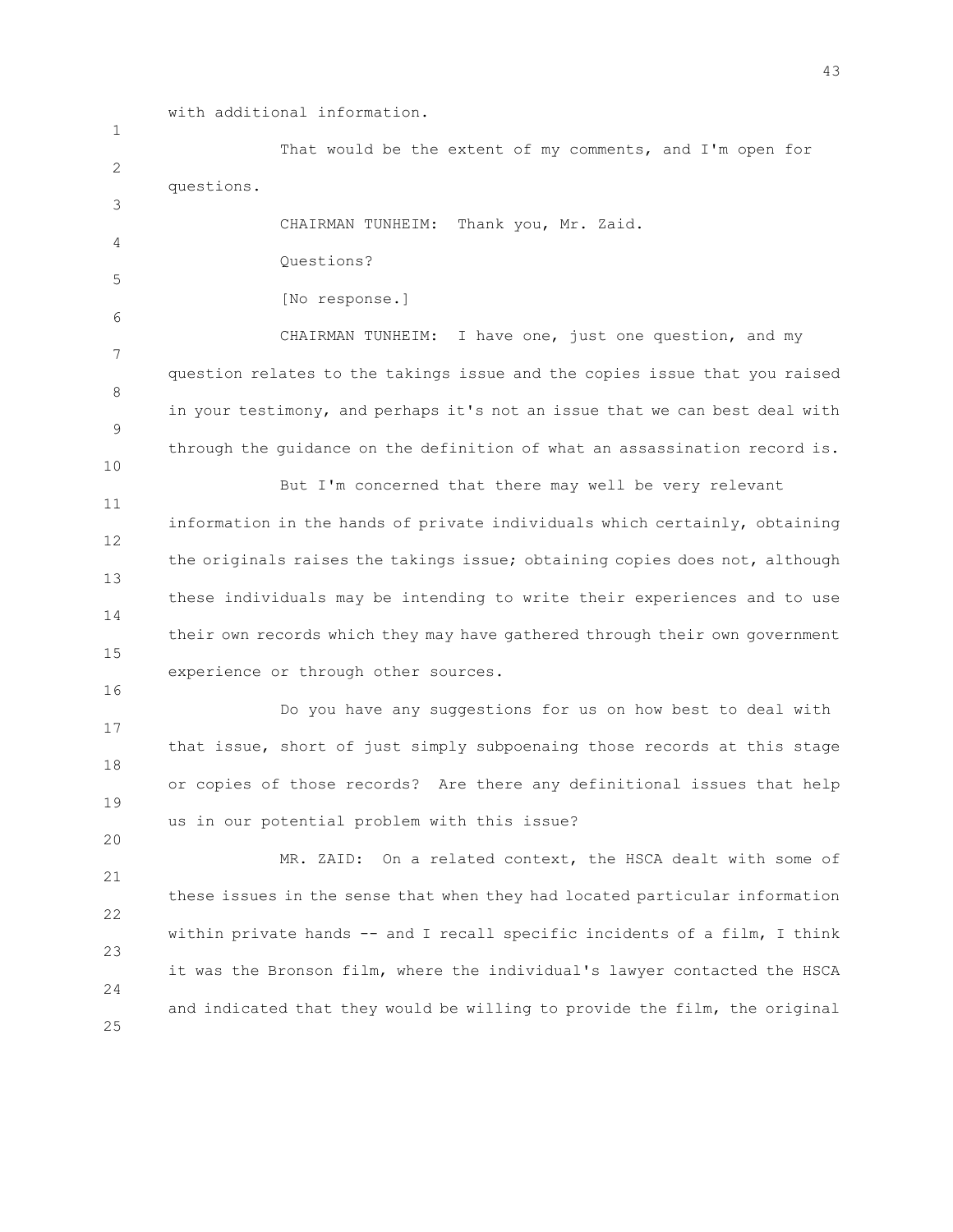1

2

3

4

15

18

23

film, or maybe a copy to the HSCA for a fee. And the HSCA turned them down and never did examine the film.

One, it might be helpful to discuss with former staff members and counsel to the HSCA to see if that had come up.

5 6 7 8 9 10 11 12 13 14 I suppose the question would be somewhat of a balance to - if an individual does have records in private hands who indicates he would be, or he or she would be willing to turn them over but is pursuing an avenue that might be a financial gain to them, the first question would come to my mind would be, "What took you so long?" in the sense that, for instance, some of the individuals we indicated in our original law review article as potential witnesses who have attested that they have private documents, have known of these documents for years. They've said that they'd be willing to come forth, with grants of immunity, for whatever reason, and I would question whether or not they would all of a sudden come up with this idea of publication. It's certainly a possibility to come up.

16 17 I suppose the balance would be somewhere along the lines of, "Can you ensure that you got the records before the end of your tenure, enabling them to begin the process?"

19 20 21 22 That might be an acceptable balance, as long as there was an ensurement of attaining the original or copies of those records within the lifetime to the extent that you have enforceable power through subpoena and the Department of Justice to obtain those records without having a waiting game being undertaken.

24 25 I think in most cases, from what the community is aware of, what documents might be in private hands, those individuals have always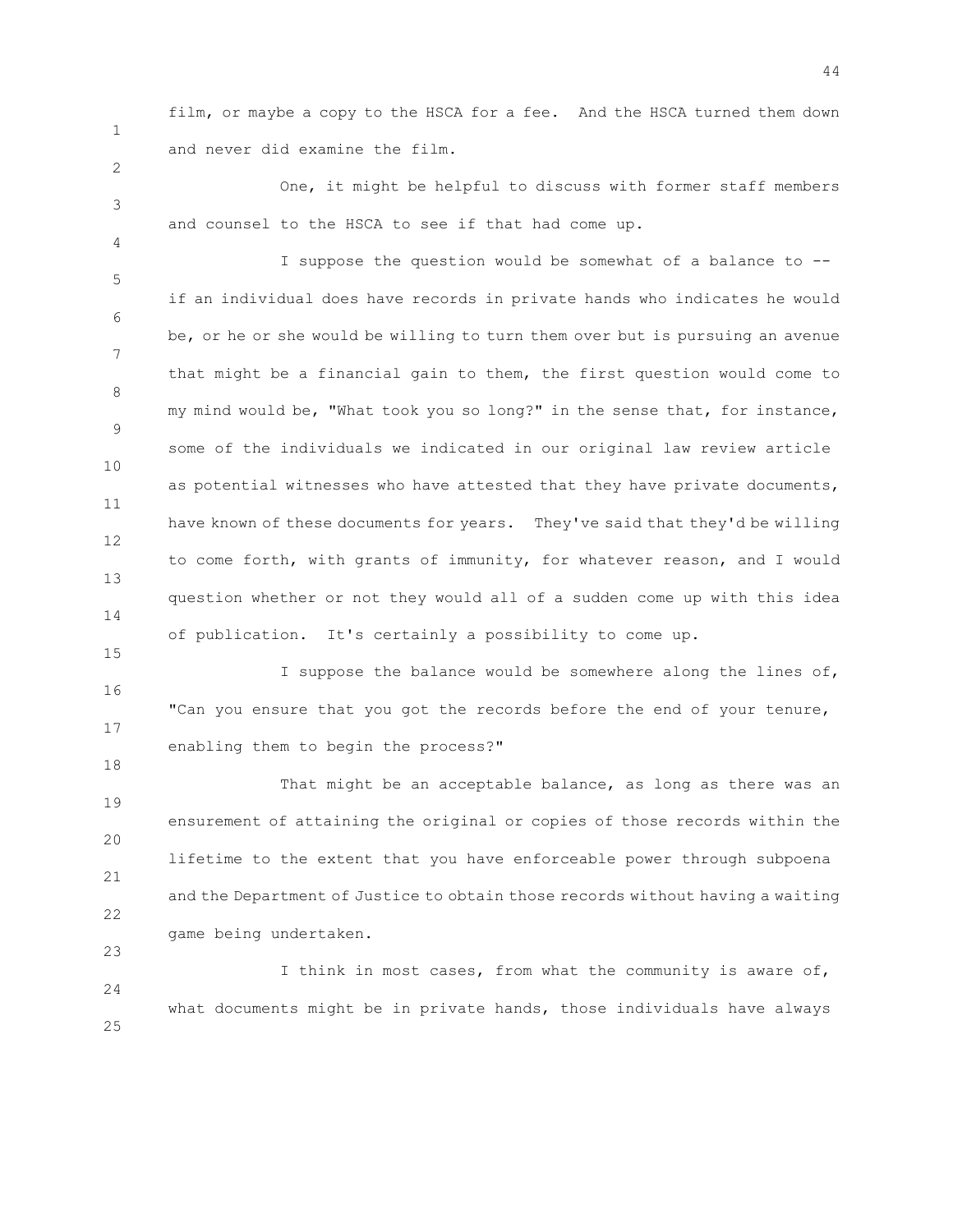indicated a willingness to assist and provide those documents.

2 3 4 5 Should an attempt now be to revoke their willingness, to me, is suspect of the genuineness of their willingness over the past decade or two, which is why we suggested certain individuals to go after it, primarily in the beginning to find out exactly whether they have items to offer or not.

7 8 But in most cases, I think you're going to get cooperative efforts. You still run into some of the problems with copyright provisions of materials --

10 CHAIRMAN TUNHEIM: Excuse me, Mr. Zaid. Can we hold off for one second while we change the tape?

[Pause.]

1

6

9

11

12

13

19

24

25

CHAIRMAN TUNHEIM: Okay. Go ahead. I'm sorry.

14 15 16 17 18 MR. ZAID: The other issue you might want to have Ms. Walter or other staff counsels examine is the effect on private items that are in the possession of government agencies already and whether or not there's already been a taking. There you have some of the films, the Zapruda film among them already being in the possession, I believe, of the Archives; and whether or not, there has, in effect, been a technical taking.

 $20$ 21 22 23 I suppose an additional -- that doesn't apply to those items that were a deed of gift that were exempted from the legislation, or at least had suggested that you work out new arrangements, new contracts with those original deed of gift holders so that there deed of gifts would not be violated.

But I think it's an issue that you'll be able to get around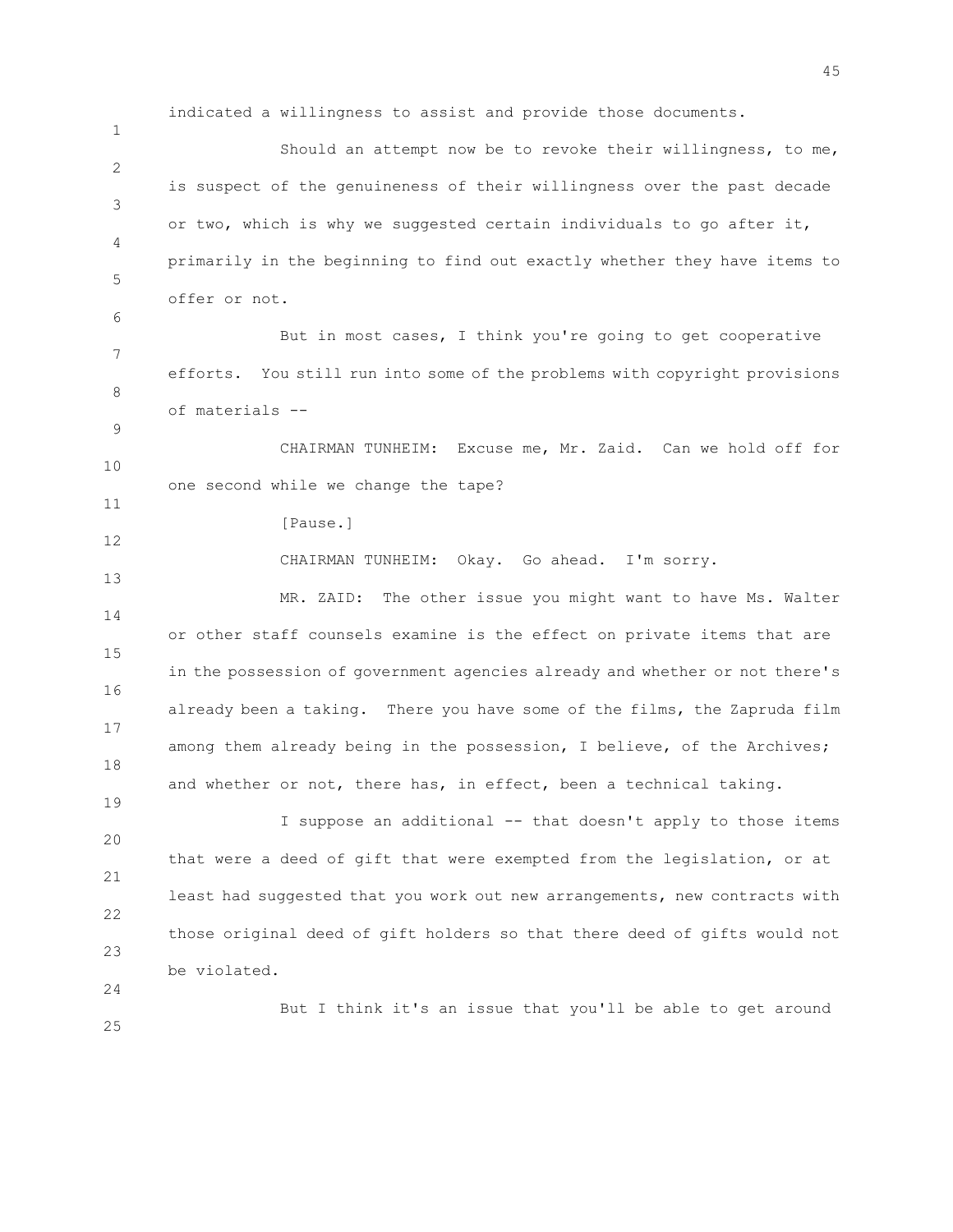1 2 3 4 5 6 7 8 9 10 11 12 13 14 15 16 17 18 19 20 21 22 23 24 and then weigh at the end, if someone is uncooperative, whether or not the item you're searching for justifies the possibility of paying out just compensation. CHAIRMAN TUNHEIM: Thank you. Anything further? Dr. Nelson? DR. NELSON: We have had two examples. Mr. O'Connor said we should have some justification for asking for additional documents. Now you've said that the researchers -- we should pay attention to the researchers, and they should justify to us that it's worth going to look for certain documents. How far do you think that ought to go? What do you think amounts to justification because we are, clearly, going to hear from a lot of researchers, you know, who have been looking for documents for a long time? MR. ZAID: Well, it's the original burden on the agencies to apply the definition even beyond that which they have already collected. They can then come back and say, "Even after further application of that, there are no additional records that we believe are related." You're then put in a quandary in that you need to rely on the research community or those members that are on your staff that have subject matter knowledge to say that these particular records, not necessarily the specific records but groups or names of individuals who have, in some way, wandered into, in other senses, this assassination collection, may be located elsewhere within filing systems. DR. NELSON: Do you think we should use our staff to help trace these matters and not just rely on the judgment of the researchers? I mean,

25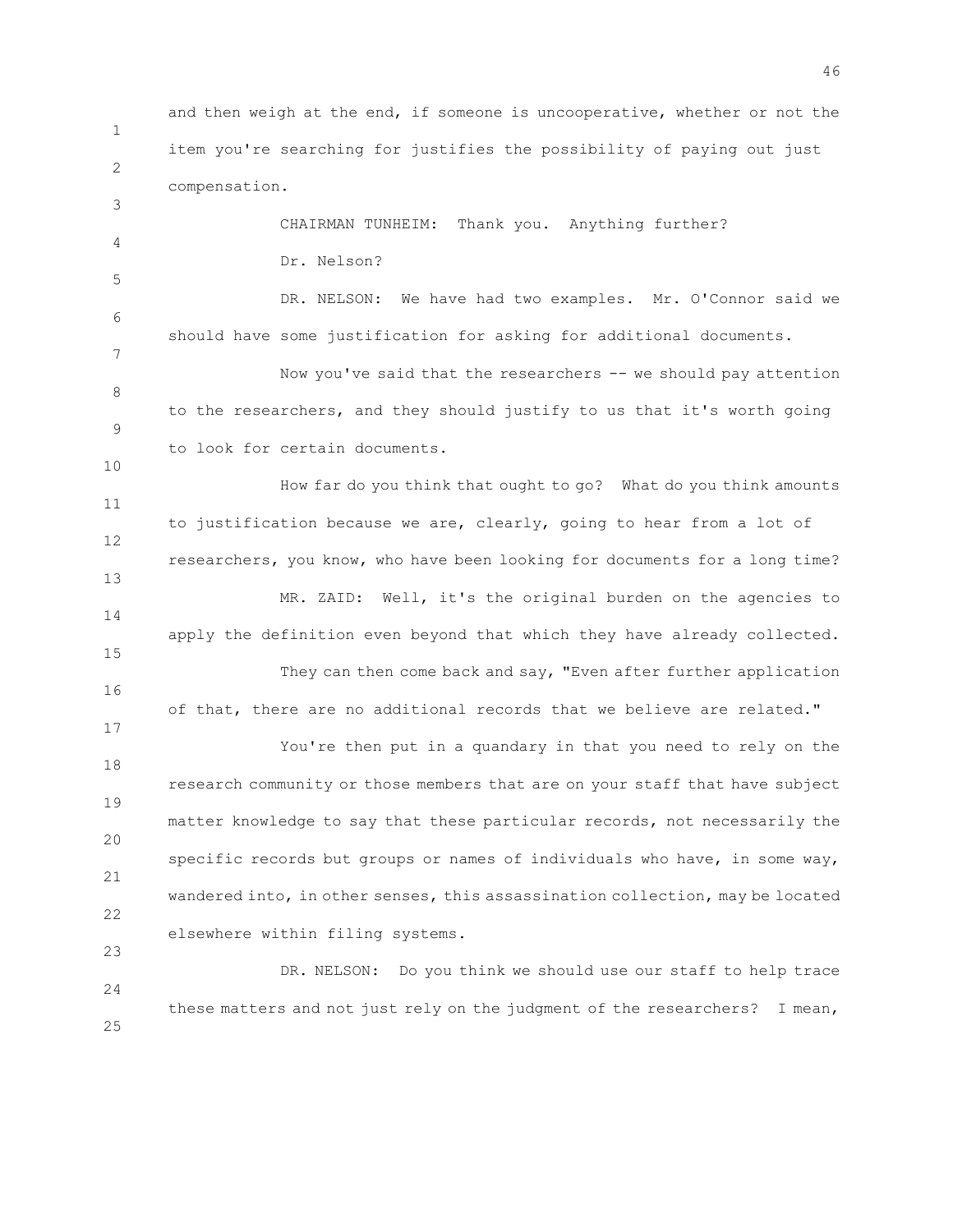that was a very iffy thing that you were just asking us to do.

2 3 4 5 6 7 MR. ZAID: Oh, I wouldn't necessarily say you rely entirely on the research community. I think that there needs to be, you know, certainly, input, and it's the responsibility of the research community after 30 years to, when they have the opportunity of a board such as yourselves and legislation such as this, which was, certainly, an amazing feat and an accomplishment, that they cooperate in every extent, every manner to their fullest extent.

9 10 11 But certainly, under law, there is no responsibility of the research community to do so. The responsibility is on the agencies, and the responsibility is on the board, to the extent that they are aware of items, to ensure that the agencies cooperate.

13 14 15 16 But it's sort of in a circular motion because, in order for you, as a board and staff, to ensure that the agencies cooperate, you need to know what it is you're going to make them cooperate with or for or look for. So you do need to, in a sense, rely on either the community to provide you information or your own staff to undertake research.

DR. NELSON: Well, we're well aware of that.

19 20 MR. ZAID: And then that's good. Obviously, I'm sure you're realizing a difficult task amongst itself, and everyone needs to work together on that.

CHAIRMAN TUNHEIM: Sure. Dr. Hall.

23 DR. HALL: If I could just follow up on the same kind of line of questioning that Inspector O'Connor was so good to respond to.

24 25

"May have led to" would seem to create a condition precedent,

1

8

12

17

18

21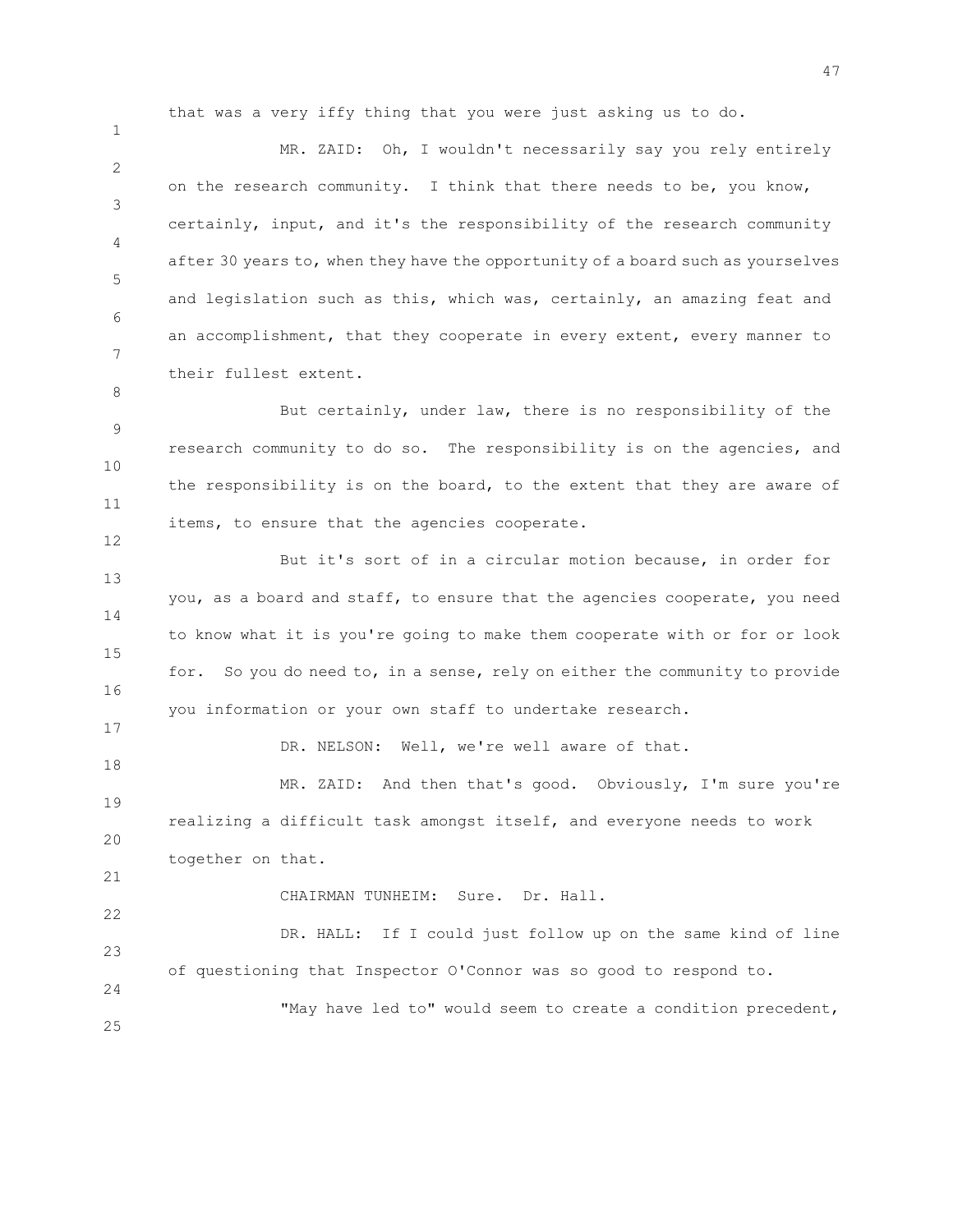1 2 while "reasonably related to" would signify relation in a more generic sense. Could you expound on that, elaborate on what you see on page 2 there in the next to the last --

4 MR. ZAID: Yes.

3

5

8

12

18

DR. HALL: -- full paragraph?

6 7 MR. ZAID: That was the purpose of my wagon wheel example, so to speak. I've been trying to think of how I could best explain that. I think, perhaps, let's use the subject of Watergate.

9 10 11 Watergate clearly, and the records relating or within the Watergate collection, could not have led to the assassination of President Kennedy for the obvious reason that it occurred after the assassination of President Kennedy.

13 14 15 16 17 But there are clearly documents within the Watergate investigation that reasonably relate to the assassination of President Kennedy, perhaps not necessarily in explaining events within the assassination, but in explaining or investigating or providing information on an individual who was suspected or was investigated in connection to the assassination.

19 20 21 22 23 24 In that sense, there is information within and we see that throughout. There is a sort of -- I don't know if it's a saying within, I suspect, the document community, research community, FOIA community, that for every five non-classified documents makes up a classified document, in the sense if you look through other documents, you'll pick up information that is totally innocuous within that document to anything relating to the event the document's investigating.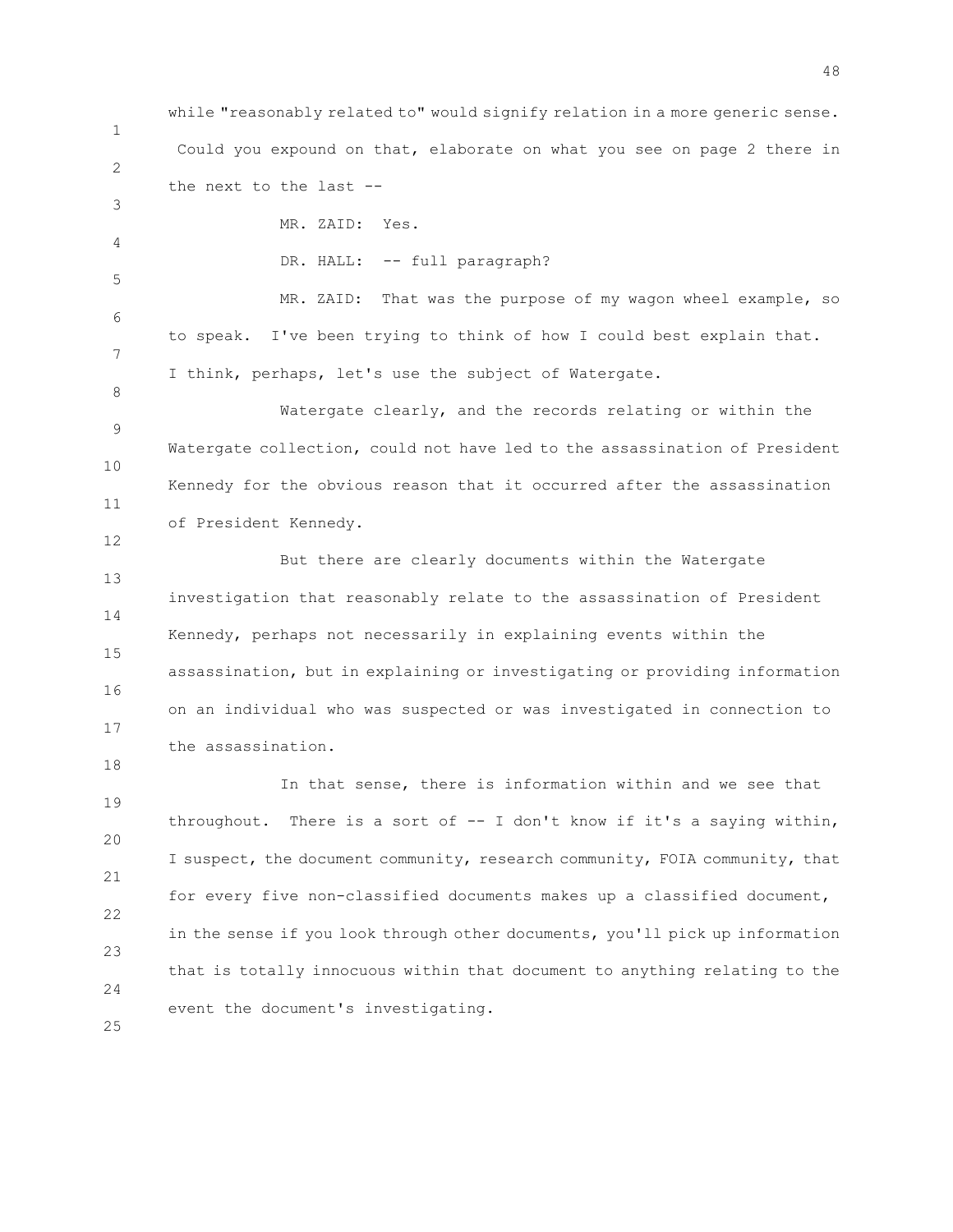But if you apply it to another event, it's entirely relevant and, indeed, might have been classified if it had been in a document relating to another event. That's why we said, in a sense, condition precedent.

1

2

3

10

12

14

23

4 5 6 7 8 9 While we believe the way the board has been operating and the staff has been operating has been entirely conducive to a broad interpretation of the documents, we're still concerned in the sense that the agencies may adopt the more narrow interpretation that these terms of art enable one to do since, obviously, as your exchange with Mr. O'Connor said, "reasonably relate" is sometimes a matter of opinion as to what actually constitutes "reasonably relate" or "may have led to."

11 We would certainly prefer that, in any interpretive regulations, the opening is there for a broader context than for a narrow context.

13 If you wish to take a narrow context in your search for documents after adopting a broader interpretation, that may well be.

15 16 17 18 19 20 21 22 But at least you have the ability, should it come up, for you to take a step backwards and say, "Well, we've changed our mind. We're going to -- additional information has come to our attention. We're going to adopt a broader definition, and our interpretive regulations allow us to do that," rather than go through an interpretation through the way you would see it now and then come across additional information and say, "I wish we had made the definition a little bit broader and had given us that room for movement, but now we're being held to this, which is our own language, to this interpretation."

24 25 DR. HALL: Well, I would say that there are other parts of the definition which, I think, tackle some of the issues that you have raised.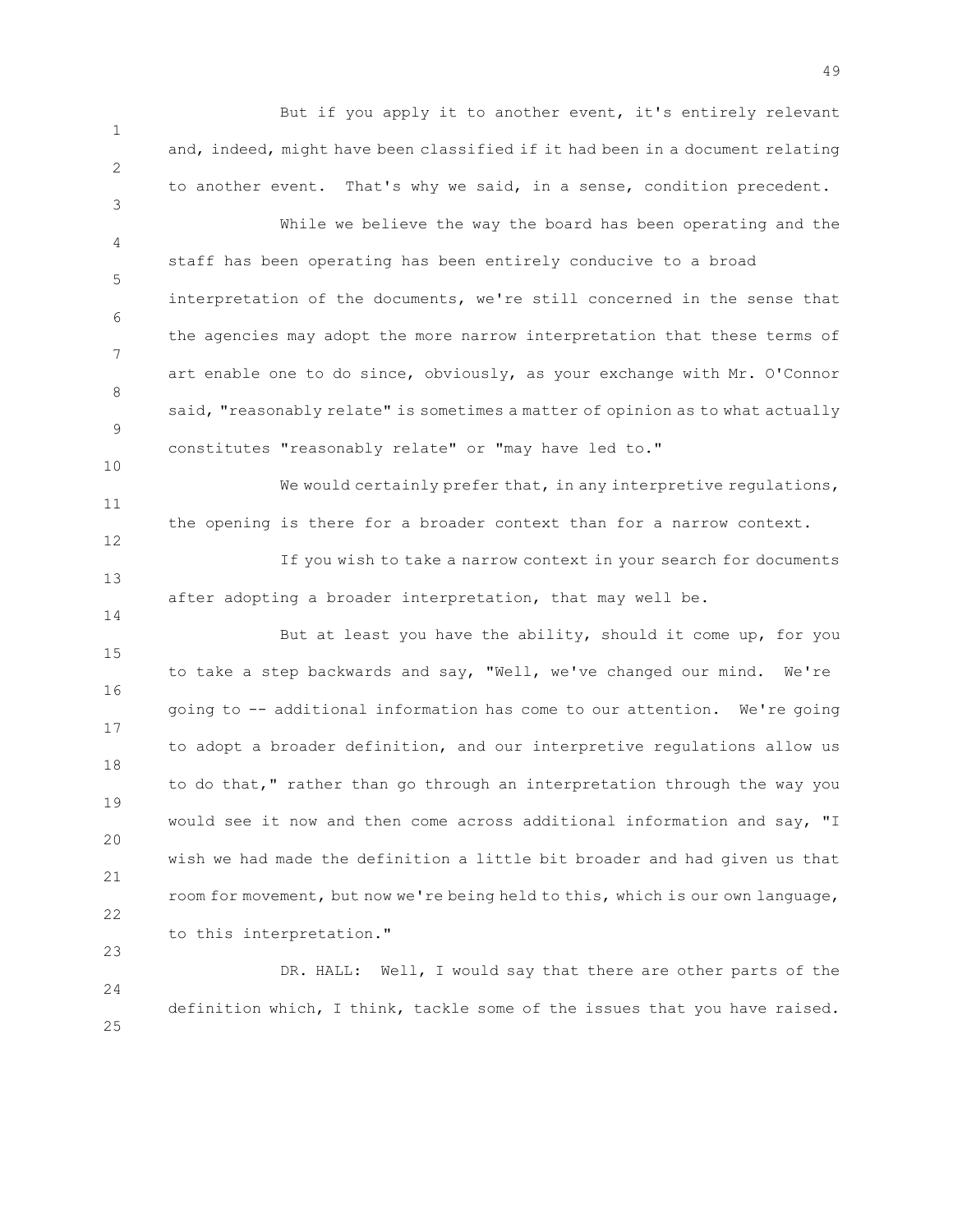1 2 3 4 The other is that I think part of the success of the definition has to turn on its ability to provide sufficiently clear direction to those who are in custody of these records that they have a reasonable expectation of being able to yield up to us that which is necessary for the task that we confront.

6 7 8 9 In that light, reasonableness is the ultimate term of art. And as a result, one would be left, it seems to me, with a different set of arguments. This different set of arguments would be whether or not my version of reasonableness comported with somebody else's version of reasonableness.

5

10

15

19

22

11 12 13 14 So I don't see much majesty in the concept of reasonableness in this context. I do see some utility in providing sufficient direction so that we don't end up investigating all of modern American political history as a direct result of having to collect records related to the assassination of the President.

16 17 18 MR. ZAID: Well, as Mr. Sanders and I said in our conclusion, as this becomes more of a term of art, it may well be that a definition that is suggested by one outside, from the public, and the definition that you adopt equals out to the same amount of documents in the end.

20 21 The bottom line will come about by your interpretation of your own regulations and how you seek to enforce those regulations against an agency that you believe might not be cooperating.

23 24 25 I found it interesting in the exchange with yourself and Mr. O'Connor to see what might happen -- and this doesn't necessarily relate only to the FBI -- but what might happen should the board's interpretation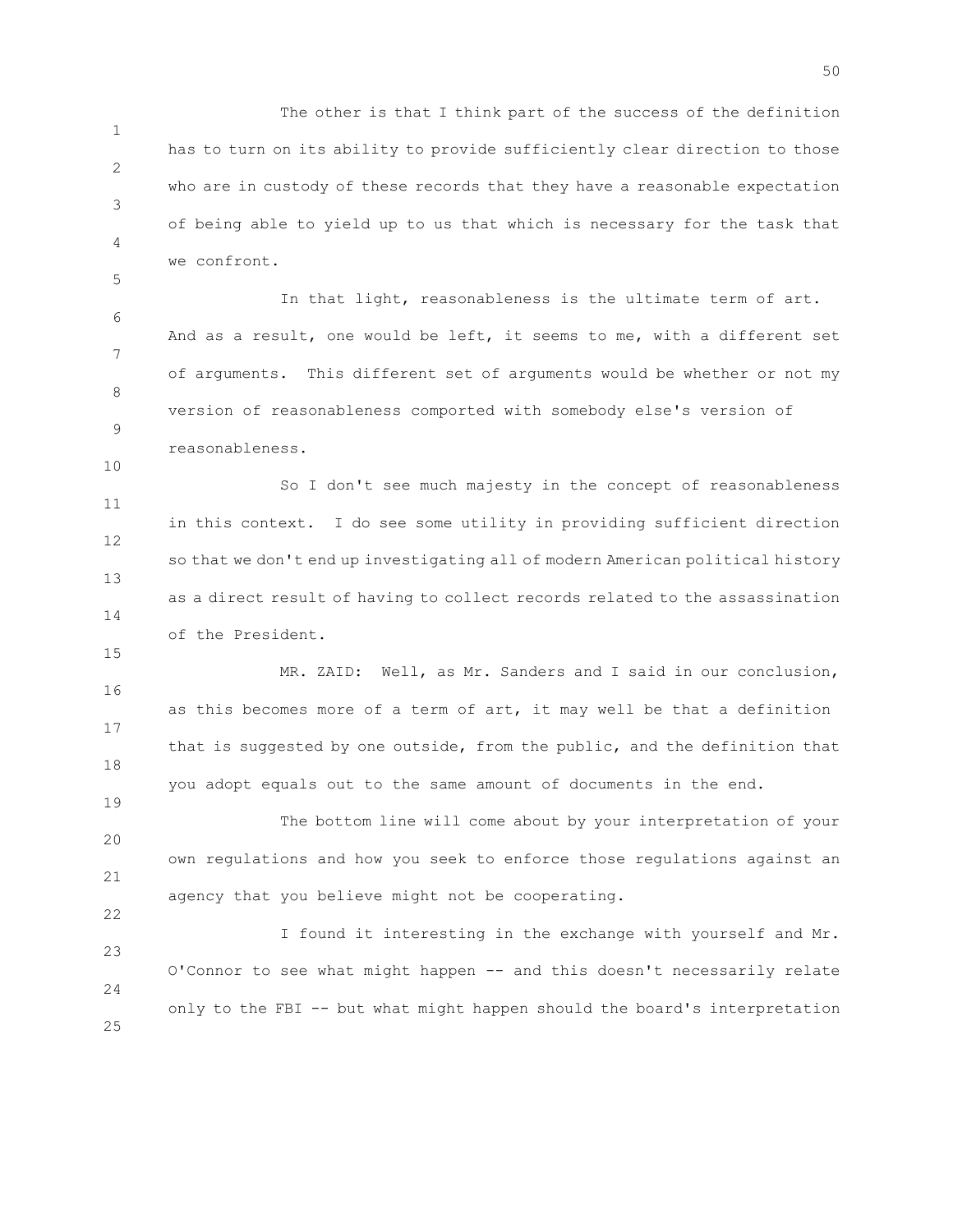of "may have led to," adopting your own language, and the agency's definition of "may have led to" differ.

3 DR. HALL: Well, in your judgment, who would have the final decision about what either of these terms meant?

5 6 7 MR. ZAID: I would imagine it would probably fall to yourselves as a board, as a distinct and separate federal agency, and that each agency has the ability to condition its own regulations and enforce its regulations against other agencies.

9 10 11 12 Although I would assume there may be a manner by which an agency could seek some sort of -- I don't want to say advisory opinion from one of the federal courts, but however the framework is for when one agency differs in interpretation from another agency.

13 14 That question is certainly not going to be a novel question. It might be for assassination records. It's certainly not going to be for interpretive guidelines of federal agencies.

16 17 I'm sure there must be some precedent as to when an agency differs from another agency and who ends up deciding which agency is correct.

18 DR. HALL: But the key power here is the ability to classify an assassination record. That's the key power.

20 MR. ZAID: And that authority belongs entirely to you as a separate and distinct federal agency.

22 23 DR. HALL: Right. There can be grounds upon which our decisions with regard to postponement can be set aside.

MR. ZAID: Sure.

1

2

4

8

15

19

21

24

25 DR. HALL: But as to what constitutes a record, that is solely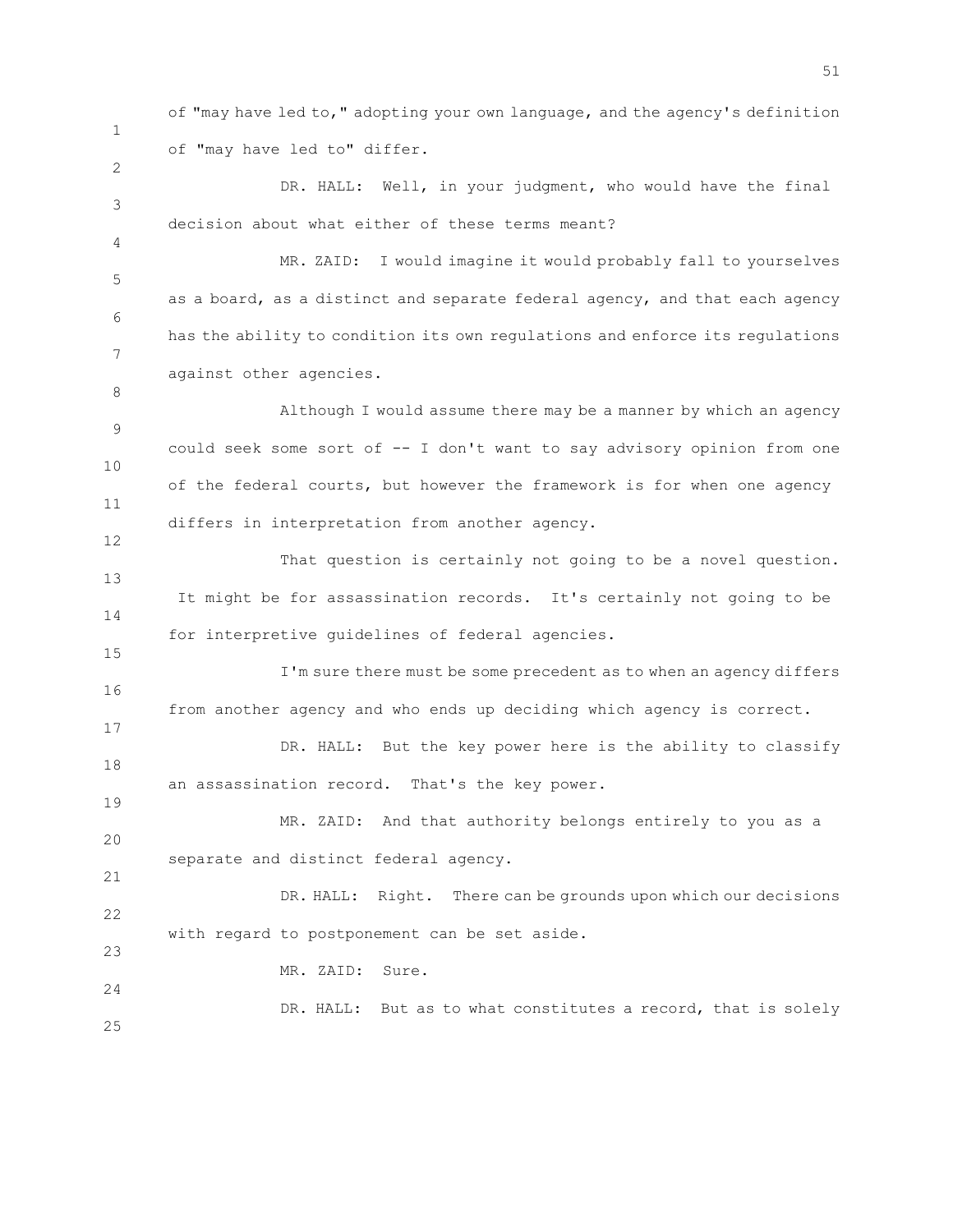within our discretion.

1

2 3 4 5 6 7 8 9 10 11 12 13 14 15 16 17 18 19 20 21 22 23 24 25 MR. ZAID: And I think that might well be the answer. If there is a difference in opinion as to the definition of "assassination record" or the scope of it, I suppose the agency could try and bring it within one of the exceptions and then discuss the matter with the executive branch and request that the executive branch, should the President postpone for how many years -- which I believe the majority was 25 years or so -- that might be what the remedy is. DR. HALL: Surely on grounds of reasonableness. MR. ZAID: Of course. DR. HALL: Thank you. CHAIRMAN TUNHEIM: Thank you, Mr. Zaid. And if you would, pass along our thanks to Mr. Sanders as well for his help. MR. ZAID: Thank you. CHAIRMAN TUNHEIM: Thank you. Next, the review board would like to hear from Mr. James Lesar who has also been the frequent corresponder with us, both by testimony and in writing. He's of very helpful assistance to the board. MR. LESAR: Thank you, Mr. Chairman, members of the board. I'm Jim Lesar, President of the Assassination Archives and Research Center. I very much appreciate the opportunity afforded to me to comment on your proposed regulations. I have submitted a fairly detailed comment addressed primarily to the question of the scope of the term "assassination record," and my feeling that it is not as broad as it should be to make sure that no records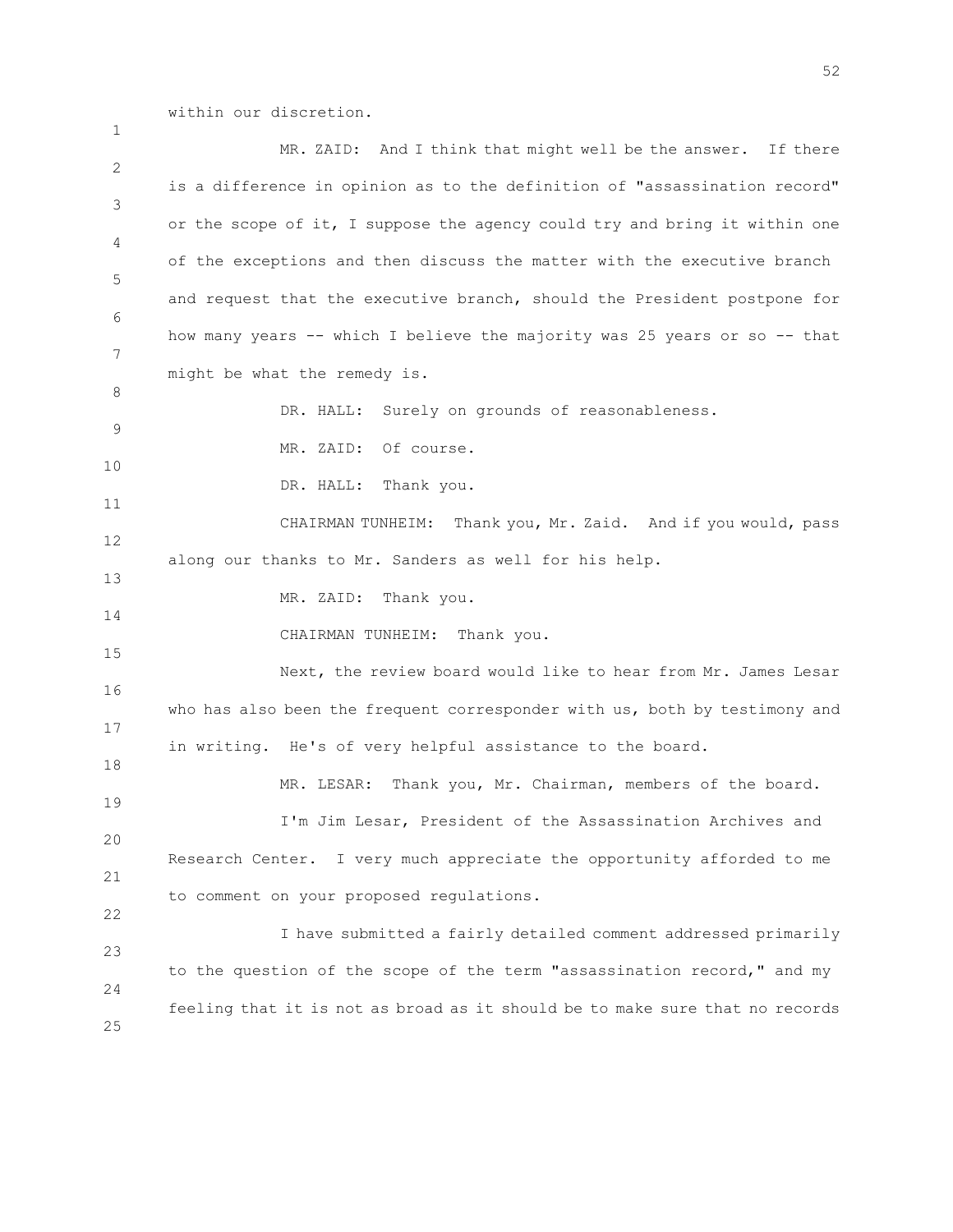1 2

9

12

17

which might shed light on the Kennedy assassination and related controversies fall through the cracks.

3 4 5 6 7 8 I would just, very briefly, summarize my points. The first thing that concerned me was the question of the "may have led to" language which you have been debating here for the past hour or so. My feeling is that that language, to me, smacks of a legal causation test, and that narrows, very considerably, the scope of the definition, that it may eliminate - first of all, the problem is: In some sense, it suggests that you know an answer that we don't know.

10 11 I certainly don't know at this point who was behind the assassination of President Kennedy. And therefore, it's difficult to say with any degree of certainty what events or activities may have led to it.

13 14 15 16 The test which I proposed instead was a broader test of whether or not the materials sought may shed light on the assassination, the events related thereto. I felt, also, that the definition is lacking a couple of important components in terms of subject matter. First, it doesn't specify persons or organizations, nor does it specify programs or operations.

18 19 20 21 22 23 24 I think, for the sake of clarity, if nothing else, that those terms need to be included in some way in the definition. Many government agencies, particularly the FBI and the CIA, investigate persons or organizations. They keep materials filed by persons or organizations. If you're going to get at the materials that may help explain those persons, may show their relationships to the organization or to other organizations or to other persons, then you need to be able to get at the materials in their files.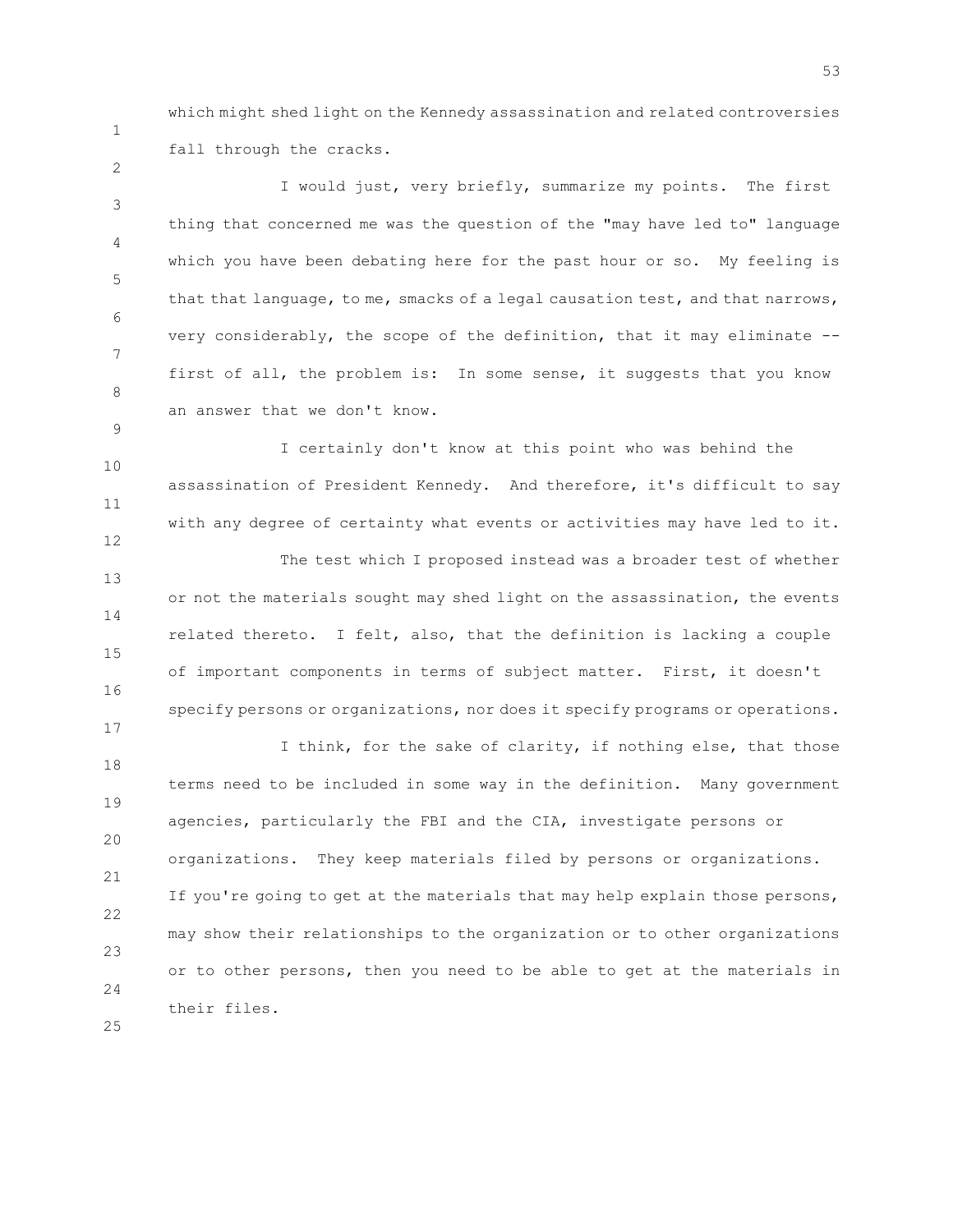1 2 3 4 5 6 7 8 9 10 11 12 13 14 15 16 17 18 19 20 21 22 23 24 25 Also, much of the controversy over the Kennedy assassination is embroiled in questions about intelligence agencies of the government who, for years, have operated in secrecy, have conducted programs and operations of which we may be totally unaware even today. The problem is how to get at those materials. And I think that the definition needs to include some references that, where it is necessary to understand events and activities or where it is necessary to shed some light on the relationships and associations and activities of persons or organizations, we need to be able to have information available, related to those programs and operations. I'm aware that this sets forth a quite broad definition and it presents some problems, but I thought that if there should be error, it should be on the side of broadly defining the term. That concludes my summary. If you have any questions, I would be happy to try to answer them. CHAIRMAN TUNHEIM: Thank you, Mr. Lesar. Questions? DR. HALL: Would you help me -- and maybe we could talk a little bit about "in a reasonable way" -- MR. LESAR: Sure. DR. HALL: -- about these issues. As with Mr. Zaid, I am very interested in understanding kind of the underlying reasoning that the "may have led to" as establishing some theory, giving credence to some theory relative to the assassination as opposed to any other theory. Now, am I correct in interpreting your remarks in that way?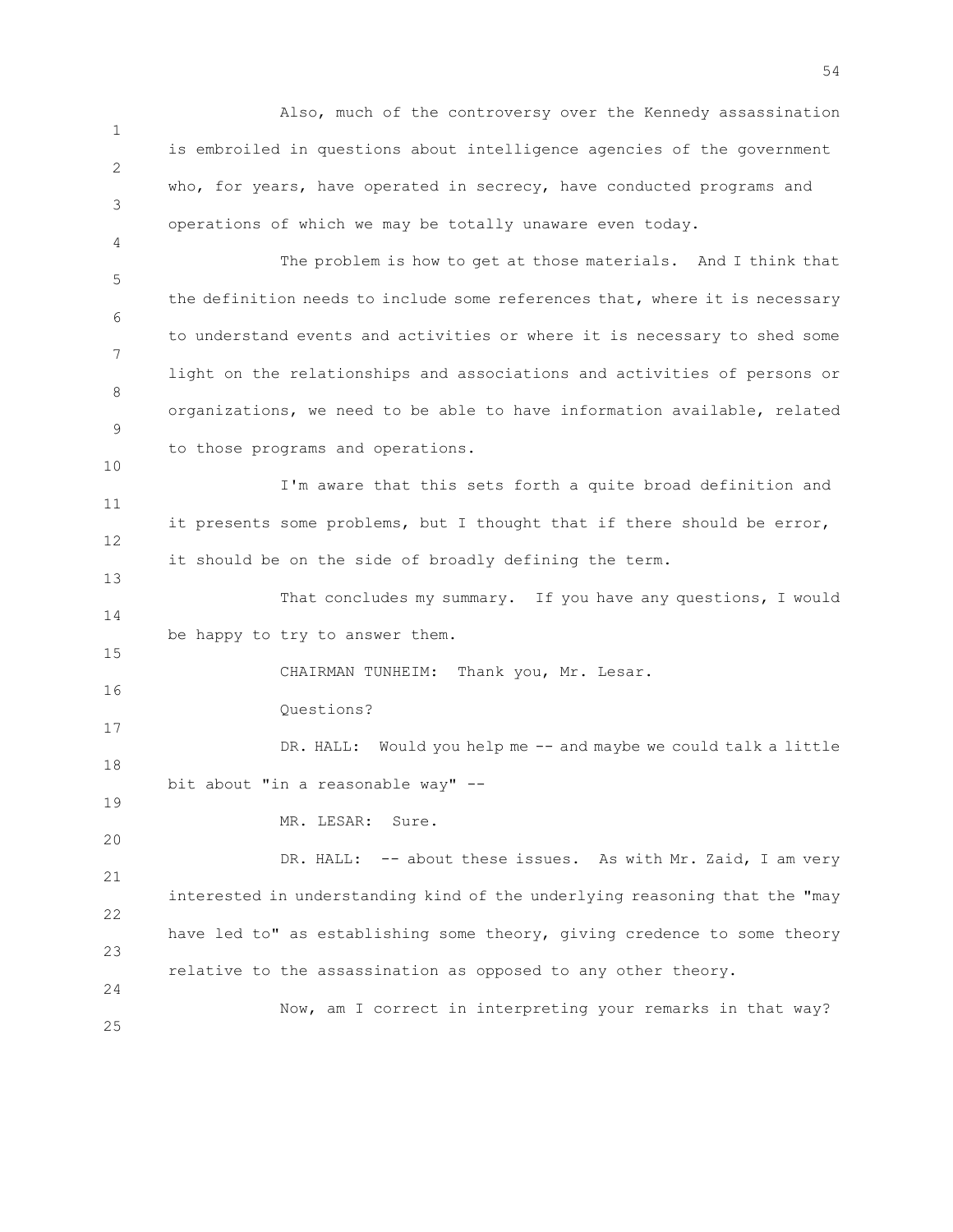1 2 3 4 MR. LESAR: Well, I think that's one thing that a government agency could say. I've said in my statement that although the government agencies are at variance on such crucial matters as to which bullet hit who when, none of them has ever admitted, to my knowledge, that there was a conspiracy involved in the assassination.

6 Some of them, the FBI notably, have taken the position in the past that Oswald committed it and, therefore, what may relate to the assassination is what relates to Oswald and his activities.

5

7

8

14

20

25

9 10 11 12 13 Now, even if you expand that and say, "Well, there are multiple theories, and we have to consider that any of them may relate to the assassination," I think you -- "may have led to the assassination," I think you still have a problem in that there are all kinds of records that shed light, for example, on a person, or on an organization that can't conceivably be said to have led to the assassination.

15 16 17 18 19 In my statement -- which I have revised the statement and added a footnote to it to clarify something that might otherwise be misunderstood. But I give the example of it would be hard for me to argue that the events and activities that transpired in connection with the overthrow of the Arbenz government in Guatemala in 1954 may have led to the Kennedy assassination. I think that's an insuperable obstacle.

21 22 23 24 But that it may shed light on it is an entirely different question, because some of the people whose names have surfaced in connection with inquiries into the Kennedy assassination were involved in that operation.

DR. HALL: We're getting close, I think, to what, I believe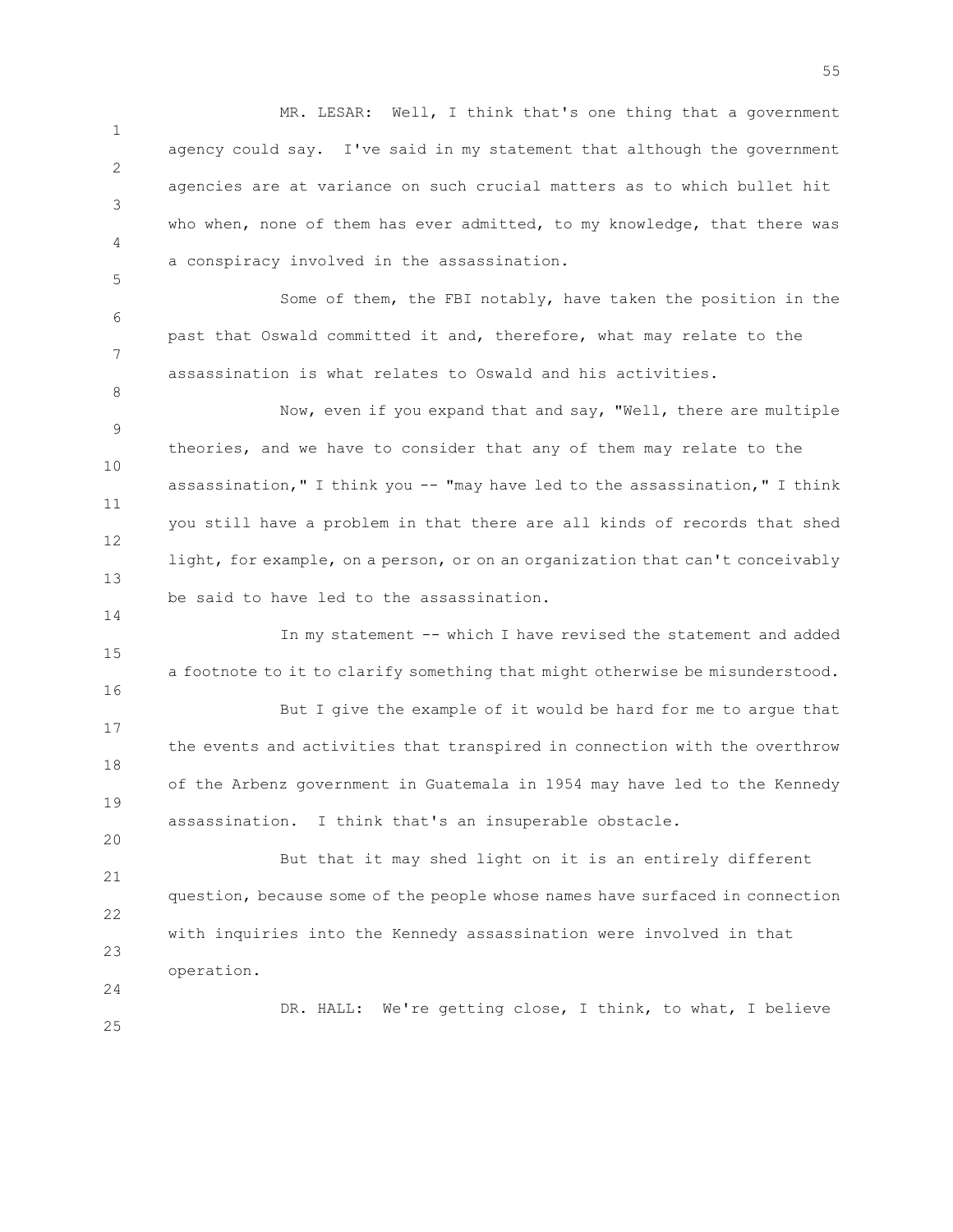1 2 3 4 5 6 7 8 9 10 11 12 13 14 15 16 17 18 19 20 21 22 23 24 25 MR. LESAR: Yes. [Laughter.] DR. HALL: Penumbers of emanations. And it's an interesting problem. I guess, the question I would put to myself and my colleagues on the board is: If the President had not been killed, would this board exist? And I think the answer to that is no. It's hard to tell sometimes. [Laughter.] DR. HALL: Then if that's the case, then it seems to me that the touchstone for understanding where we take the document search has to really be in relationship to that event. MR. LESAR: I don't disagree with that. I think that you have to have events or organizations that relate to that event, yes, but to say that they have to have had some causal relationship with that event is, I think, the problem that I have with the present definition. DR. HALL: Right. And I think this is an interesting point because it really does go to the scope and nature of the tasks that are before the board. I also have some concern about what kind of communication we make to the agencies who have already, under the 1992 Act, made some effort to glean their files. I also have some concern that, in the end, we put ourselves in the position of requiring such a large enterprise, that the enterprise as a whole fails for the burden put upon it.

it was Justice Douglas called Penumbers.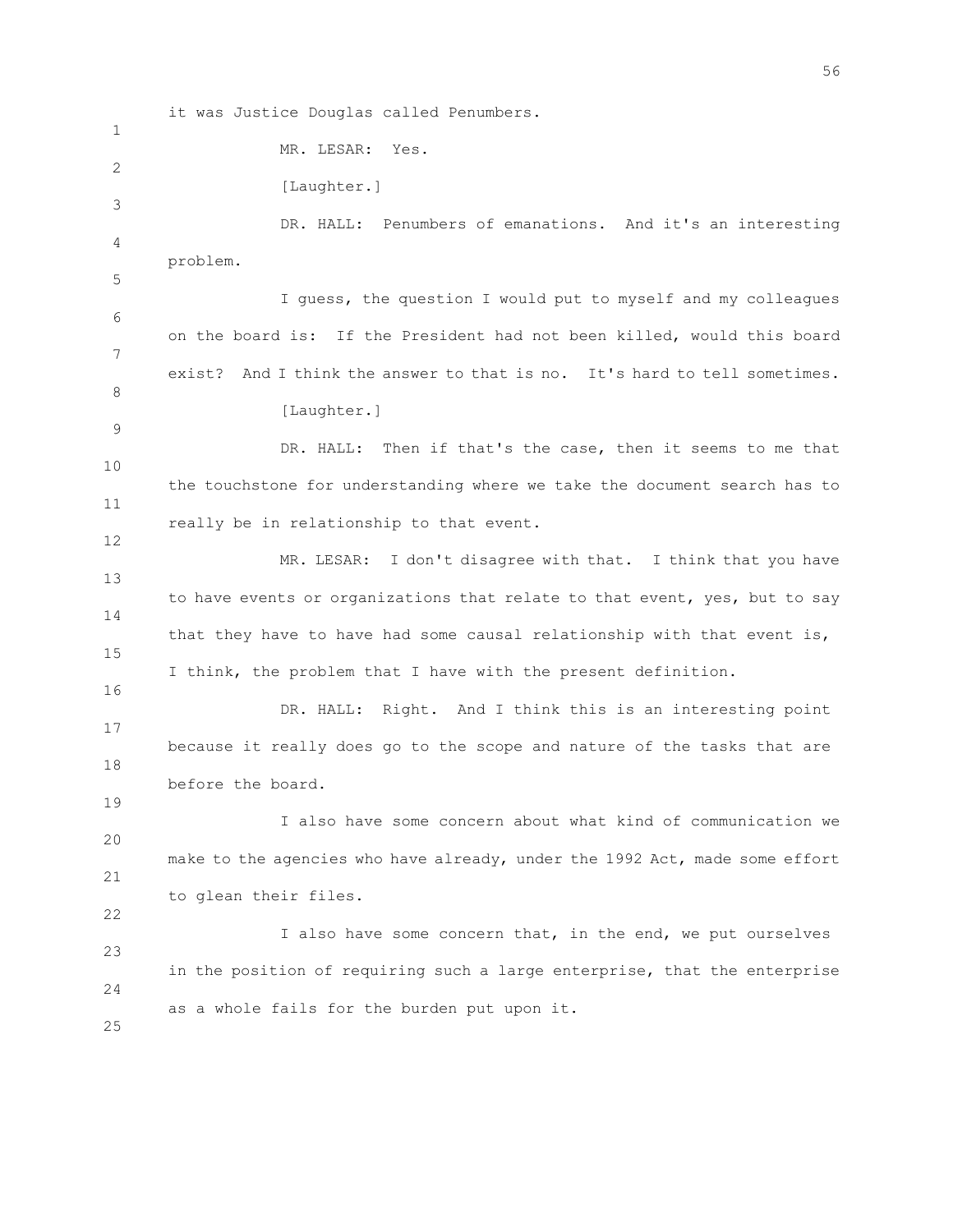MR. LESAR: Yes.

1 2 3 4 5 6 7 8 9 10 11 12 13 14 15 16 17 18 19 20 21 22 23 24 25 DR. HALL: And there's nothing in this legislation, with all due respect to anyone who has ever written on the subject, that I discern that asks us again to elaborate on the full course of post-World War II American history and, as a result, reasonableness is an interesting concept. I guess I would even pose -- just to conclude, Mr. Chairman, I would pose the same question to you that I posed of Mr. Zaid, and that really is: At what point do we know that reasonableness has ended and unreasonableness has begun? MR. LESAR: Well, I think as a practical matter, it will be the requester community that will drive the issue. They will present, to you and to the agencies, documents that they are interested in or files that they are interested in or operations that they are interested in, and they will submit to you some statement of reasons why they are interested in them. At that point, it's going to be a matter of your judgment and the agency's judgment as to whether or not that's sufficient to carry the day or not. DR. HALL: Thank you. MR. LESAR: Yes. CHAIRMAN TUNHEIM: Dr. Nelson? DR. NELSON: Given the fact that our definition includes all investigations and the definition that we put in the Federal Register, our definition so far -- how could we avoid your point that you've added, "persons or organizations which figure in any official or unofficial investigation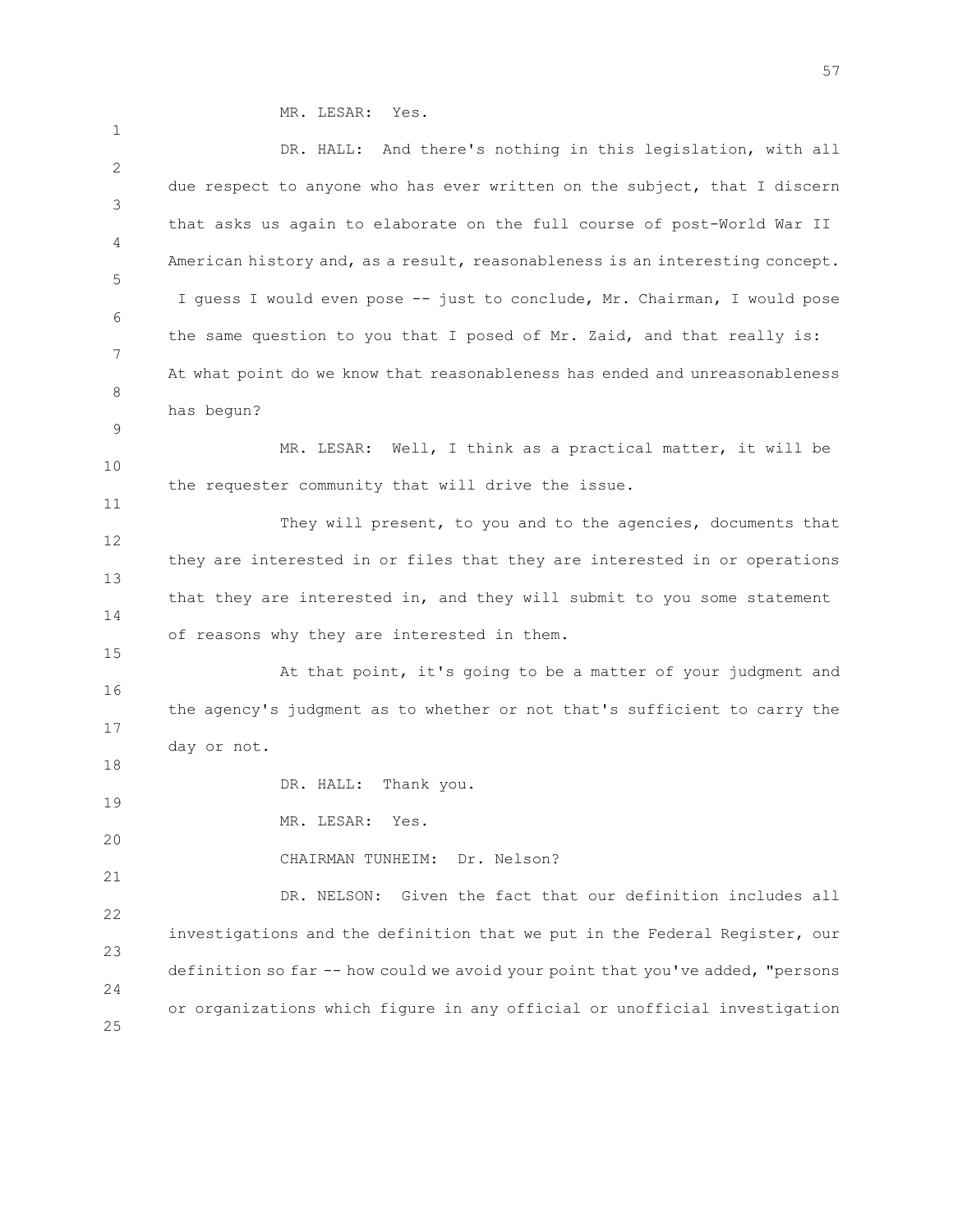1 2 3 4 5 6 7 8 9 10 11 12 13 14 15 16 17 18 19 20 21 22 23 24 25 of the assassination"? It seems to me that that covers it simply by covering the investigations. That is, these investigations included persons and organizations. I mean -- MR. LESAR: Well --DR. NELSON: -- what do you see that -- how do you see this? MR. LESAR: There are some persons and organizations who have come to light since the official investigations were conducted or who were -- even if they came to light before those investigations, were not investigated. They figure in -- DR. NELSON: Well, you happened to have said here, "which figure in any official" -- MR. LESAR: Investigation. And I think --DR. NELSON: -- "and unofficial." Unofficial --MR. LESAR: Yes, unofficial. I've added "unofficial." And I've added the "published literature relating thereto." So that broadens it beyond simply what was at stake in the prior official investigations. CHAIRMAN TUNHEIM: Anything further? MR. GRAFF: I would just like to ask: Mr. Lesar, at what point do you think the research community -- and you may know the research community better than, perhaps any of -- certainly the board collectively, although some members individually of the board would know. At what point do you think the research community broadly, considered, will be satisfied with the bringing together of documents?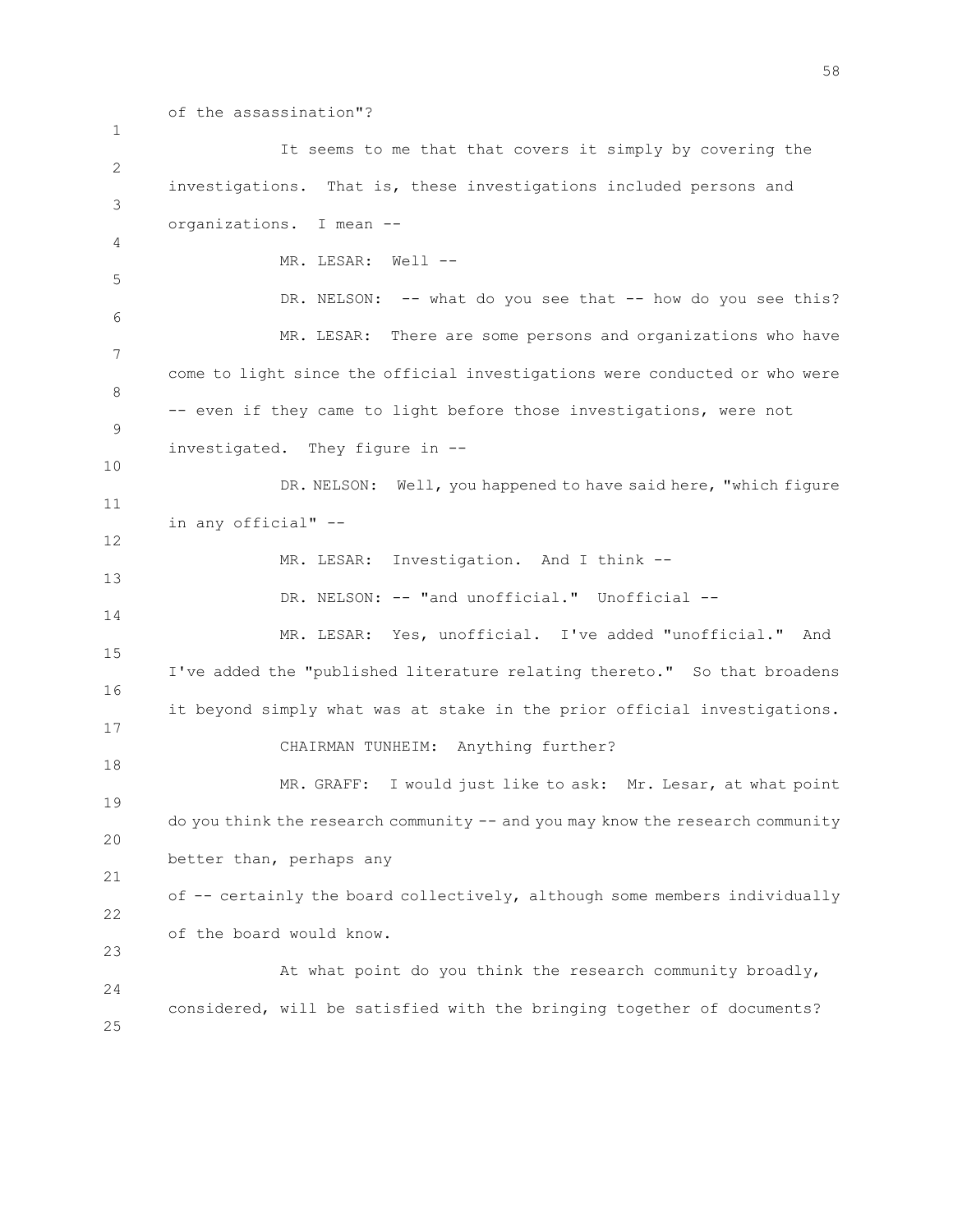1 2 3 4 5 6 7 8 9 10 11 12 13 14 15 16 17 18 19 20 21 22 23 24 25 MR. LESAR: It's an imponderable. I can't really answer it. It depends on what this board does, what comes to light as a result of what the board does and how satisfied they are with the end result when matters are finished. MR. GRAFF: Would you venture -- MR. LESAR: I have no crystal ball. CHAIRMAN TUNHEIM: Thank you, Mr. Lesar. I think your Guatemala example was very helpful and I think illuminating. I would point out that the inclusion in our draft of the term "may have led," certainly introduces a broadening concept to what otherwise might have been "did lead" or "had led to the assassination." MR. LESAR: It does, although I still think the causal problem is a difficulty. On the Guatemala example, that is the point on which I have clarified in my revised comments, and to make clear that two of the persons that I had mentioned in that connection, there is no evidence at the present time that they were implicated in the overthrow of the Guatemalan government, although they may come close. But it may be no cigar, and I didn't want that misleading impression to be left on the record. So I've clarified it. CHAIRMAN TUNHEIM: Thank you, Mr. Lesar. MR. LESAR: Thank you. CHAIRMAN TUNHEIM: We appreciate your help. We'd like to hear from Mr. John Judge. Welcome back, Mr. Judge. MR. JUDGE: Thank you.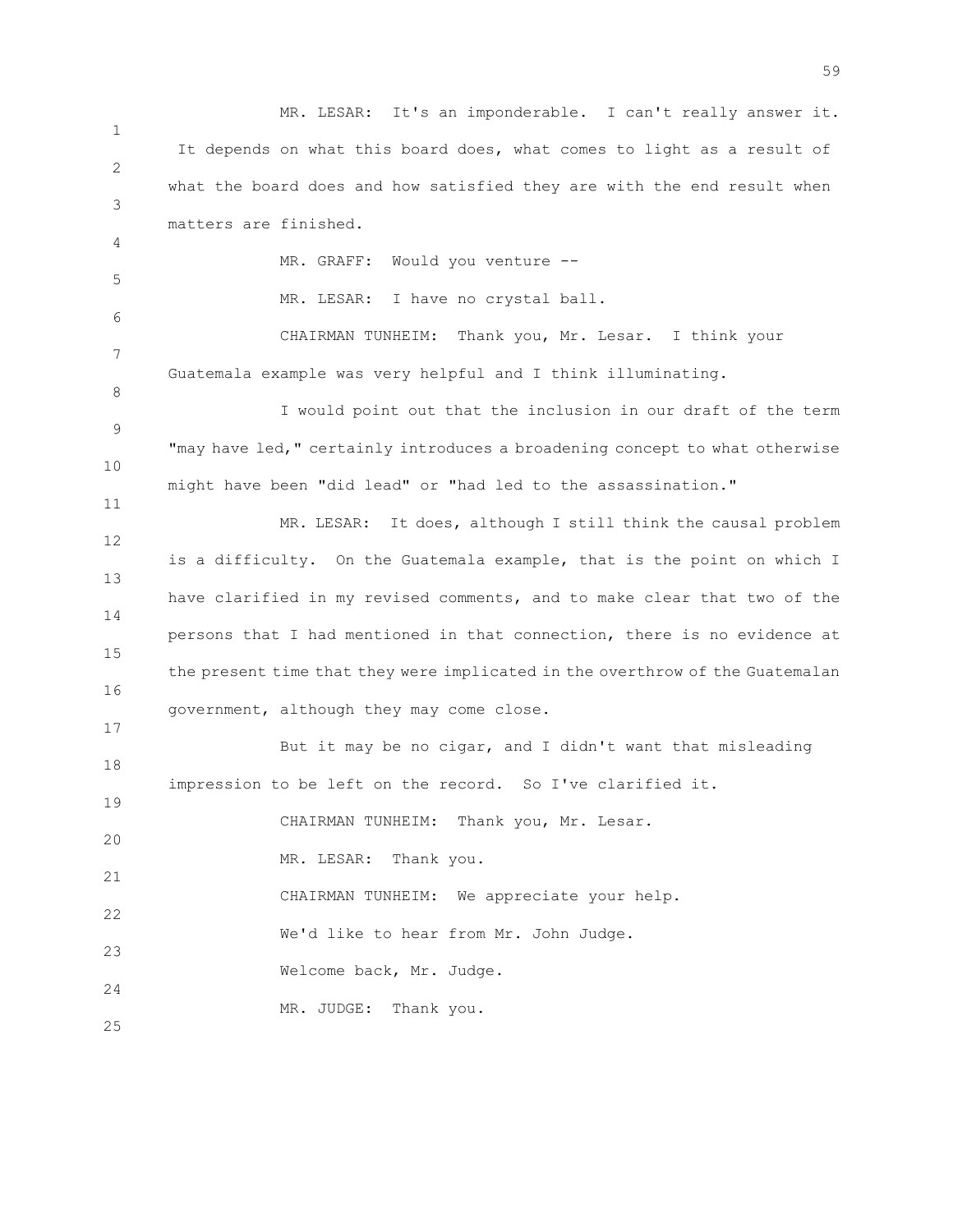CHAIRMAN TUNHEIM: And we appreciated your help in the past. MR. JUDGE: Well, I appreciate the opportunity to speak to you. I noted in my written comments that I concurred in large part with Jim Lesar's concerns, and so I won't go into a great deal concerning that.

1

2

3

4

12

16

22

5 6 7 8 9 10 11 I did have some indications beyond that that I felt were - since this sort of definition or regulation by the agency should track the legislative definitions and ideas, some things that I was concerned with were omitted. The two were mentioned earlier. One is records of foreign governments didn't seem to be specifically identified, and the other was records of -- which is mentioned in one section of the Act -- of subcontracting or contracting agencies of the government may be covered in your view in the language about entities.

13 14 15 But I thought it was worth being specific about that because I think it's an interesting and unusual part of the investigation that hasn't gone on before. So those two areas being added in, I think, would possibly be important.

17 18 19 20 21 There are -- and I mentioned this in earlier testimony -- a number of indices and indexes and lists and databases compiled over time by the research community that relate to the various people and organizations or operations, names, that I thought would be more useful in terms of this search than what I had described as the sort of bureaucratic imagination that an agency might come up with in terms of who to look at.

23 24 25 In addition to the ones that Jim Lesar mentioned, there was a later bibliographical compilation by David Rohn and some bibliographies compiled by other authors, which I would be willing to put together and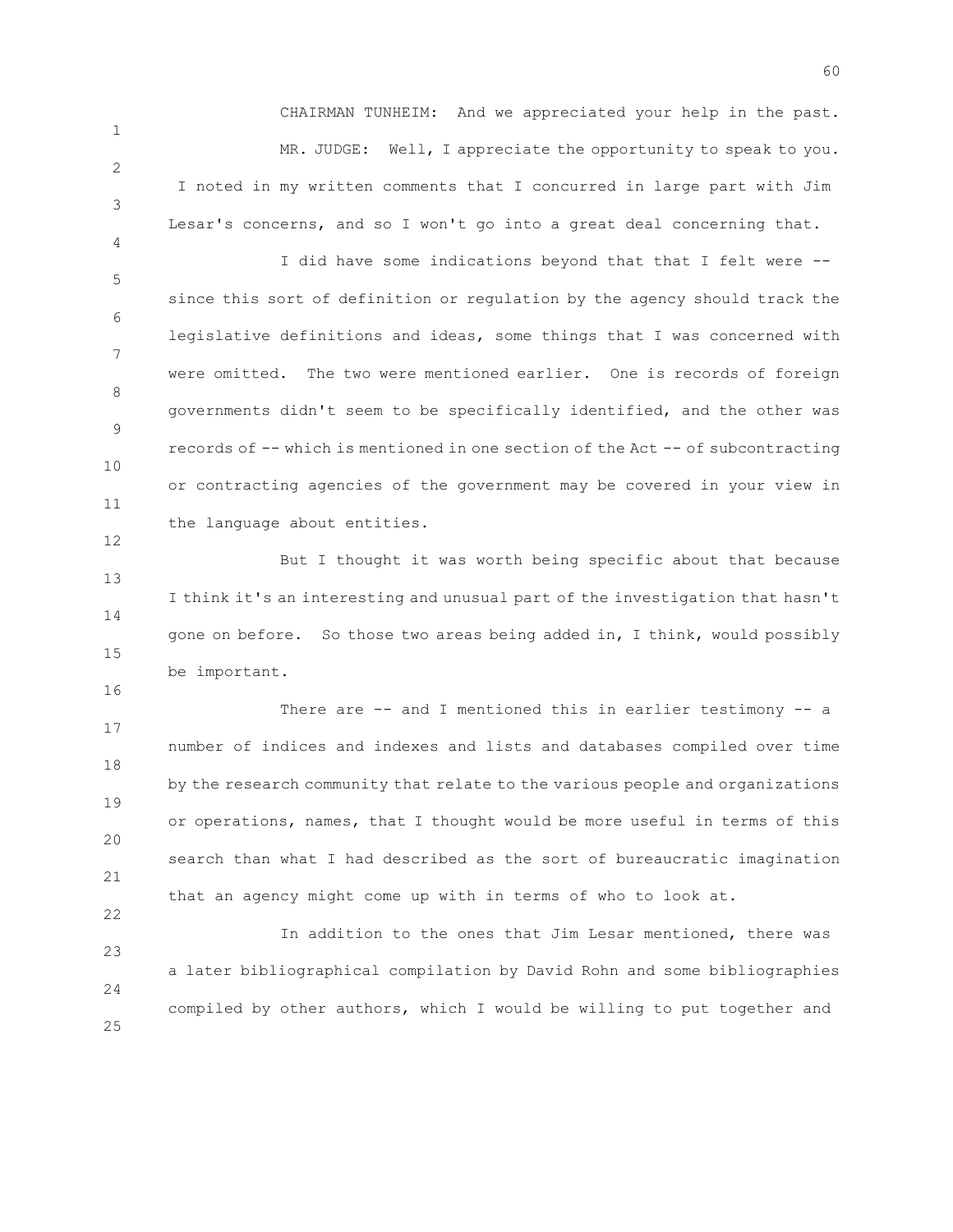submit to the board.

1

4

8

12

17

21

2 3 Also, there's a rather extensive database collected over many years by researcher Mary Farrell, with about 10,000 entries in it that might be a useful search standard or place to start.

5 6 7 I don't know to what extent there's feedback from the indexes that are being created at the National Archives in terms of future search, whether they are, in fact, reviewing areas that agencies might not have. I've given you names for them.

9 10 11 So those were just some ideas I had about how to identify that universe, and I was also concerned that the language seemed to focus solely on the records created by or of interest to the official investigations to date.

13 14 15 16 Separate from the question of whether those were flawed investigations is the question of "What was the scope of those investigations?" and whether they, in fact, meet the historical scope of the assassination itself. So, I suggested that the relevancy of records needs, really, to go beyond these official local or federal investigations.

18 19 20 One area that I had mentioned before that I think would meet both the broader standard as well as your "may have led to" standard, which can be interpreted broadly, but also, I think the problem is that it's a double-edged sword.

22 23 24 25 But events of all government agencies in the time period, the window right around the assassination, I think, might reveal if there was or was not government involvement at any level in the assassination because there's reported events right at the time that could be viewed suspiciously.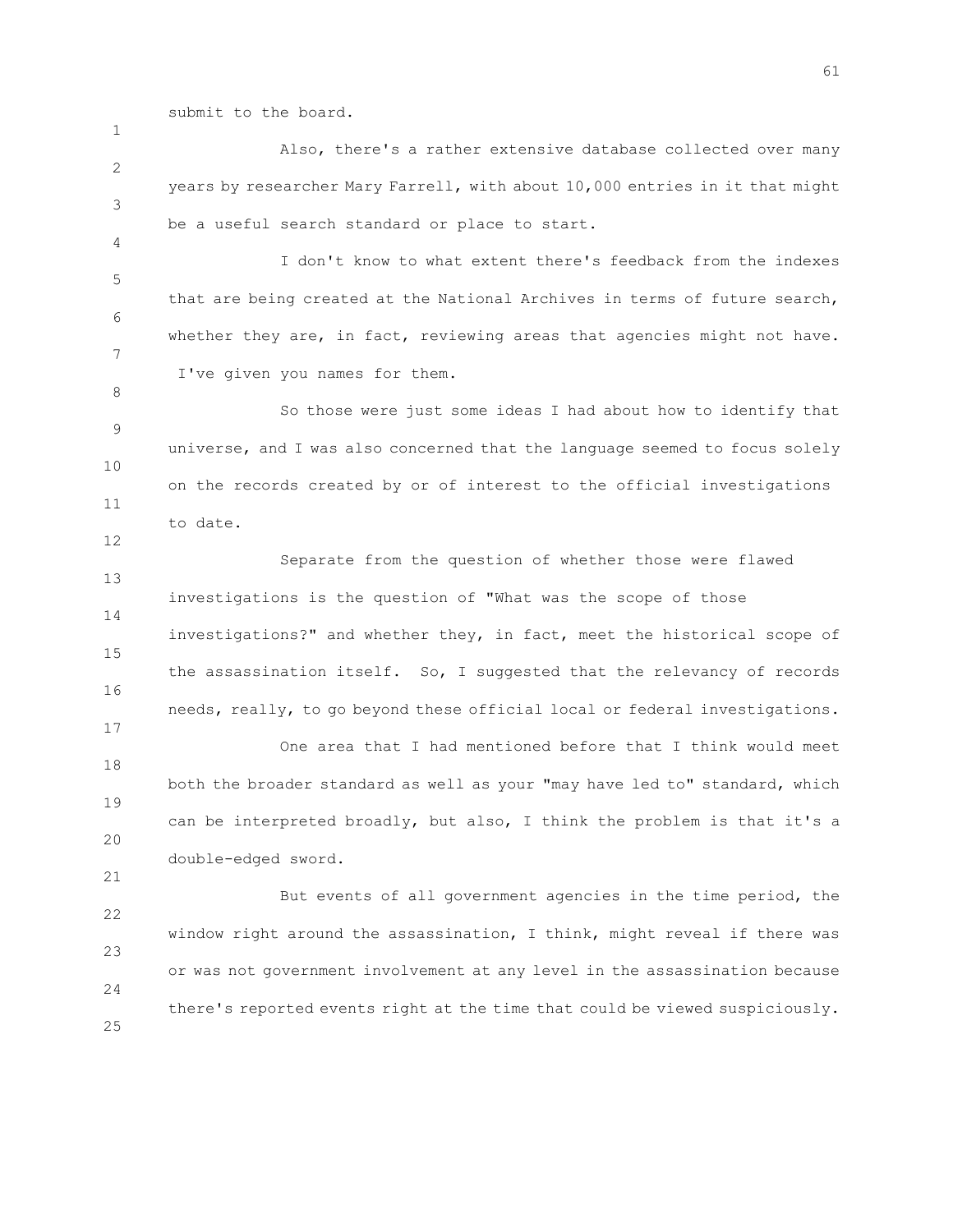1 2 3 4 5 6 7 8 9 10 11 12 13 14 15 16 17 18 19 20 21 22 23 24 25 So that, in a way, would meet your "may have led to." But I don't know that an agency would think of it themselves or that all of the agencies would be within your thinking. So I pointed that out. I'm glad that you're taking the input of the research community seriously, and I do think that there will be a continuing effort on the part of the research community to provide you with clues in that direction. But I think it's important to make your standard of search for the sake of the agencies as broad as it can be without encompassing, as Mr. Hall says, the whole of post World War II history. But on the other hand, the Kennedy assassination does exist within a historical context, at least for the time that he was in office. That may be relevant to the assassination itself. CHAIRMAN TUNHEIM: Thank you, Mr. Judge. Are there questions? [No response.] CHAIRMAN TUNHEIM: Thank you. We appreciate your help. MR. JUDGE: Thank you. CHAIRMAN TUNHEIM: Mr. Joseph Backis. I guess he's not here. DR. HALL: No. He's here. CHAIRMAN TUNHEIM: He's here. Oh, there he is. Okay. I'm sorry. Mr. Backis, you wrote to us on a number of topics, and I guess what we'd like to hear from you today on is simply the portion of your comments to us that focus on the definition. We gathered your comments on other materials, but that's what we'd like to focus on today.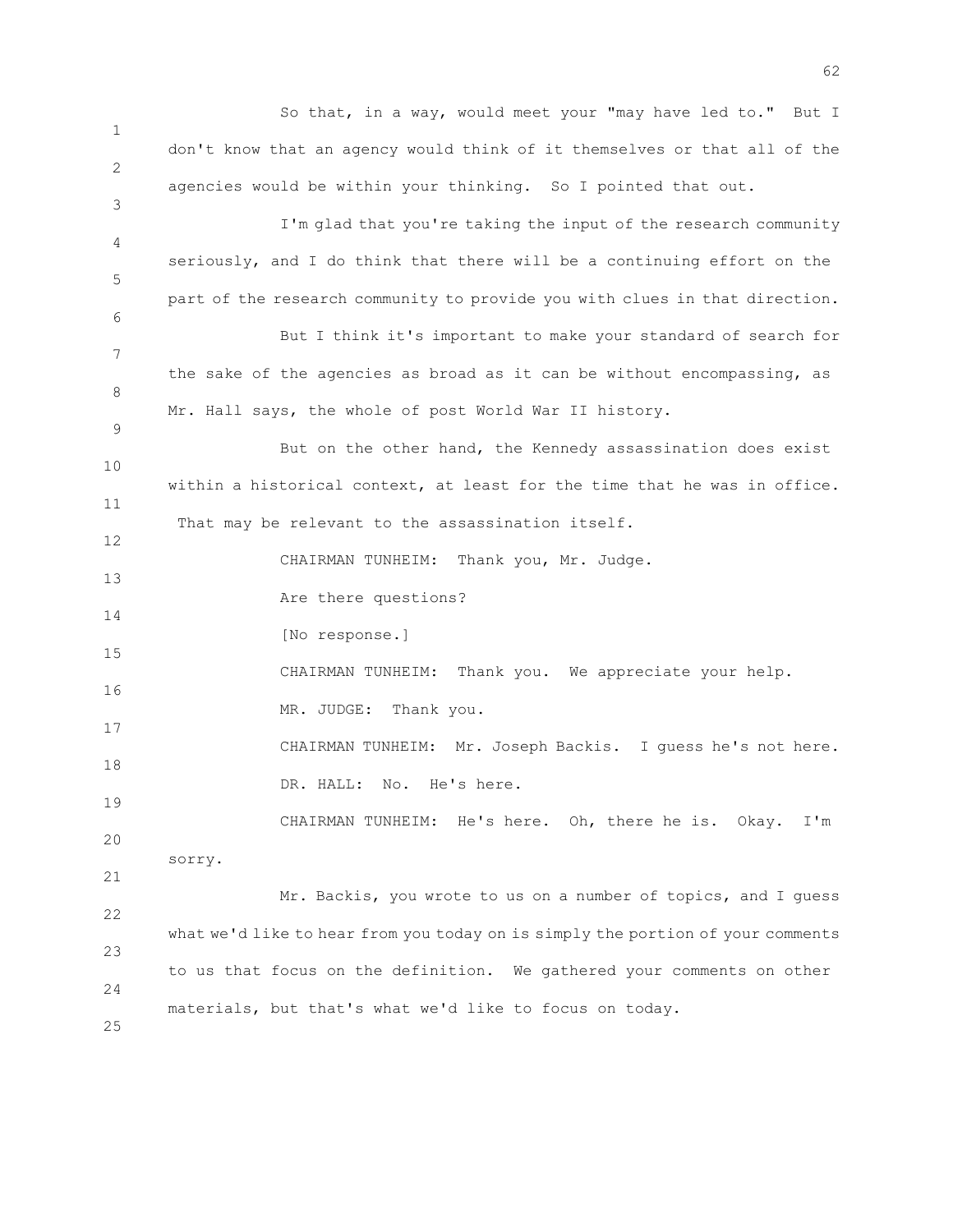1 2 3 4 5 6 7 8 9 10 11 MR. BACKIS: Oh, okay. Well, for the purposes of people who will be reading this transcript later, I wrote a letter to the board, a letter dated February 14th, concerning my alarm at the statements of Ms. Mirian Nisbet, special counsel to the National Archives, and something that she talked about was she wants to classify certain items relating to the Kennedy assassination case as artifacts. I got the gist that she wants to call these items artifacts so that they will fall outside the scope of the JFK Record Collection Act, which is something I am opposed to. I hope the board is, too, because the National Archives will thus not have to obey a lot of laws and regulations, and these artifacts might fall outside things stored at the National Archives and will no longer be available to researchers to look at and examine.

13 14 15 Part of her reasoning is she wants to preserve these items, as do we all. However, I think that is a false issue. I think that they're trying to prevent access to them rather than telling us that they're trying to preserve them, and I was very concerned about that.

12

16

17 18 19 20 21 22 23 I found public law 89-318, a law signed by President Johnson in 1965, in which I believe everything that she is going to call an artifact has already been classified as a record. She was telling you that you might be setting a precedent if you called these things records. Well, I think that was established in 1965. I would ask the board if they agree with that, that yes, those things were called records in 1965, and you don't have to worry about setting a precedent.

24 25 Is that true? Would you agree with that? CHAIRMAN TUNHEIM: Well, Mr. Backis, we heard testimony from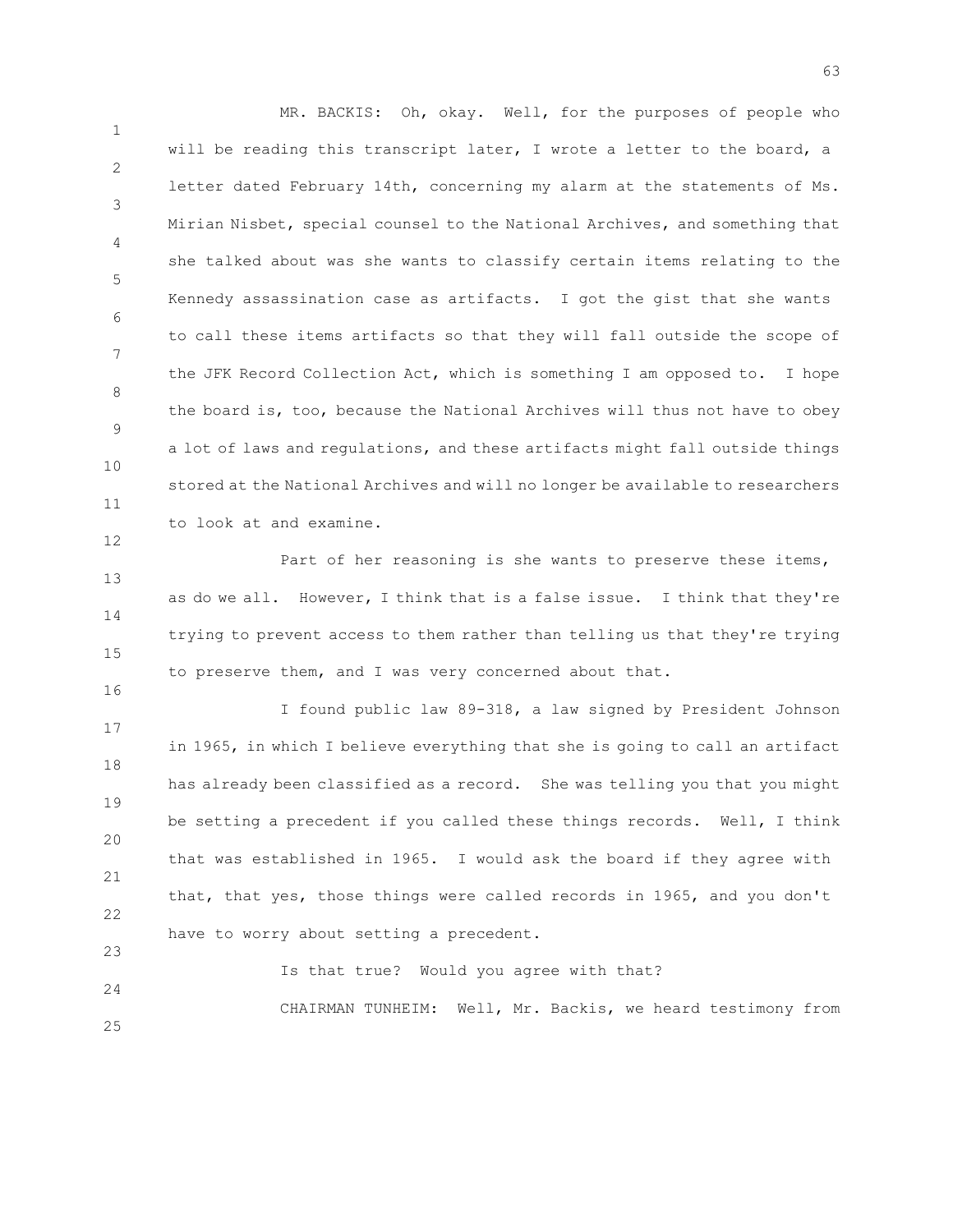1 2 3 4 5 6 7 8 9 10 11 12 13 14 15 16 17 18 19 20 21 22 23 24 25 the National Archives at our last public meeting. But we did include in our draft, a definition which we are now considering, the term "artifacts" as one of the types of materials included in the scope. So the board has spent a significant amount of time on this particular issue and did decide to include artifacts in our definition -- MR. BACKIS: Okay. CHAIRMAN TUNHEIM: -- despite the testimony of the National Archives and their concern about the precedential problems -- MR. BACKIS: Yes. CHAIRMAN TUNHEIM: -- associated with that. MR. BACKIS: I would like, also, to wonder what Ms. Nesbit meant when she said that items were deassentioned to the Smithsonian. Since she brought it up here at a public hearing, what I don't know from reading the text is if that included any Kennedy assassination-related items or not. I couldn't tell if it did or if it didn't. And if it did, I'd like to know exactly what's going on with that. I was very concerned that, like, you guys are, basically, on a treasure hunt trying to find items that the research community has been looking for for a long time, and if things are going out of the National Archives, what's the point? I want everything -- well, the National Archives or whoever are going to call them artifacts or whatever, to be intact and at the National Archives and nowhere else. She talked about some law that it was the Smithsonian that came to the National Archives, and I'd like to know what that law is and what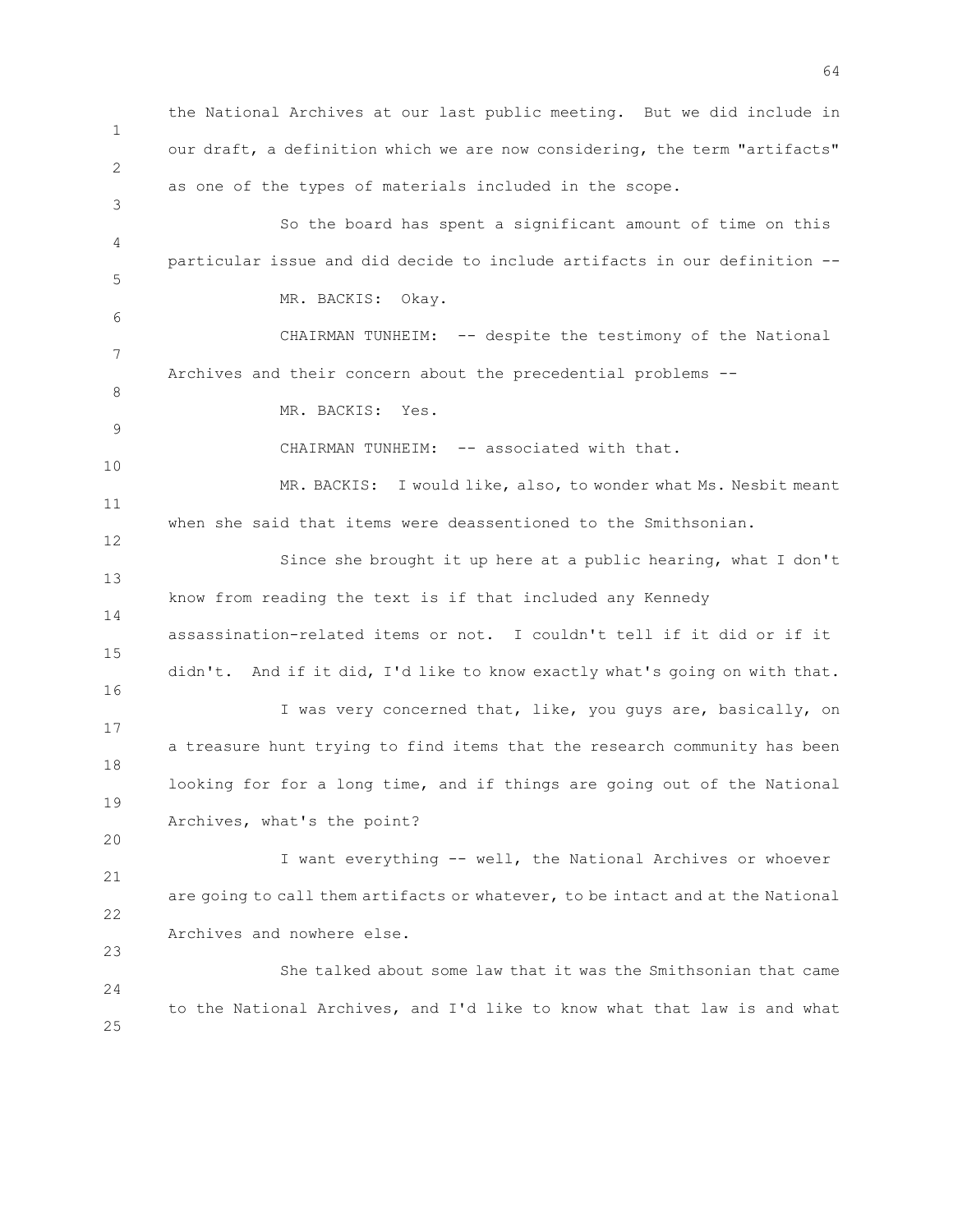she was talking about.

1

2 3 4 5 6 7 8 9 10 11 12 13 14 15 16 17 18 19 20 21 22 23 24 25 I'm somewhat concerned, also, on related issues that the intelligence agencies and other federal agencies, that it's up to them, that they will decide what an assassination record is. I got that impression anyway. And they will review their material, hand it over to you, rather than you taking the active position that you will define what an assassination record is and ask for its release. I was, kind of, happy that you were not impressed with the FBI's number of 590,000 pages being released, and that there is duplication, and I'm not just singling out the FBI. But the actual value of material being released -- John Newman spoke to you earlier at another hearing that many of the things being released -- you'll hear boxes instead of page numbers from, like Mr. Steve Tilley and such. Sometimes, they're not very valuable at all. And one point -- I don't have the specifics. Mr. Newman mentioned that, like, its evidentiary value was nil. So don't be impressed with boxes being released and numbers being released. Unfortunately, we don't have, as individuals, the intelligence to know immediately, but the research community is somewhat large and we have some talented people in it. A question about true and accurate copy idea of -- especially with artifacts, but also with copies of documents: How would the research community know that what is being given to them is a true and accurate copy of documents?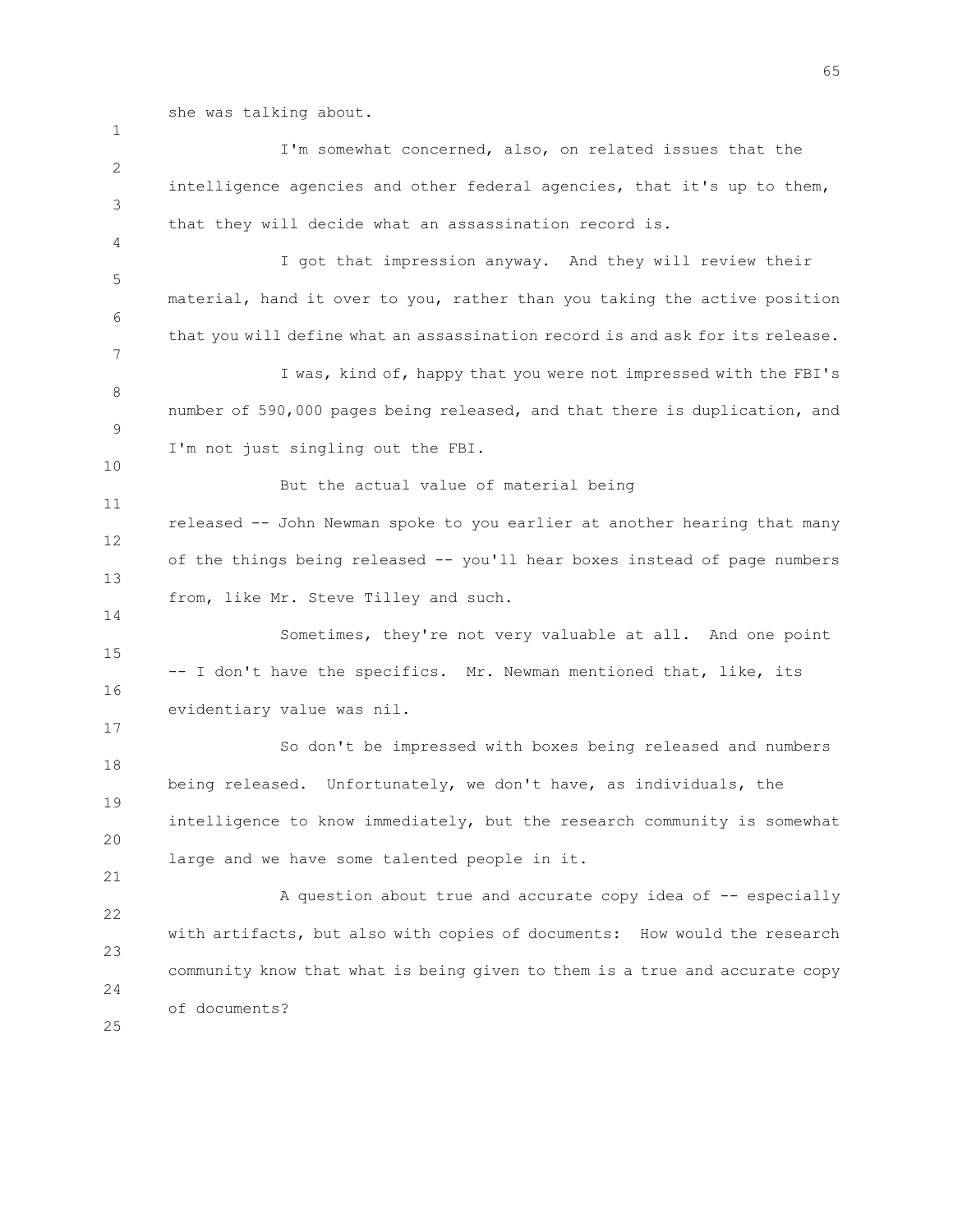1 2 3 4 I'm sure you are all aware of running into documents that look totally illegible when you get them. There are multiple generational copies and copies from microfilm and microfiche, and when you pay your 10 cents or 25 cents in the mail, it's very hard to decipher what you've got. There are many instances -- and even Director Helm said during

5 the Warren Commission days that substitutes of documents were being introduced into the record.

6

7

11

13

16

25

8 9 10 This is a major problem. There are also false documents into the record. Richard Reeves, who wrote a book on President Kennedy, used false documents, in that President Kennedy signed off on the assassination and coup of the Diem brothers in Vietnam which is not the case.

12 Those records were falsified under President Nixon's tenure at the request -- I've forgotten his name now.

14 15 CHAIRMAN TUNHEIM: Well, you raise a good point, Mr. Backis, about the copies issue, and this is one that the board has spent considerable time talking about.

17 18 19 20 21 22 23 24 Certainly, we would like to have the originals of everything. I mean, that really is obviously the best evidence of the particular record. Sometimes that -- particularly, in information that may be less valuable but certainly have some relevancy to the event, the cost of obtaining a copy of an original from someone in the private sector may be very high. That's why we've tried to set forth a procedure for certifying copies of those documents so that we can have an efficient system of making sure there are readable copies available to everyone of those records. I guess one way of looking at it is if the copy is readable,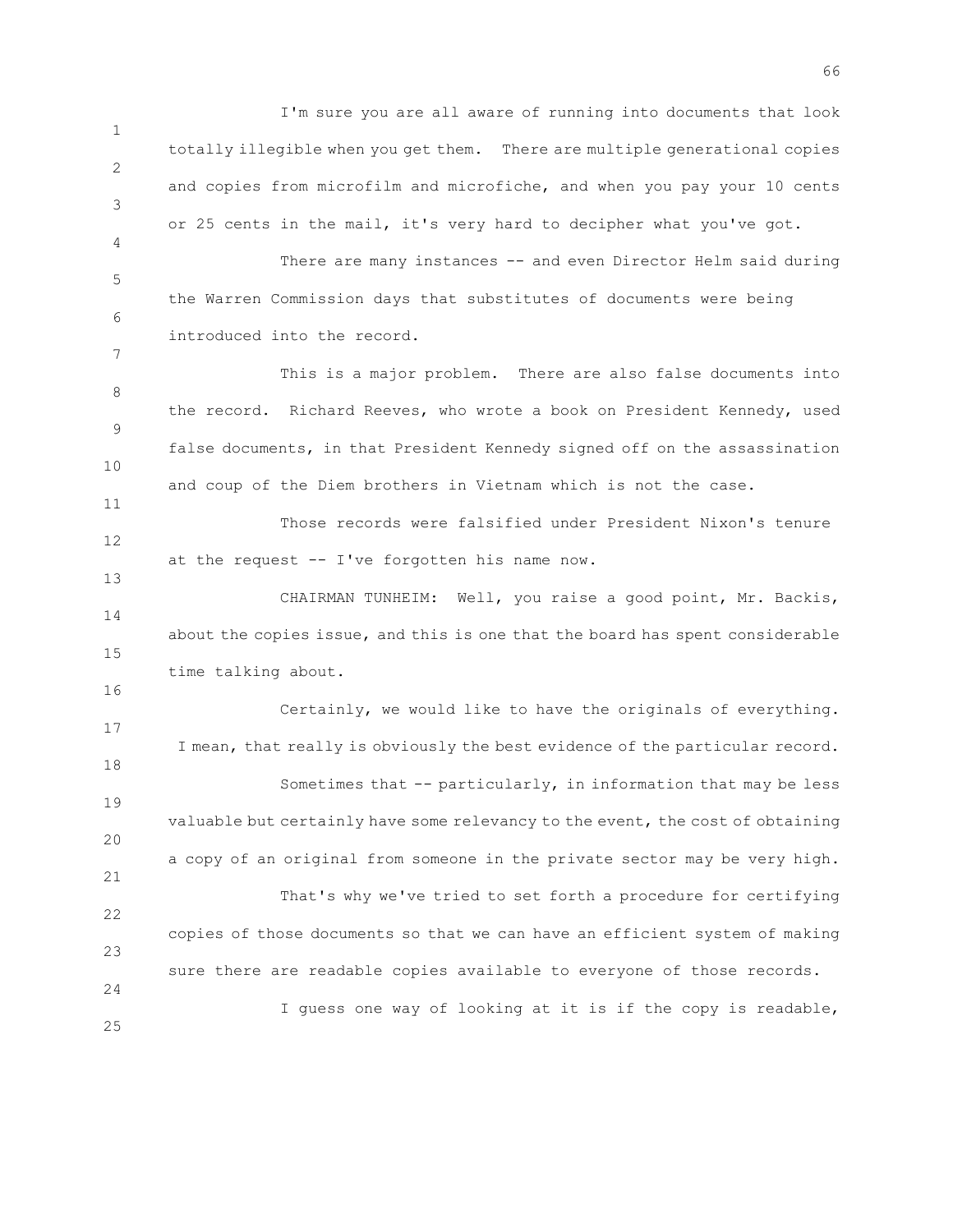1 is it better to have a copy that's accessible to everyone or to not have access to the original?

3 4 We certainly are not interested in providing copies that are not legible or not readable. That certainly is a very important part of the standard.

2

5

7

11

14

20

23

6 We're running a little short on time today. Do any members of the board have questions for Mr. Backis?

8 9 10 DR. NELSON: I have a comment, a very quick comment, and that is that the nature of all government records is that there's an awful lot of trivia. So I don't think that there's any intention to -- I mean, we are very well aware of that.

12 13 We're very well aware. We've seen evidence that, obviously, there's a lot of stuff in there, but that's the nature of research and government documents.

15 16 17 18 19 I think that, you know, should be -- but we're very aware of many of the things that you have raised in terms of the problems involved, also that there are often very many illegible papers given to all researchers, partly because of the nature of the typewriters, copies, of copying machines. I think we intend to do our best to be sure that there are good copies. But we do know that.

21 22 MR. BACKIS: Well, I would hope that you would be, and I assumed you would be, but the point I was raising is: Sometimes sentences are deleted from the original documents when you're doing your research.

 $24$ 25 It's not a question of going from illegible to legible, but from the original intelligence agency itself, a key word or phrase may have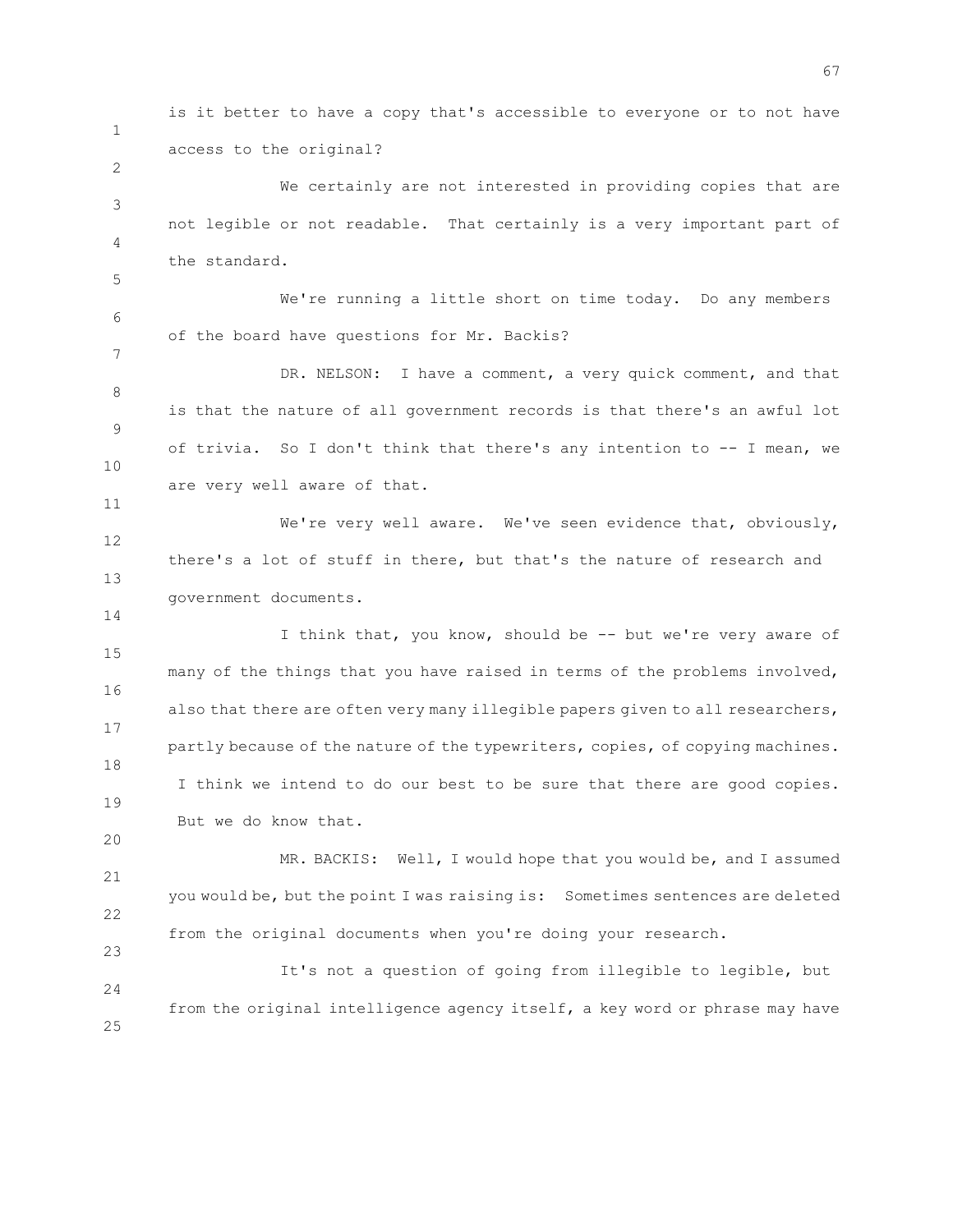been released -- deleted.

1

2 3 4 5 6 7 8 9 10 11 12 13 14 15 16 17 18 19 20 21 22 23 24 25 If you had the original to compare it to, you could find out that, "Hey, there's some mischief going on here." That was the point I was trying to raise, that what we may or may not be given as being an original or true and accurate copy of the document, may not actually be the case, especially if the intelligence agencies themselves are providing the legible version of the copy of the document rather than -- DR. NELSON: They do mark that though. MR. BACKIS: What? DR. NELSON: They mark that or they have a blank. MR. BACKIS: That was the issue I was raising rather than somebody -- DR. NELSON: I see. MR. BACKIS: -- else. CHAIRMAN TUNHEIM: Well, thank you, Mr. Backis. We appreciate your strong support for the board's draft view on the issue of artifacts and appreciate your coming from Albany today to be with us. Thank you. MR. BACKIS: Thank you for the chance to testify. CHAIRMAN TUNHEIM: Is there any further business to come before the review board today? [No response.] CHAIRMAN TUNHEIM: Seeing none, is there a motion to adjourn? DR. JOYCE: So moved. CHAIRMAN TUNHEIM: Is there a second? DR. HALL: Second.